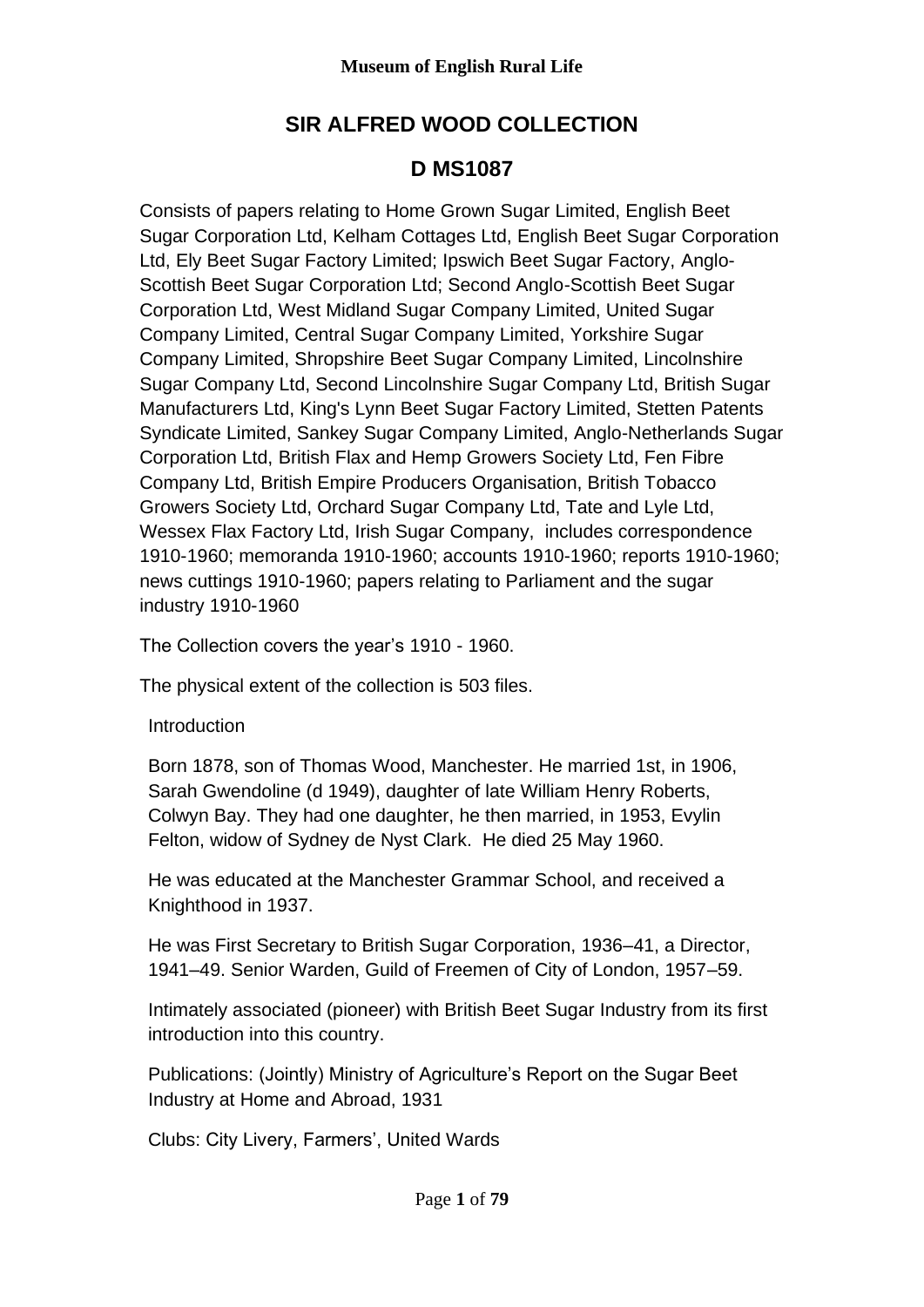| <b>D MS1087</b> | Correspondence relating to the 12th International Congress of |
|-----------------|---------------------------------------------------------------|
| 1/1             | Agriculture, Warsaw, 1925                                     |
|                 | 1925-1945                                                     |

| <b>D MS1087</b> | Animal health trust: sundry memoranda |
|-----------------|---------------------------------------|
| 1/2             | 1948-1951                             |

| <b>D MS1087</b> | Correspondence relating to the Animal health trust |
|-----------------|----------------------------------------------------|
| 1/3             | 1946-1951                                          |

| <b>D MS1087</b> | Animal health trust: auditor's report on annual accounts |
|-----------------|----------------------------------------------------------|
| 1/4             | 1947-1950                                                |

| <b>D MS1087</b> | Artificial insemination: selected correspondence |
|-----------------|--------------------------------------------------|
| 1/5             | 1944-1950                                        |

| <b>D MS1087</b> | Artificial insemination: Agriculture (artificial insemination) Act, |
|-----------------|---------------------------------------------------------------------|
| 1/6             | 1946 and rules                                                      |
|                 | 1944-1946                                                           |

**D MS1087 1/7** Artificial insemination: documents referred to in minutes or selected correspondence 1944-1950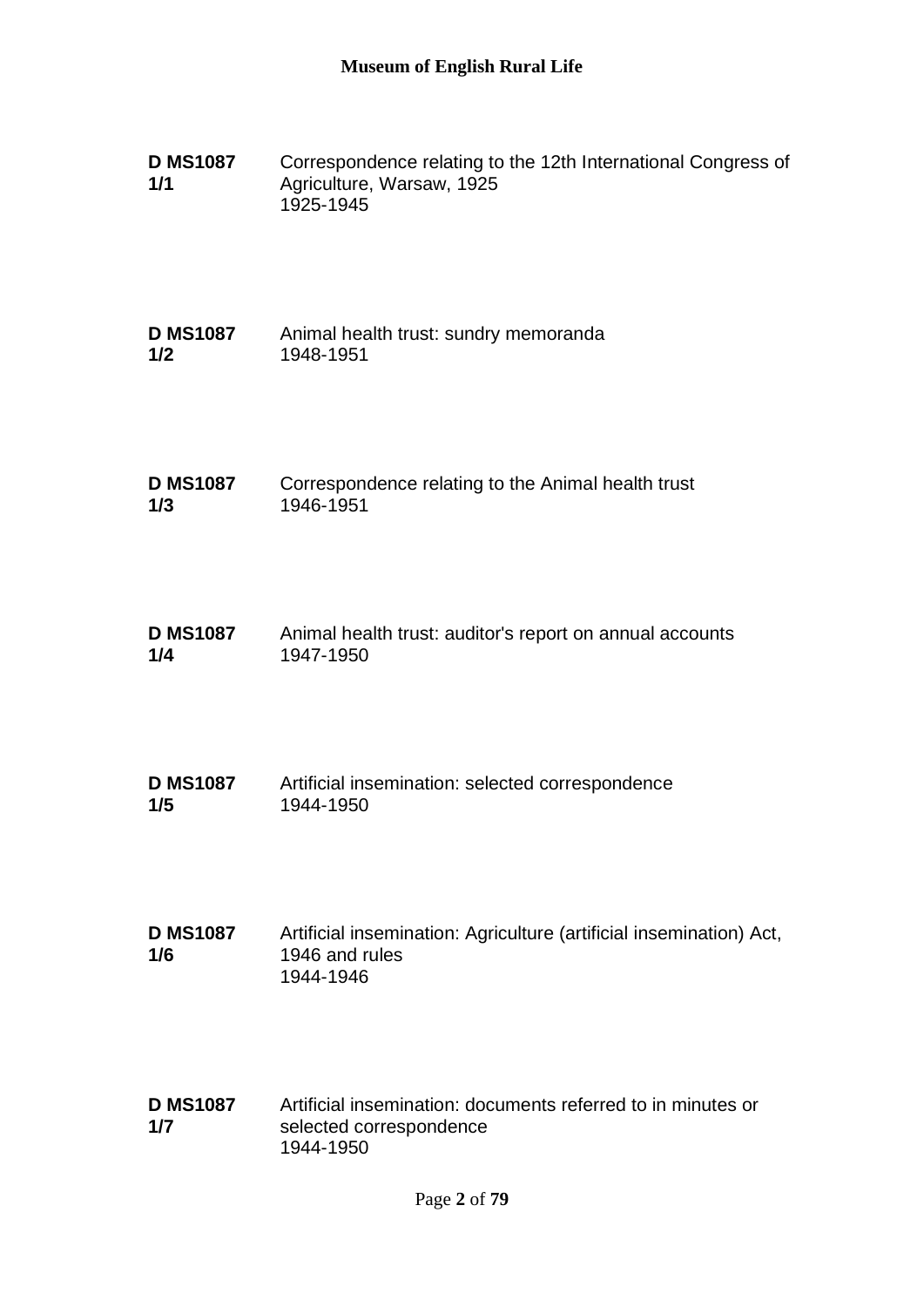| <b>D MS1087</b><br>1/8 | Artificial insemination: model rules, industrial and provident<br>societies acts<br>1944-1947 |
|------------------------|-----------------------------------------------------------------------------------------------|
| <b>D MS1087</b>        | 'Orange book': general correspondence                                                         |
| 2/1                    | 1928-1932                                                                                     |
| <b>D MS1087</b>        | Sir Alfred Wood: European visit: correspondence                                               |
| 2/2                    | 1926                                                                                          |
| <b>D MS1087</b>        | Sir Alfred Wood: European visit: correspondence                                               |
| 2/3                    | 1929                                                                                          |
| <b>D MS1087</b>        | Sir Alfred Wood: European visit: sundry memoranda                                             |
| 2/4                    | 1926                                                                                          |
| <b>D MS1087</b>        | 'Orange book': sundry memoranda                                                               |
| 2/5                    | 1931                                                                                          |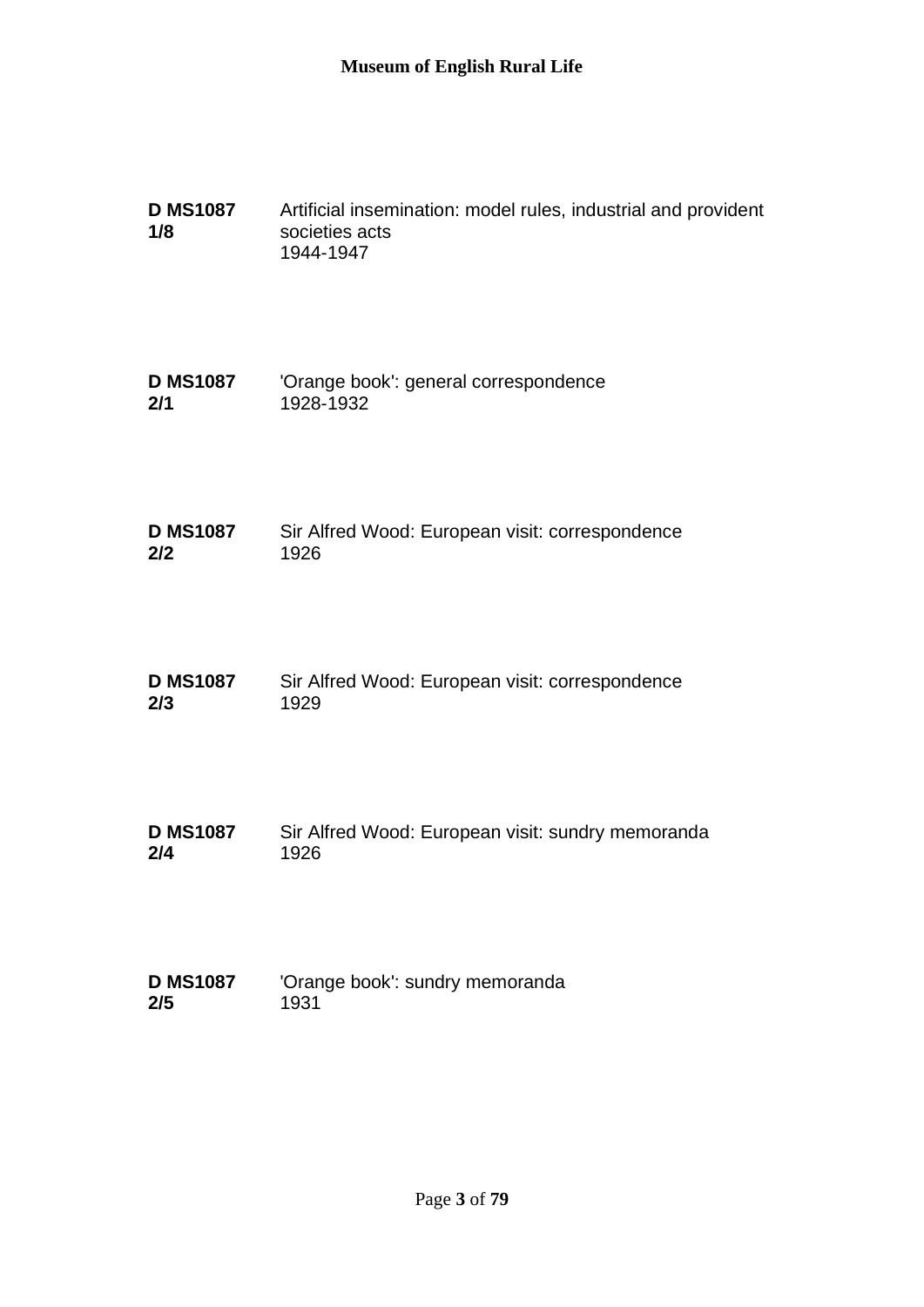**D MS1087 2/6** 'Orange book': selected congratulations 1931

**D MS1087 2/7** Fen Fibre Company Ltd: correspondence relating to shares 1915-1920

**D MS1087 2/8** Fen Fibre Company Ltd: correspondence relating to Russian hemp seed 1917-1920

**D MS1087 2/9** Fen Fibre Company Ltd: reports and memoranda 1918-1919

- **D MS1087 2/10** Fen Fibre Company Ltd: correspondence 1914-1922
- **D MS1087 3/1** British Sugar Beet Production Association: correspondence 1921-1958
- **D MS1087 3/2** The Sugar Beet Growers Society Ltd: accounts 1913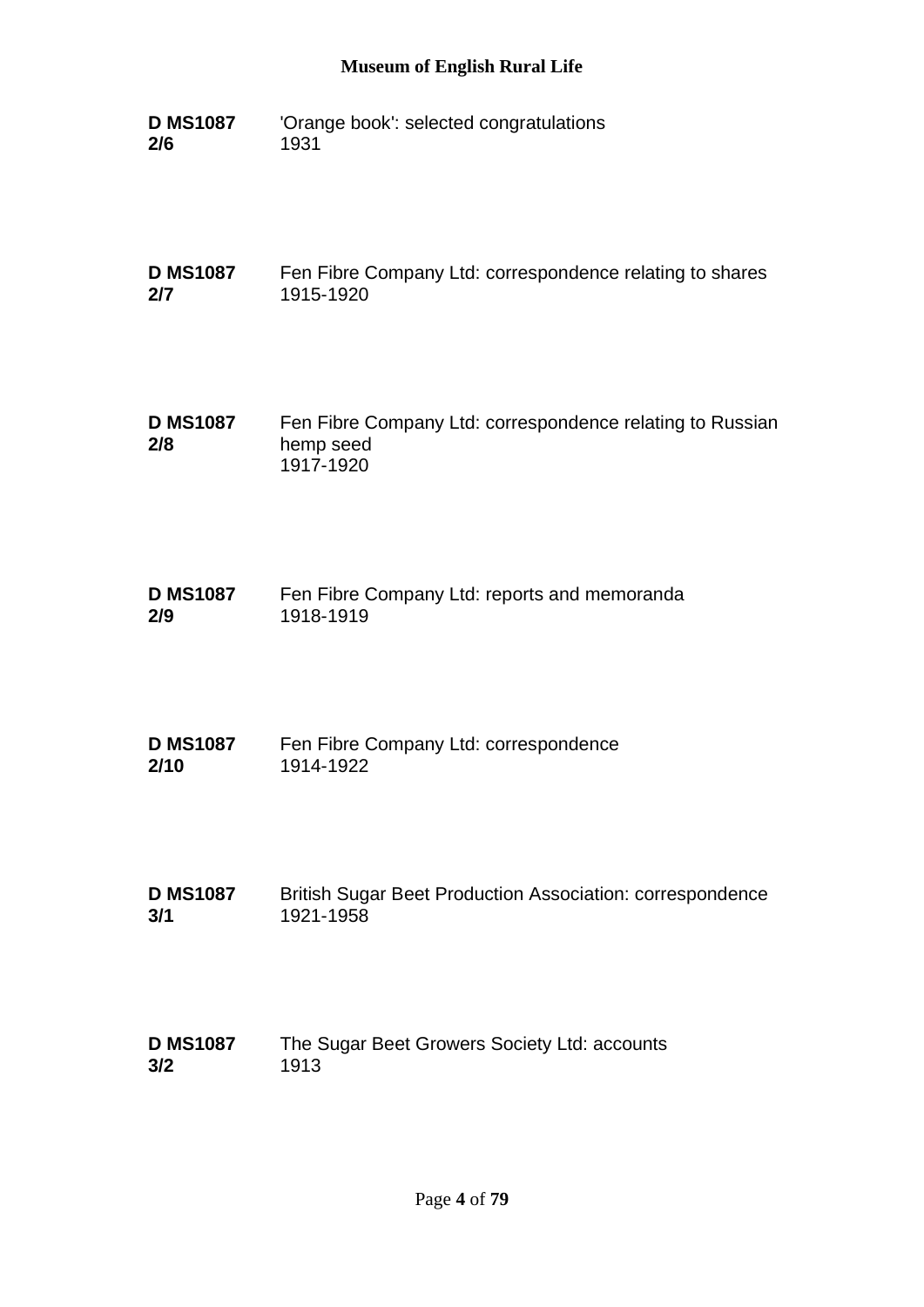| <b>D MS1087</b> | The Sugar Beet Growers Society Ltd: reports and memoranda |
|-----------------|-----------------------------------------------------------|
| 3/3             | 1919-1924                                                 |

**D MS1087 3/4** The Sugar Beet Growers Society Ltd: correspondence 1913-1915

- **D MS1087 3/5** English Beet Sugar Corporation Ltd: correspondence 1920-1924
- **D MS1087 3/6** English Beet Sugar Corporation Ltd: reports and memoranda 1919-1924
- **D MS1087 3/7** Anglo-Netherland Sugar Corporation Ltd: reports and memoranda 1914-1916
- **D MS1087 3/8** English Beet Sugar Corporation Ltd: reports and memoranda 1914-1916
- **D MS1087 4/1** Ministry of Agriculture and Fisheries. Report on the sugar beet industry at home and abroad (Economic series no. 27): press notices 1931-1933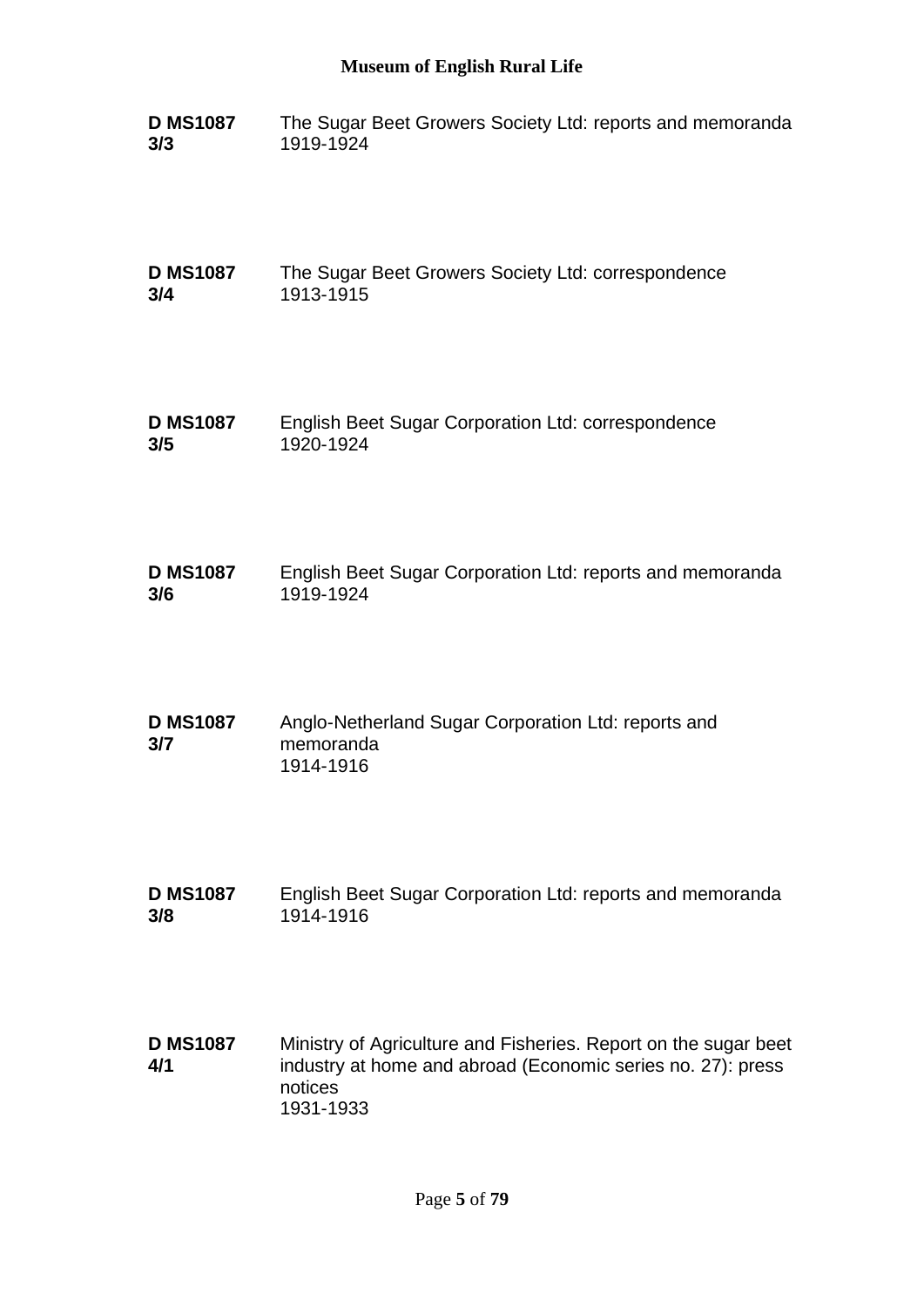| <b>D MS1087</b>        | Anglo-Scottish Sugar Beet Corporation Ltd: correspondence                              |
|------------------------|----------------------------------------------------------------------------------------|
| 4/2                    | 1945-1947                                                                              |
| <b>D MS1087</b>        | Anglo-Scottish Sugar Beet Corporation Ltd: correspondence                              |
| 4/3                    | 1943-1945                                                                              |
| <b>D MS1087</b><br>5/1 | Anglo-Scottish Sugar Beet Corporation Ltd: reports and<br>memoranda<br>1936-1947       |
| <b>D MS1087</b>        | Anglo-Scottish Sugar Beet Corporation Ltd: proofs of case                              |
| 5/2                    | 1943-1945                                                                              |
| <b>D MS1087</b><br>5/3 | Anglo-Scottish Sugar Beet Corporation Ltd: case as submitted<br>to HM Treasury<br>1945 |
| <b>D MS1087</b>        | British Empire Producers Organisation: reports of meetings                             |
| 5/4                    | 1916-1928                                                                              |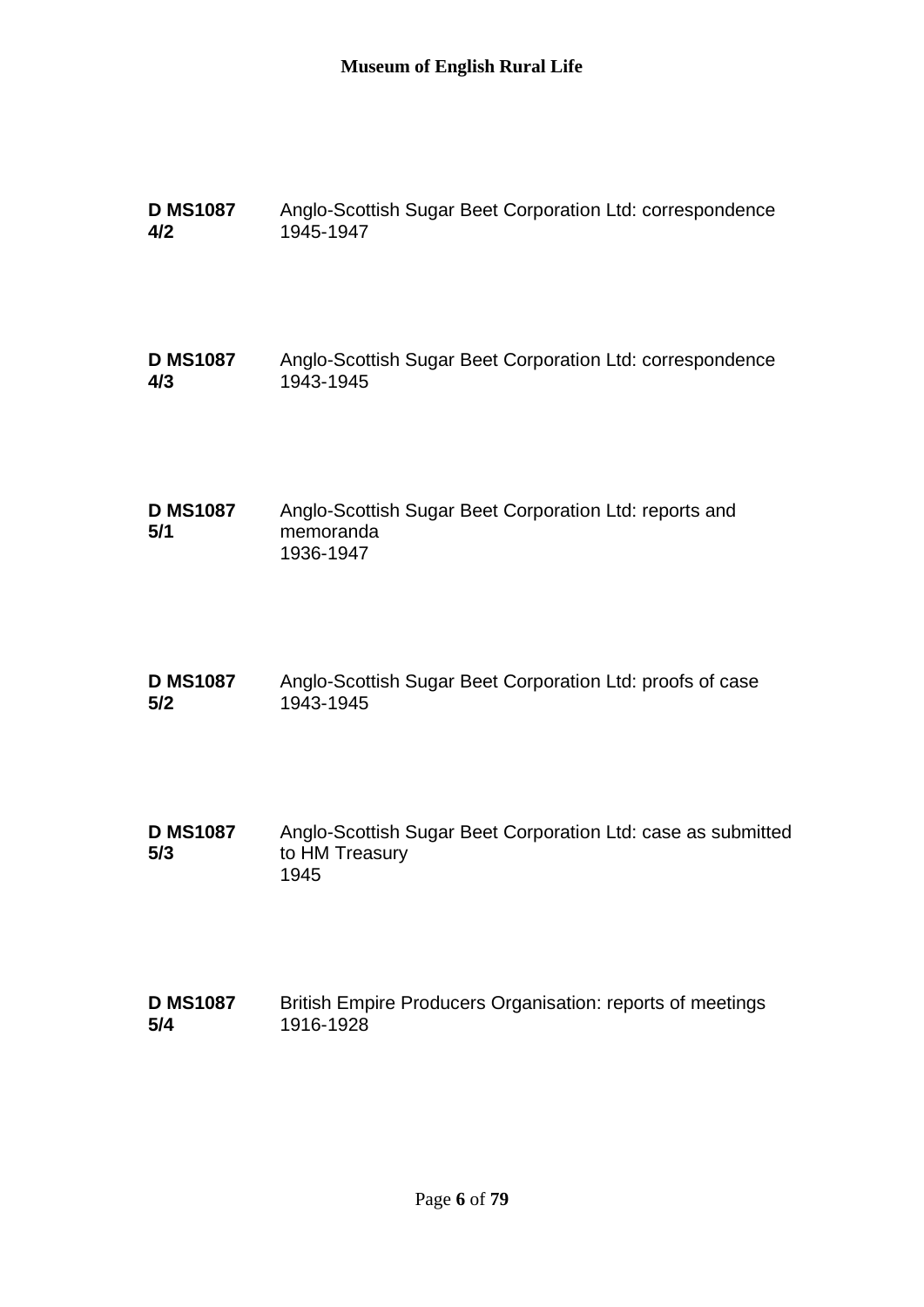**D MS1087 5/5** Correspondence and news cuttings relating to the flax industry 1941-1946

**D MS1087 5/6** British Flax And Hemp Growers Society Limited: reports and memoranda 1917

- **D MS1087 5/7** British Flax And Hemp Growers Society Limited: reports and memoranda 1913-1917
- **D MS1087 5/8** Board of Agriculture And Fisheries Flax Production Branch. Correspondence and reports 1919
- **D MS1087 5/9** British Flax And Hemp Growers Society Limited: reports and memoranda 1917
- **D MS1087 6/1** British Flax And Hemp Growers Society Limited: correspondence relating to experiments at Yeovil 1917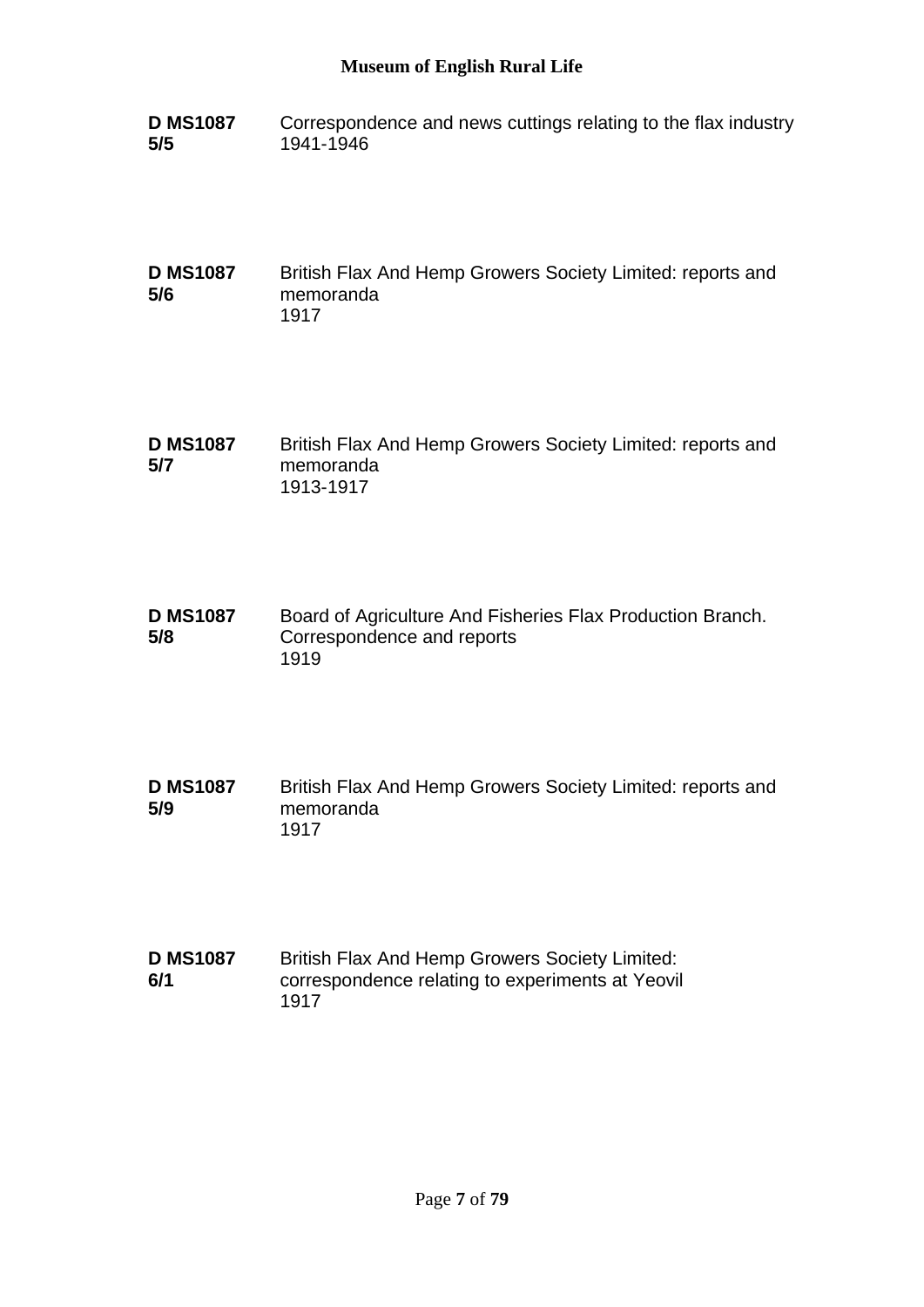- **D MS1087 6/2** British Flax And Hemp Growers Society Limited: correspondence relating to experiments at Yeovil 1914-1916
- **D MS1087 6/3** British Flax And Hemp Growers Society Limited: correspondence relating to experiments at Selby 1916-1919
- **D MS1087 6/4** British Flax And Hemp Growers Society Limited: correspondence relating to experiments at Selby 1913-1915
- **D MS1087 6/5** British Flax And Hemp Growers Society Limited: correspondence 1915-1921
- **D MS1087 6/6** Agricultural Organisation Society: correspondence with government departments 1912-1914
- **D MS1087 6/7** Agricultural Organisation Society: statutory auditing 1913-1915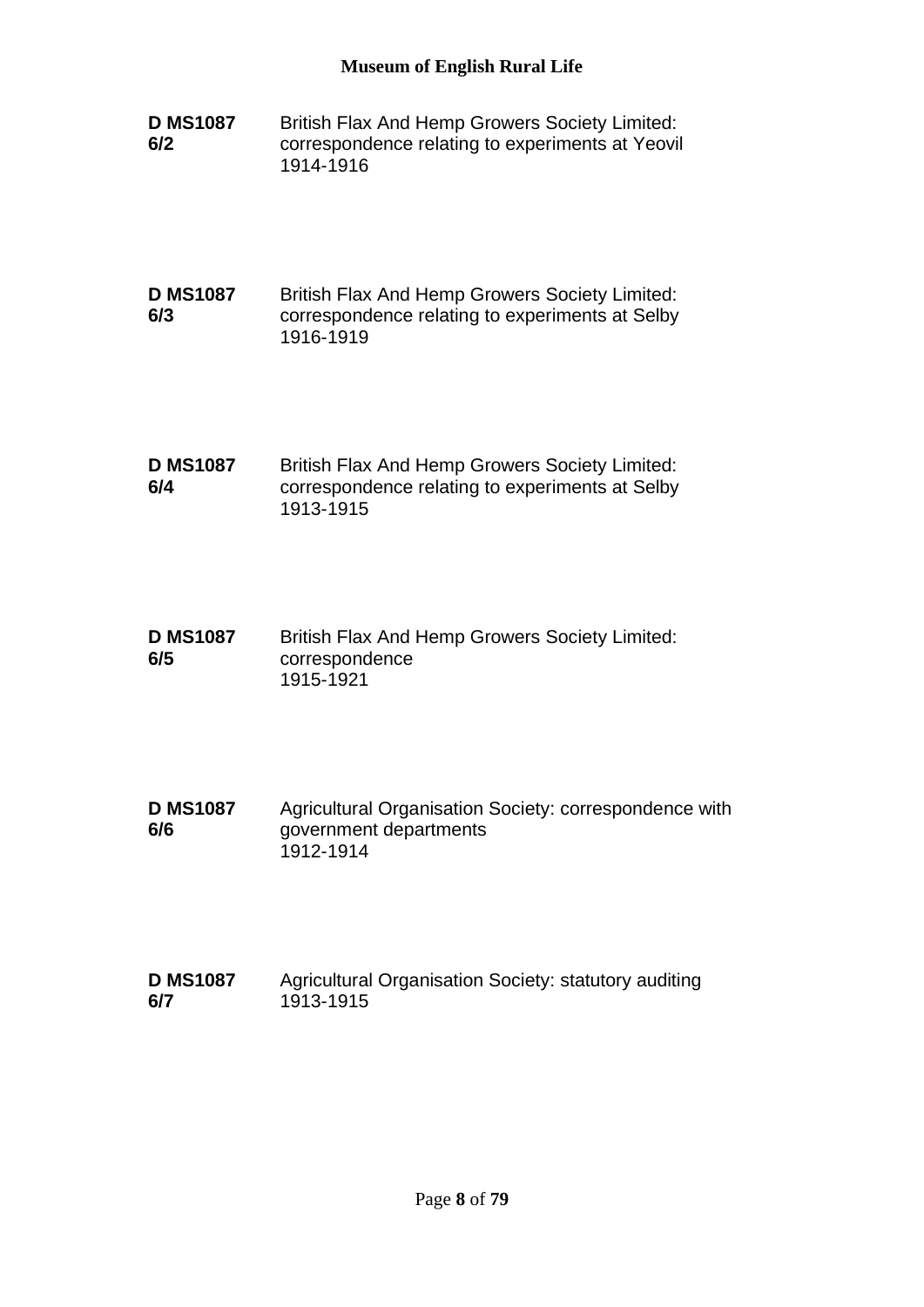- **D MS1087 6/8** Agricultural Organisation Society: general correspondence with J Nugent Harris 1910-1913
- **D MS1087 7/1** Appointments held by Sir Alfred Wood: East Anglian Real Property Co Ltd 1936-1956
- **D MS1087 7/2** Appointments held by Sir Alfred Wood: Board of Agriculture and Fisheries. Estates Committee 1917-1918
- **D MS1087 7/3** Appointments held by Sir Alfred Wood: Beet Sugar Factories Committee of Great Britain 1928-1936
- **D MS1087 7/4** Appointments held by Sir Alfred Wood: British Sugar Beet **Society** 1919-1927
- **D MS1087 7/5** Appointments held by Sir Alfred Wood: Home Grown Sugar Ltd 1920-1936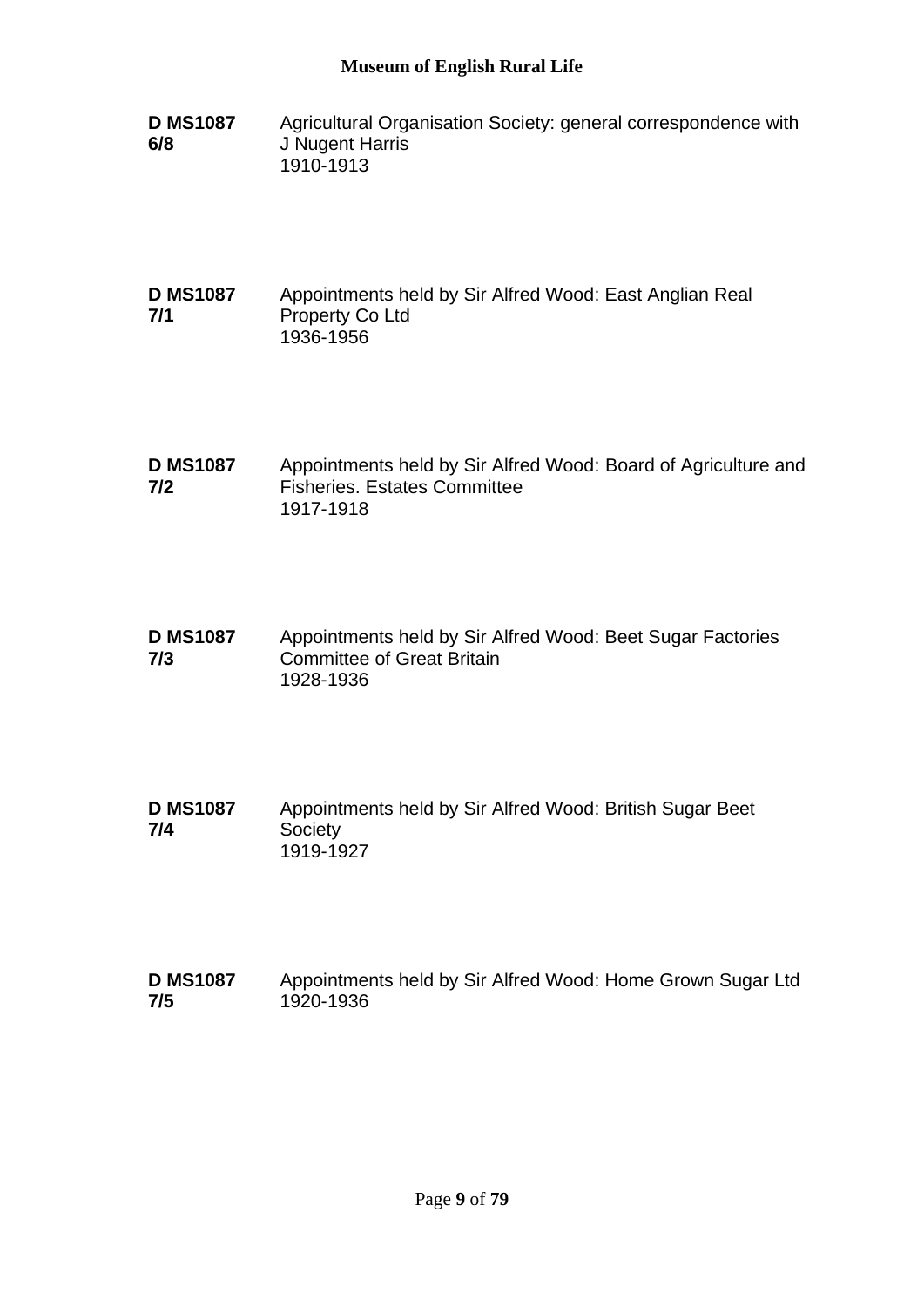**D MS1087 7/6** Appointments held by Sir Alfred Wood: British Flax And Hemp Growers Society Ltd 1916-1917

#### **D MS1087 7/7** Appointments held by Sir Alfred Wood: British Sugar Corporation Limited 1918-1939

- **D MS1087 7/8** Appointments held by Sir Alfred Wood: Board of Agriculture and Fisheries, Flax Production Branch 1917-1919
- **D MS1087 7/9** Appointments held by Sir Alfred Wood: City Livery Club Benevolent Fund 1942-1950
- **D MS1087 7/10** Appointments held by Sir Alfred Wood: British Sugar Corporation Ltd: staff and staff salaries 1920-1934
- **D MS1087 7/11** Appointments held by Sir Alfred Wood: English Beet Sugar Corporation Ltd 1925-1937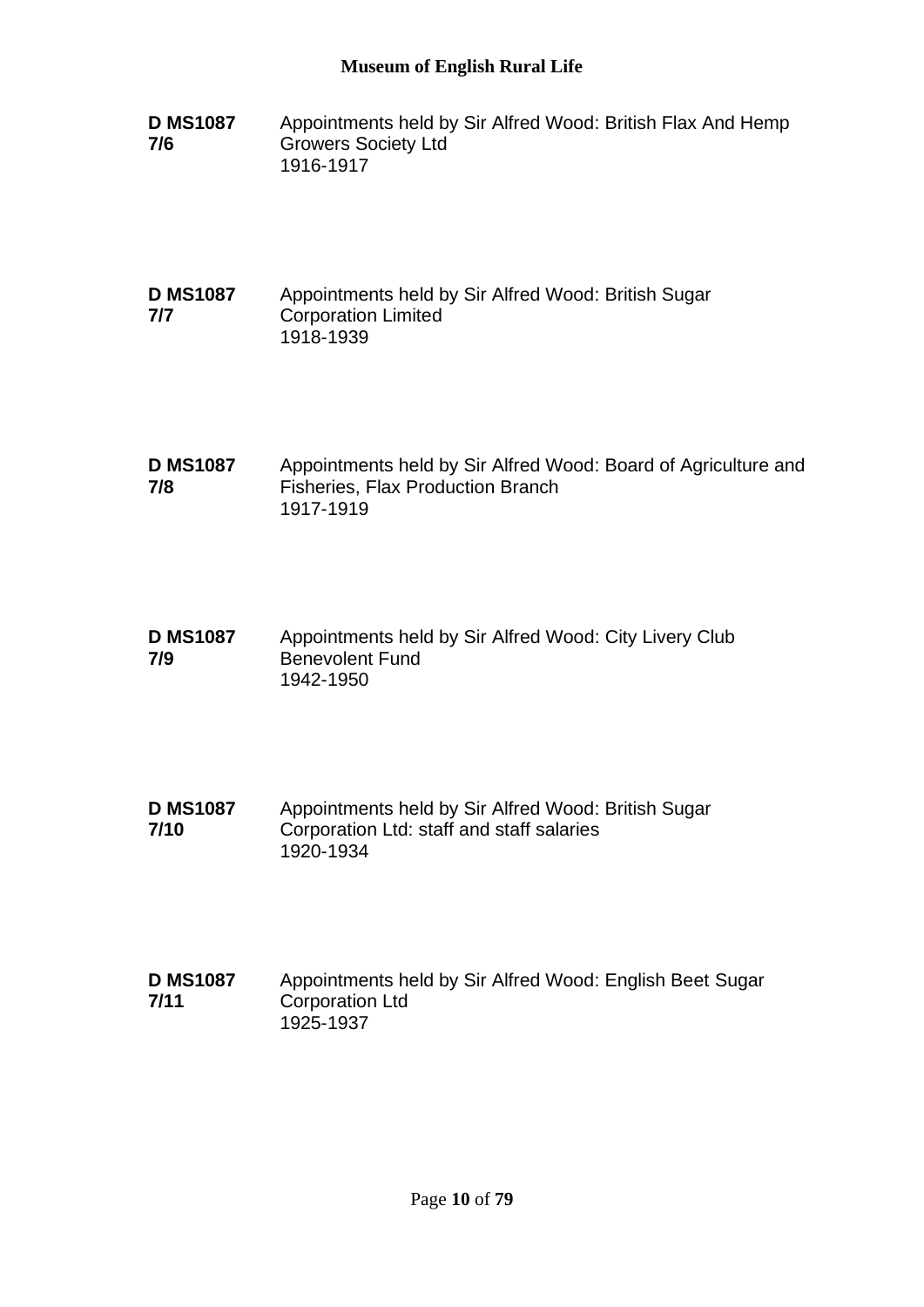**D MS1087 7/12** Agricultural Organisation Society: office organisation 1912-1914

**D MS1087 8/1** Agricultural Organisation Society: sundry reports and memoranda 1913-1914

**D MS1087 8/2** Agricultural Organisation Society: correspondence relating to J Nugent Harris 1910-1953

**D MS1087 8/3** Agricultural Organisation Society: private letters from Sir Alfred Wood's father and others 1914

**D MS1087 8/4** British Tobacco Growers Society Ltd: reports and memoranda 1919-1920

**D MS1087 8/5** British Tobacco Growers Society: correspondence 1912-1917

**D MS1087 8/6** British Tobacco Growers Society: correspondence 1917-1923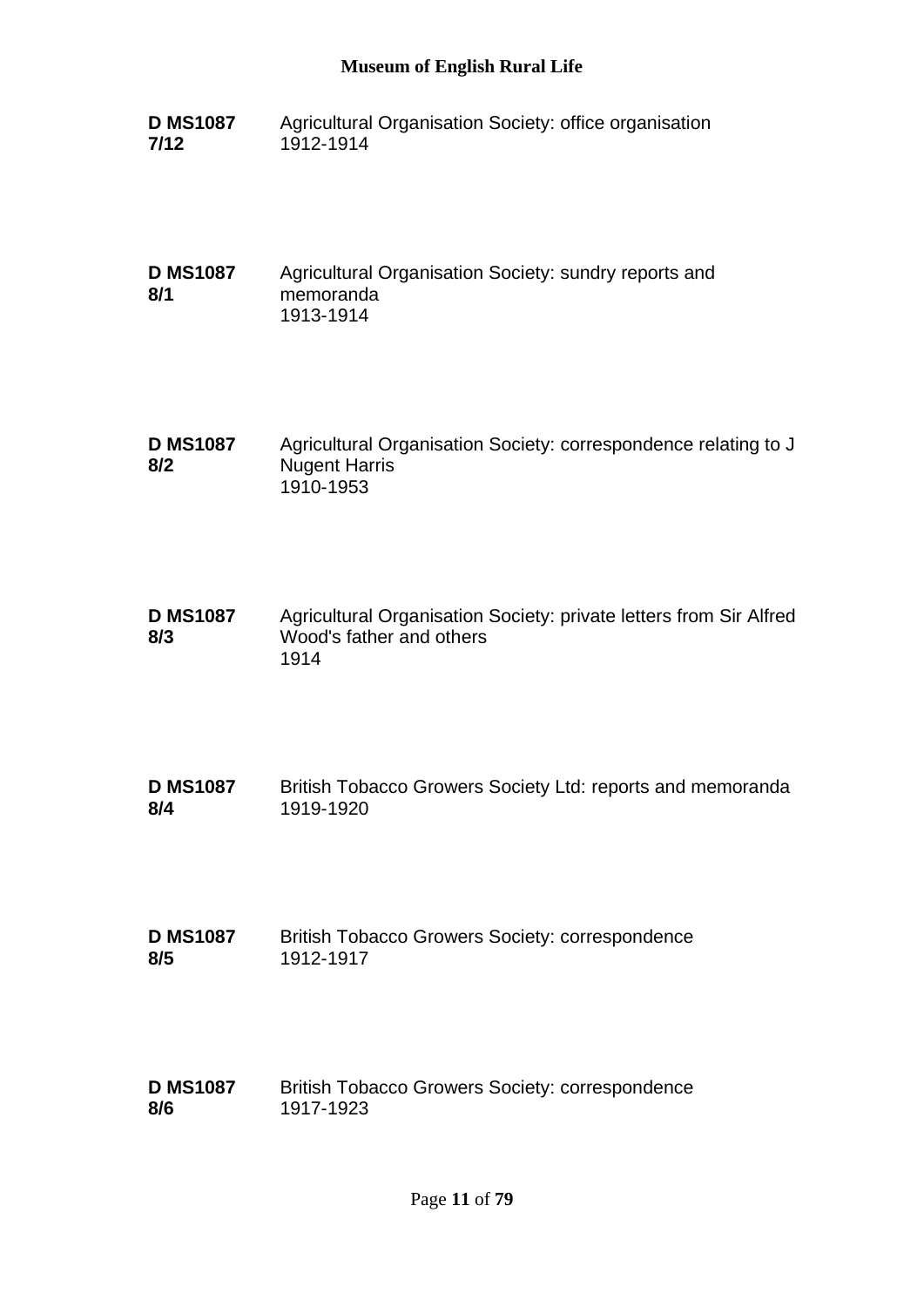**D MS1087 8/7** Ministry of Agriculture and Fisheries, Tobacco Advisory Committee: reports and memoranda 1920-1932

**D MS1087 9/1** Government enquiries: Sir Alfred Wood's confidential notes and correspondence 1934-1935

**D MS1087 9/2** Government enquiries: Sir Alfred Wood's confidential notes and correspondence 1935

**D MS1087 9/3** British Sugar Beet Society: reorganisation 1926-1928

**D MS1087 9/4** English Sugar Beet Corporation Ltd: Assistant Committee of Management 1932-1933

**D MS1087 9/5** Orchard Sugar Company Ltd: correspondence 1926-1929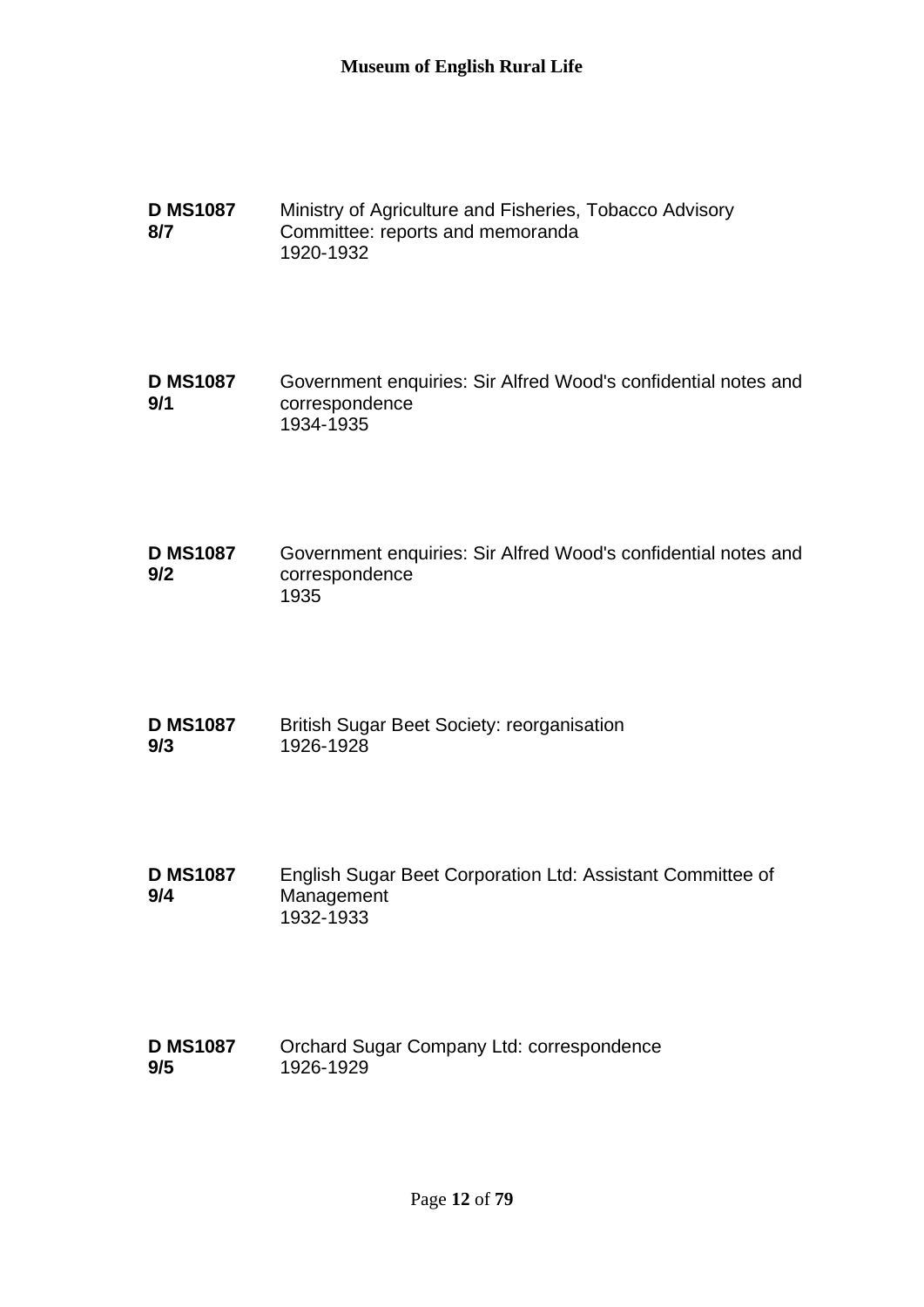- **D MS1087 10/1** Anglo-Dutch Beet Sugar Group: report on office organisation: correspondence 1935
- **D MS1087 10/2** The Times: correspondence by Sir Alfred Wood: 1929
- **D MS1087 10/3** British Sugar Corporation Limited: correspondence relating to income tax assessments 1936-1939
- **D MS1087 10/4** British Sugar Corporation Limited: correspondence relating to income tax assessments 1938-1941
- **D MS1087 10/5** British Beet Sugar Corporation Ltd: visit to Cantley factory 1923
- **D MS1087 10/6** Home Grown Sugar Limited: formal opening of Kelham Beet Sugar factory 1938
- **D MS1087 10/7** British Sugar Corporation Limited: presentation of prizes at Kelham factory 1938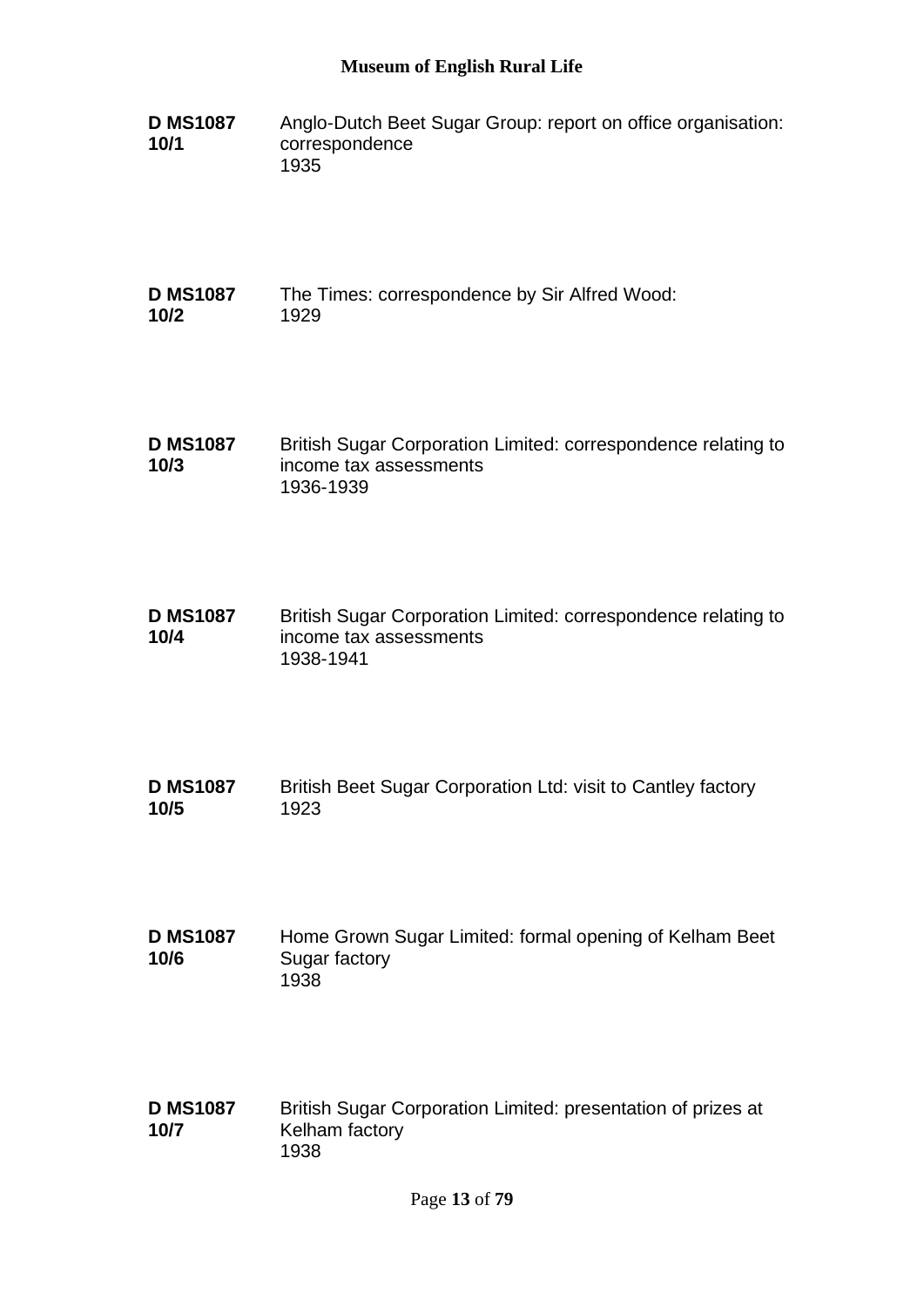**D MS1087 10/8** British Sugar Corporation Limited: correspondence relating to presentation of prizes at Kelham factory 1938

**D MS1087 11/1** Sugar Commission, Sugar Beet Research and Education **Committee** 1934-1938

- **D MS1087 11/2** United Kingdom sugar industry: agricultural education and research 1920-1933
- **D MS1087 11/3** Sugar beet research and education: minutes of committees 1933-1939
- **D MS1087 11/4** Sugar beet research and education: minutes of sub-committees 1933-1939
- **D MS1087 11/5** British Sugar Beet Review: correspondence 1925-1940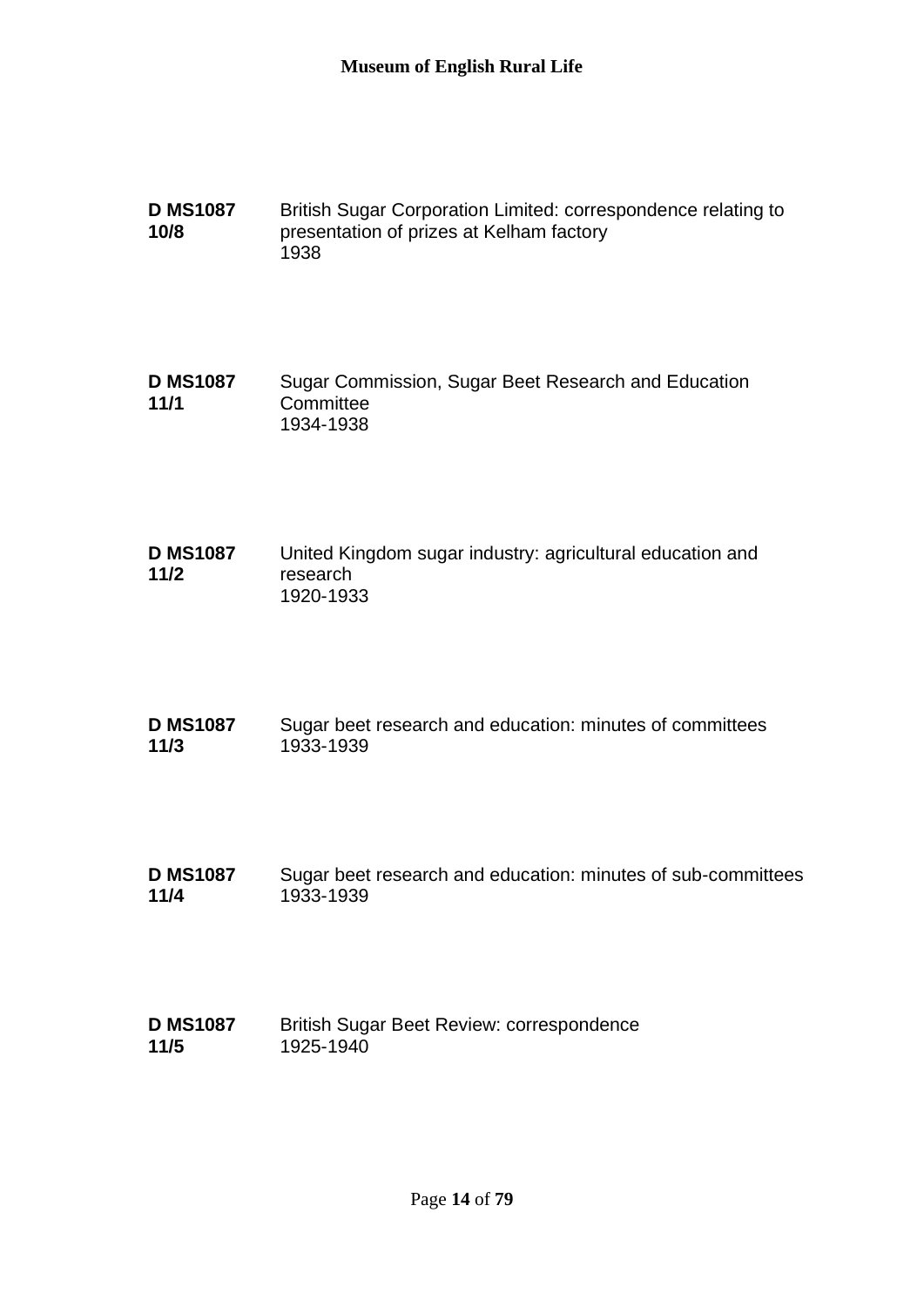| <b>D MS1087</b> | The Times and The Financial Times: special supplements |
|-----------------|--------------------------------------------------------|
| 12/1            | 1931-1932                                              |

**D MS1087 12/2** Sheffield daily telegraph: industrial supplement 1928-1929

**D MS1087 12/3** Sundry correspondence of Sir Alfred Wood 1937

| <b>D MS1087</b> | Government enquiries: confidential notes and correspondence |
|-----------------|-------------------------------------------------------------|
| 12/4            | 1935-1936                                                   |

| <b>D MS1087</b> | Government enquiries: confidential notes and correspondence |
|-----------------|-------------------------------------------------------------|
| 12/5            | 1936                                                        |

**D MS1087 12/6** Government enquiries: confidential notes and correspondence 1936-1938

#### **D MS1087 12/7** Government enquiries: confidential notes and correspondence 1934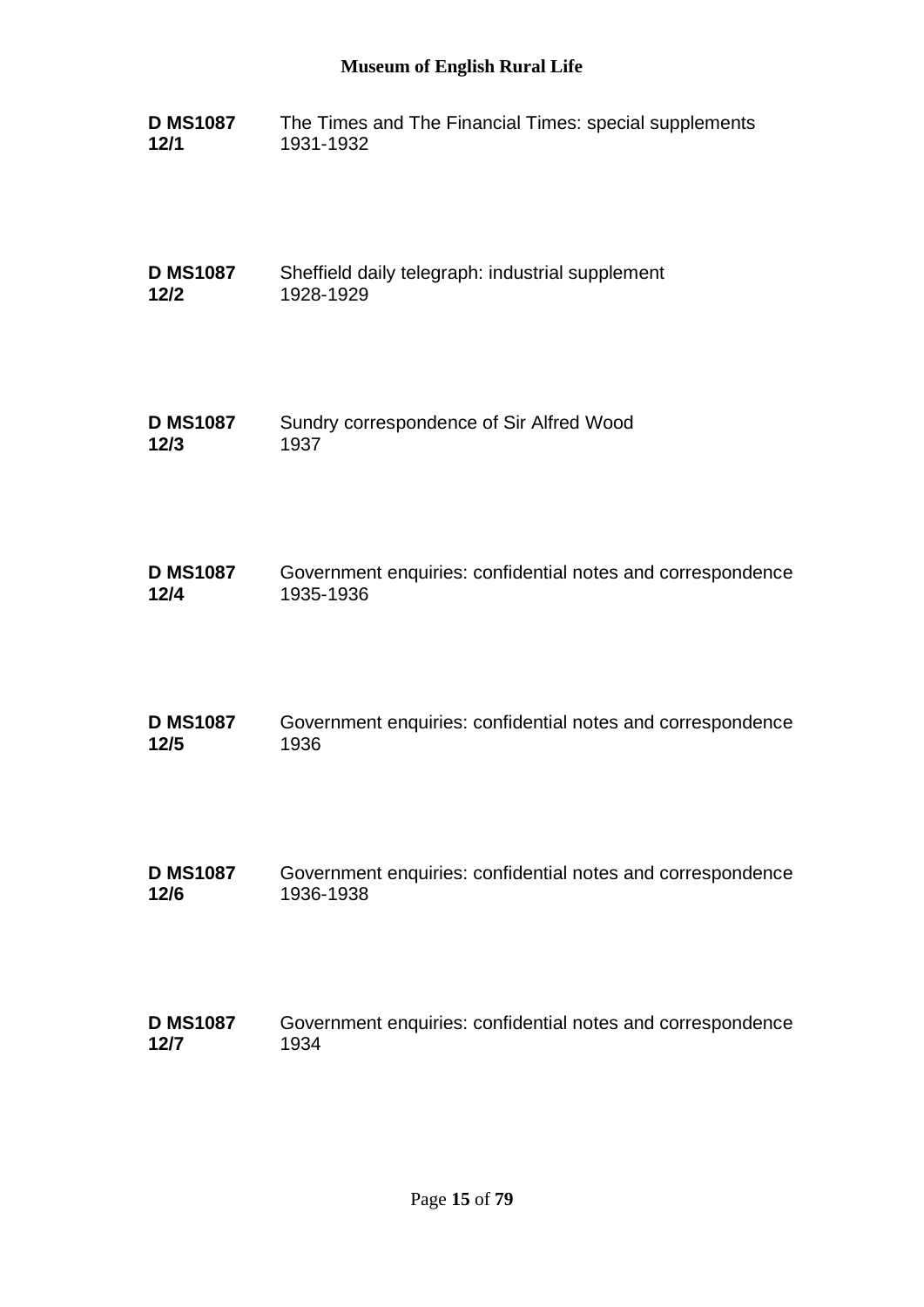**D MS1087 13/1** Government enquiries: confidential notes and correspondence 1934

**D MS1087 13/2** Government enquiries: confidential notes and correspondence 1932-1934

**D MS1087 13/3** British Sugar Beet Corporation Ltd: copies of notes by Sir Alfred Wood to chairman 1939-1940

**D MS1087 13/4** British Sugar Beet Corporation Ltd: copies of notes by Sir Alfred Wood to chairman 1937-1939

**D MS1087 14/1** Questions and debates in Parliament 1936-1940

**D MS1087 14/2** Sugar Industry (reorganisation) bill: Alfred Wood's special file of debates 1936

**D MS1087 14/3** British Sugar Beet Society: bulletins and corres 1926-1927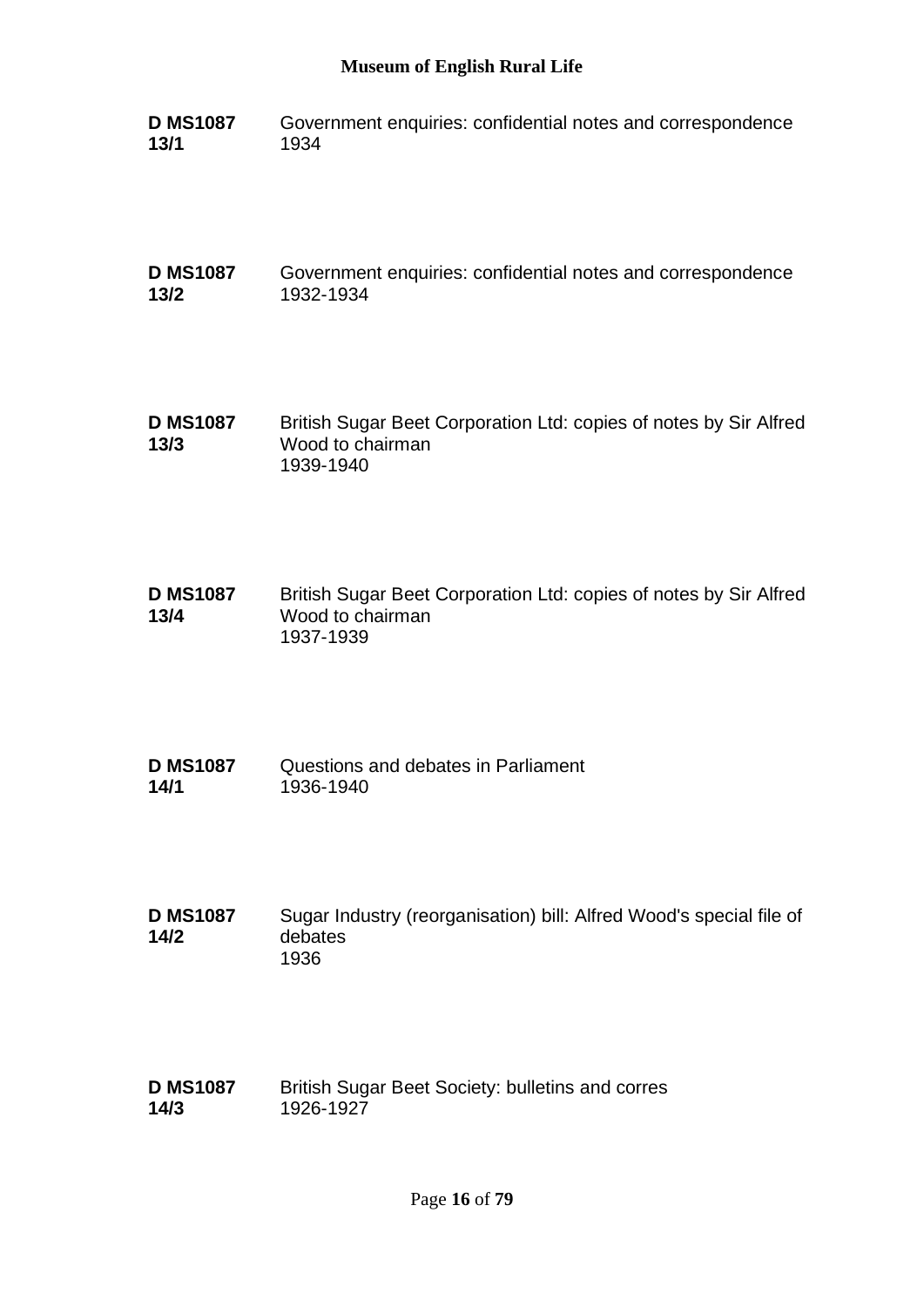| <b>D MS1087</b><br>15/1 | United Kingdom Sugar Industry Committee: report on Irish pulp<br>1934                                                                                                              |
|-------------------------|------------------------------------------------------------------------------------------------------------------------------------------------------------------------------------|
| <b>D MS1087</b><br>15/2 | Committee on the natural and industrial resources of Northern<br>Ireland: report on the practicability of establishing the sugar beet<br>industry in Northern Ireland<br>1926-1933 |
| <b>D MS1087</b><br>15/3 | correspondence and reports relating to the establishment of a<br>sugar beet factory in Northern Ireland<br>1924-1925                                                               |
| <b>D MS1087</b><br>15/4 | Commission on the natural and industrial resources of Northern<br>Ireland: correspondence and evidence on sugar beet production<br>1923-1924                                       |
| <b>D MS1087</b><br>15/5 | British Sugar Beet Growers' Society Limited: negotiations with<br>Government departments<br>1917-1923                                                                              |
| <b>D MS1087</b><br>15/6 | Home Grown Sugar Limited: negotiations with Government<br>departments<br>1912                                                                                                      |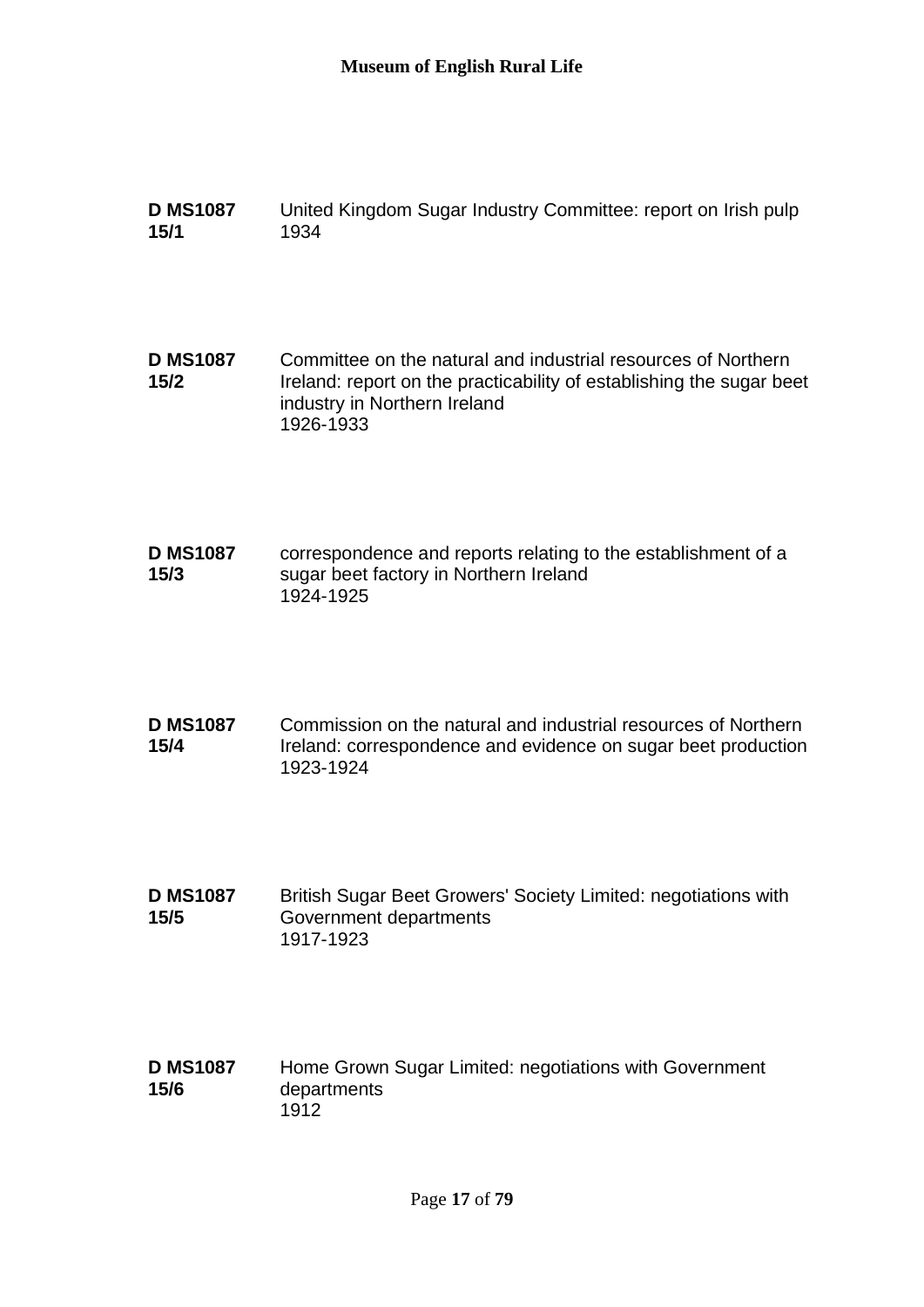**D MS1087 16/1** British Sugar Beet Growers' Society Limited: negotiations with Government departments 1915-1917

**D MS1087 16/2** British Sugar Beet Society Limited: negotiations with Government departments 1924-1925

- **D MS1087 16/3** Sankey Sugar Company Limited: correspondence 1925
- **D MS1087 17/1** Sugar Commission, Sugar beet research and education committee: receipts and expenditure 1927-1928
- **D MS1087 17/2** Sugar Commission, Sugar beet research and education committee: Tanehouse practice 1928
- **D MS1087 17/3** Education and research: regional prizes and championship cup 1930-1937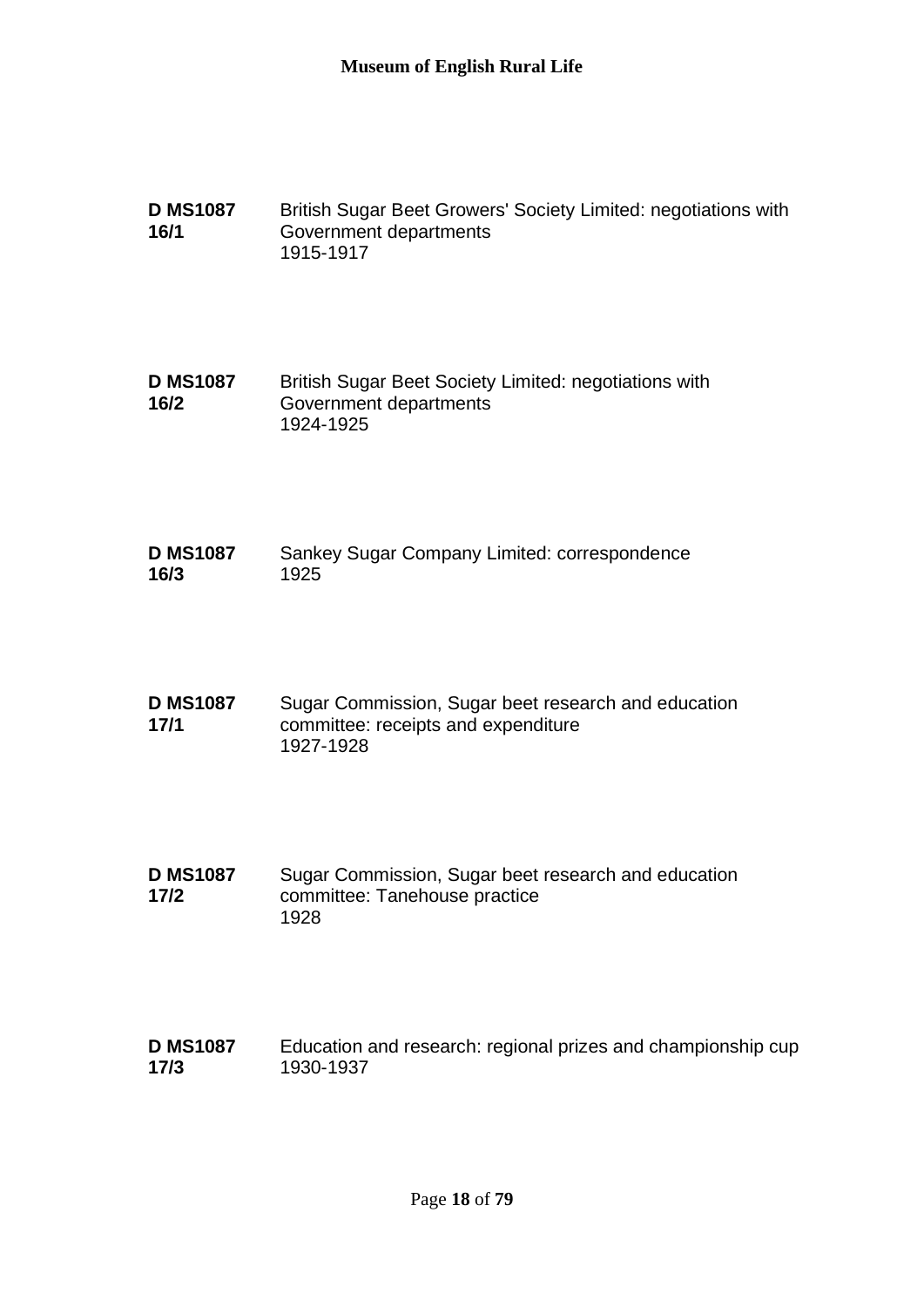**D MS1087 17/4** British Sugar Corporation Ltd: sales policy and staff organisation 1936-1939

**D MS1087 17/5** British Sugar Corporation Ltd: air raid precautions 1938-1939

- **D MS1087 17/6** British Sugar Corporation Ltd: accounts policy 1938-1945
- **D MS1087 17/7** Sugar Commission: Sugar beet research and education committee: Secretary's reports 1933-1938
- **D MS1087 17/8** British Sugar Beet Society Ltd: training scheme for sugar technologists 1922-1935
- **D MS1087 17/9** Sugar Beet research and education: reports of conferences 1931-1941
- **D MS1087 18/1** British Beet Sugar Corporation Ltd: office accommodation 1939-1941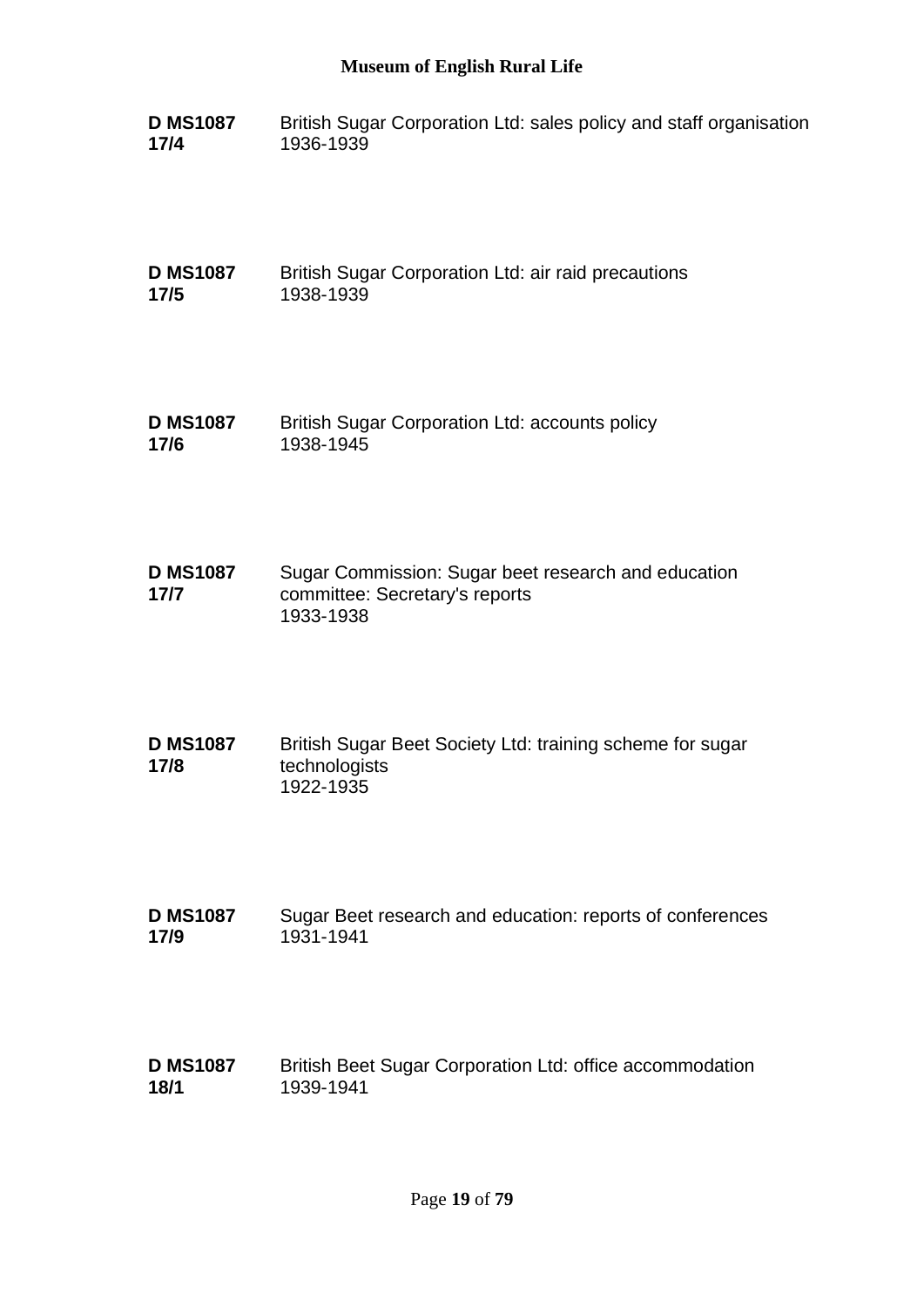| <b>D MS1087</b> | Sir Alfred Wood: private: establishment |
|-----------------|-----------------------------------------|
| 18/2            | 1938-1941                               |

**D MS1087 18/3** Sir Alfred Wood: private: establishment 1936-1939

**D MS1087 18/4** Sir Alfred Wood: private secretary to Sir Francis Humphreys and appointment as Secretary to the British Sugar Corporation 1936

- **D MS1087 18/5** Alfred Wood: correspondence with Sir Francis Humphreys 1936
- **D MS1087 19/1** Appointment of Sir Alfred Wood as a Director of the British Sugar Corporation Limited: correspondence 1941-1949
- **D MS1087 19/2** Resignation of Sir Alfred Wood as Secretary of the British Sugar Corporation Limited: correspondence 1936-1941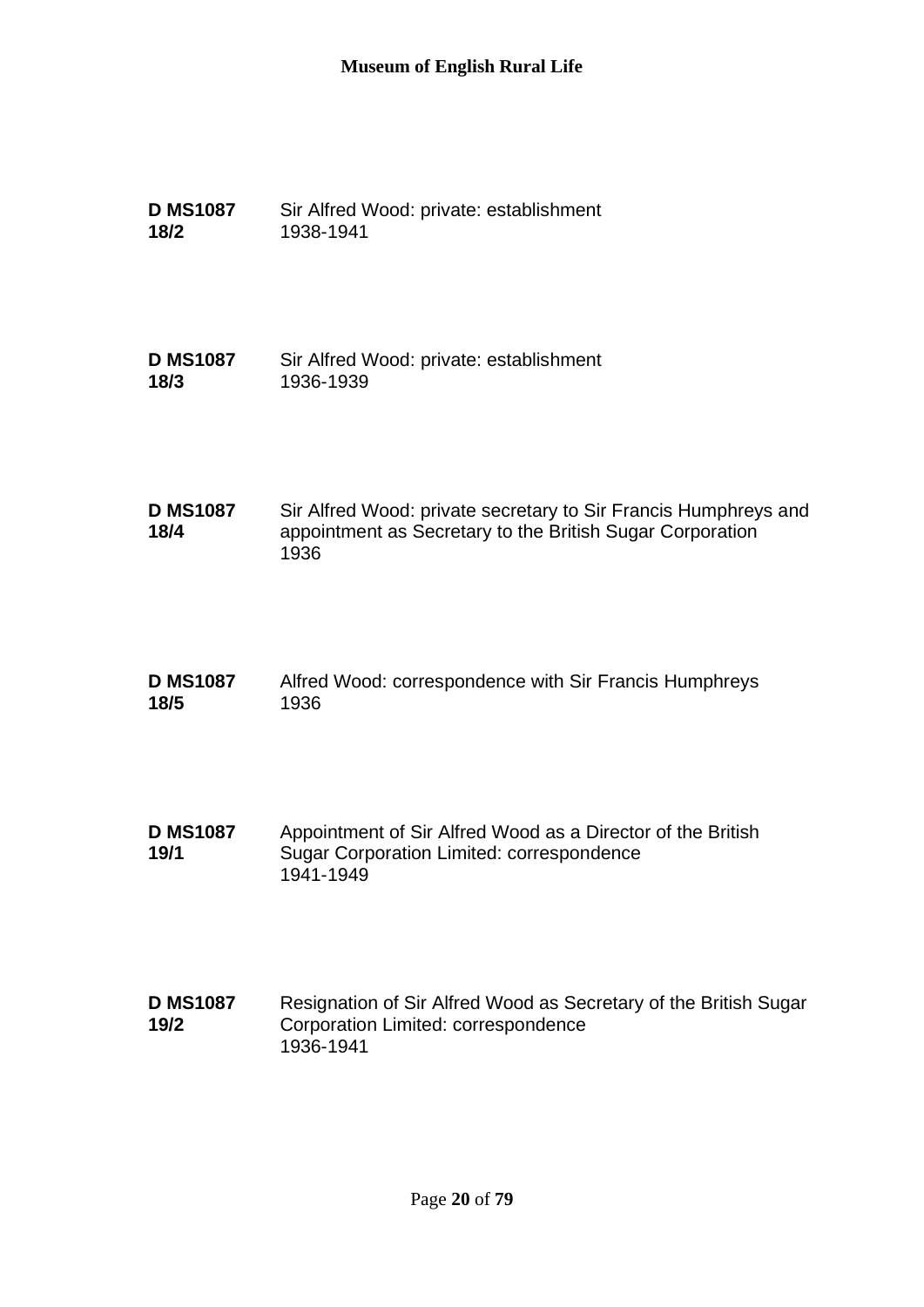- **D MS1087 19/3** British Sugar Corporation Limited: notes for chairman by Sir Alfred Wood 1940-1945
- **D MS1087 19/4** Questions and debates in Parliament relating to the Sugar Industry 1931-1934
- **D MS1087 20/1** Correspondence with government departments 1923-1924
- **D MS1087 20/3** Questions and debates in Parliament relating to the Sugar Industry 1934-1936
- **D MS1087 21/1** Private correspondence of Sir Alfred Wood relating to the sugar beet industry 1931-1937
- **D MS1087 21/2** Private correspondence of Sir Alfred Wood relating to the sugar beet industry 1925-1931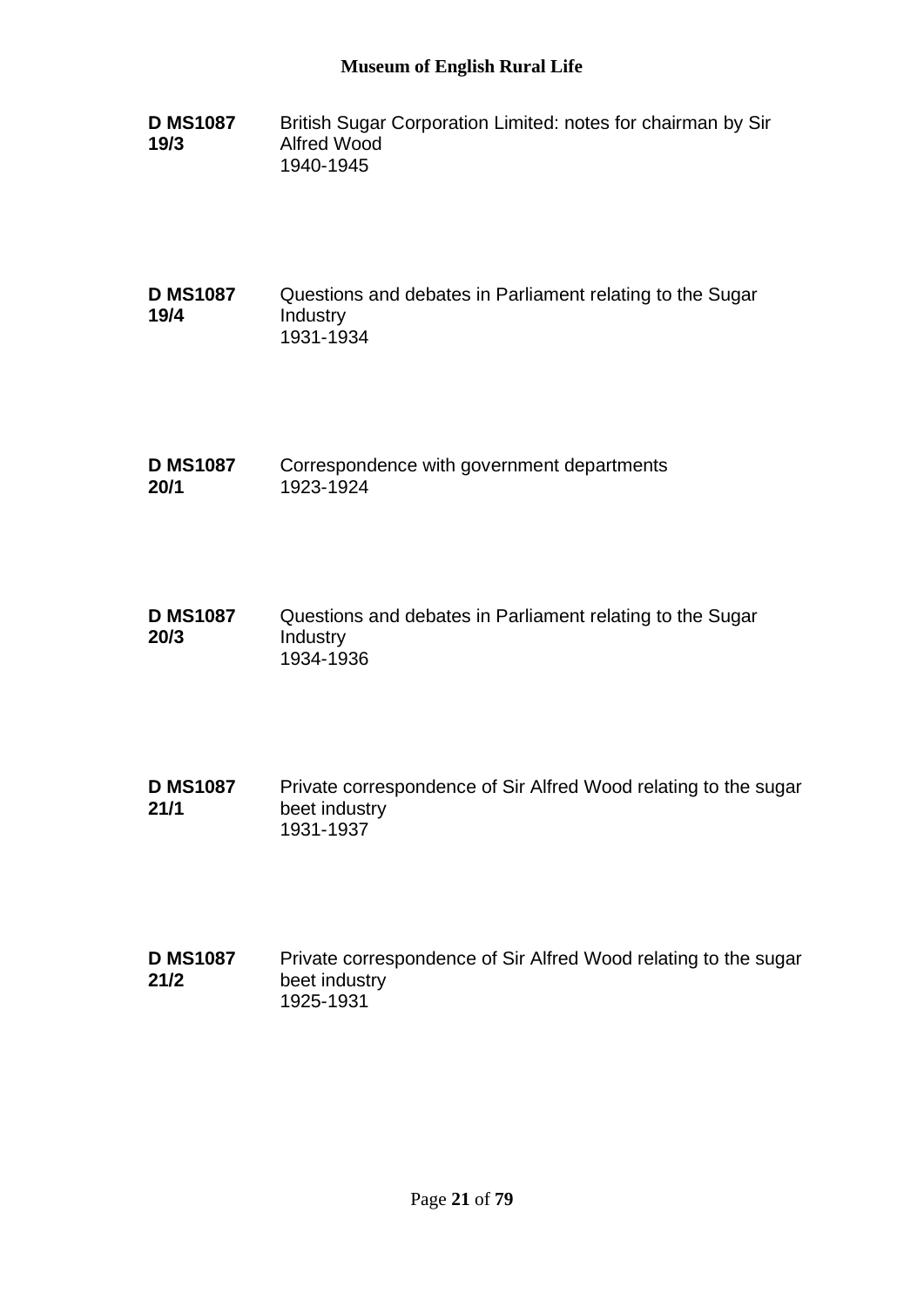**D MS1087 21/3** Questions and debates in Parliament relating to the sugar beet industry 1920-1925

#### **D MS1087 22/1** Questions and debates in Parliament relating to the sugar beet industry 1927-1930

- **D MS1087 22/2** Questions and debates in Parliament relating to the sugar beet industry 1925-1927
- **D MS1087 22/3** Home Grown Sugar Limited: office organisation 1923-1924
- **D MS1087 23/1** Beet sugar factories - Anglo-Dutch group: Secretary's instructions 1931-1935
- **D MS1087 23/2** Joint committee on sugar industry transport: minutes 1937-1941
- **D MS1087 23/3** Sugar beet traffic permit scheme: correspondence 1927-1928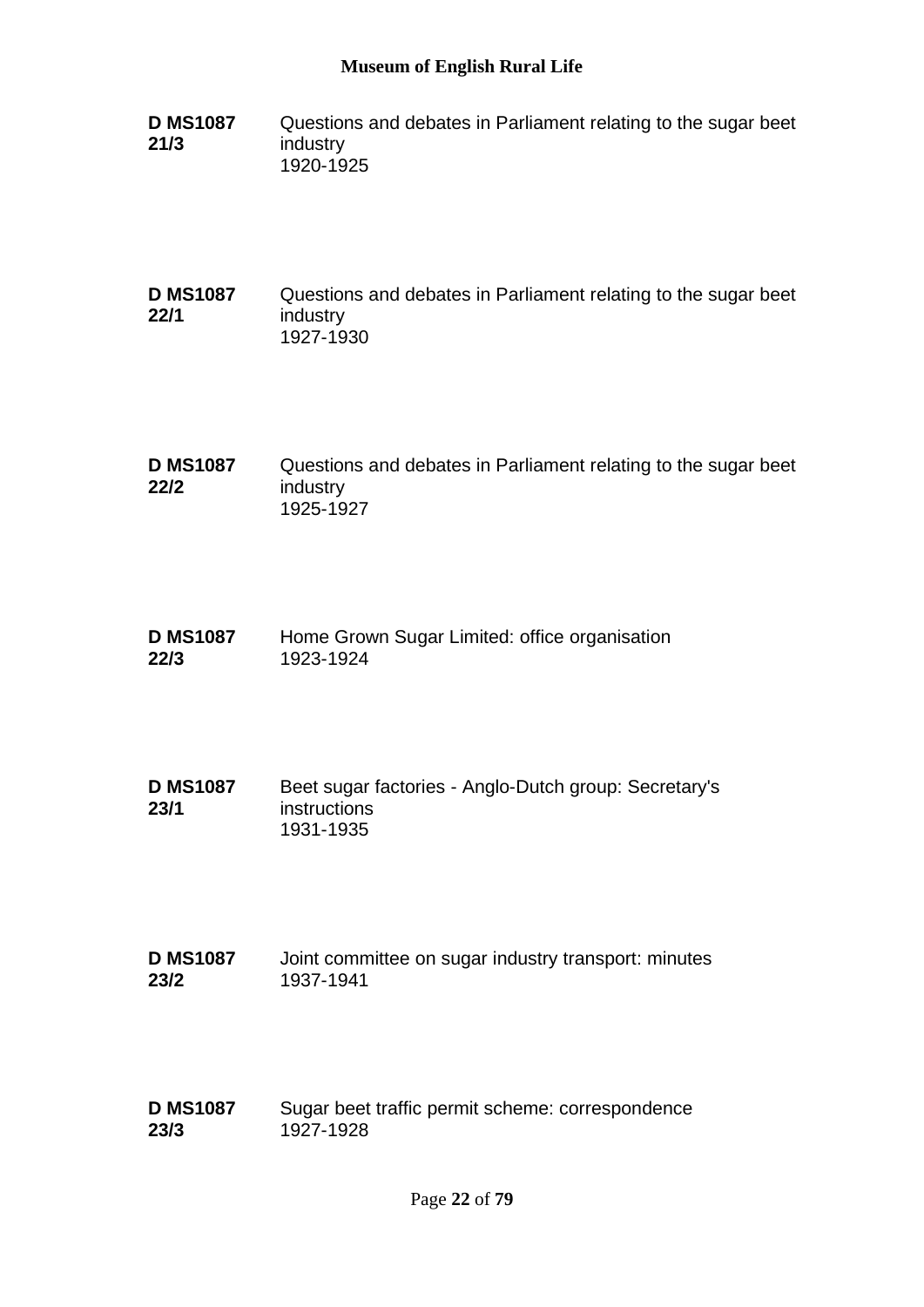| <b>D MS1087</b>         | Home Grown Sugar Limited: claim against S Colyer                                                                |
|-------------------------|-----------------------------------------------------------------------------------------------------------------|
| 23/4                    | 1932                                                                                                            |
| <b>D MS1087</b>         | Home Grown Sugar Limited: claim against S Colyer                                                                |
| 23/5                    | 1932                                                                                                            |
| <b>D MS1087</b><br>24/1 | British Sugar Corporation Limited: correspondence of Sir Alfred<br>Wood with Sir Francis Humphreys<br>1937-1949 |
| <b>D MS1087</b>         | British Sugar Corporation Limited: relations with the Government                                                |
| 24/2                    | 1944-1946                                                                                                       |
| <b>D MS1087</b>         | British Sugar Beet Corporation Limited: Cantley factory                                                         |
| 24/3                    | 1919-1921                                                                                                       |
| <b>D MS1087</b>         | <b>British Sugar Beet Corporation Limited: Cantley factory</b>                                                  |
| 24/4                    | 1917-1919                                                                                                       |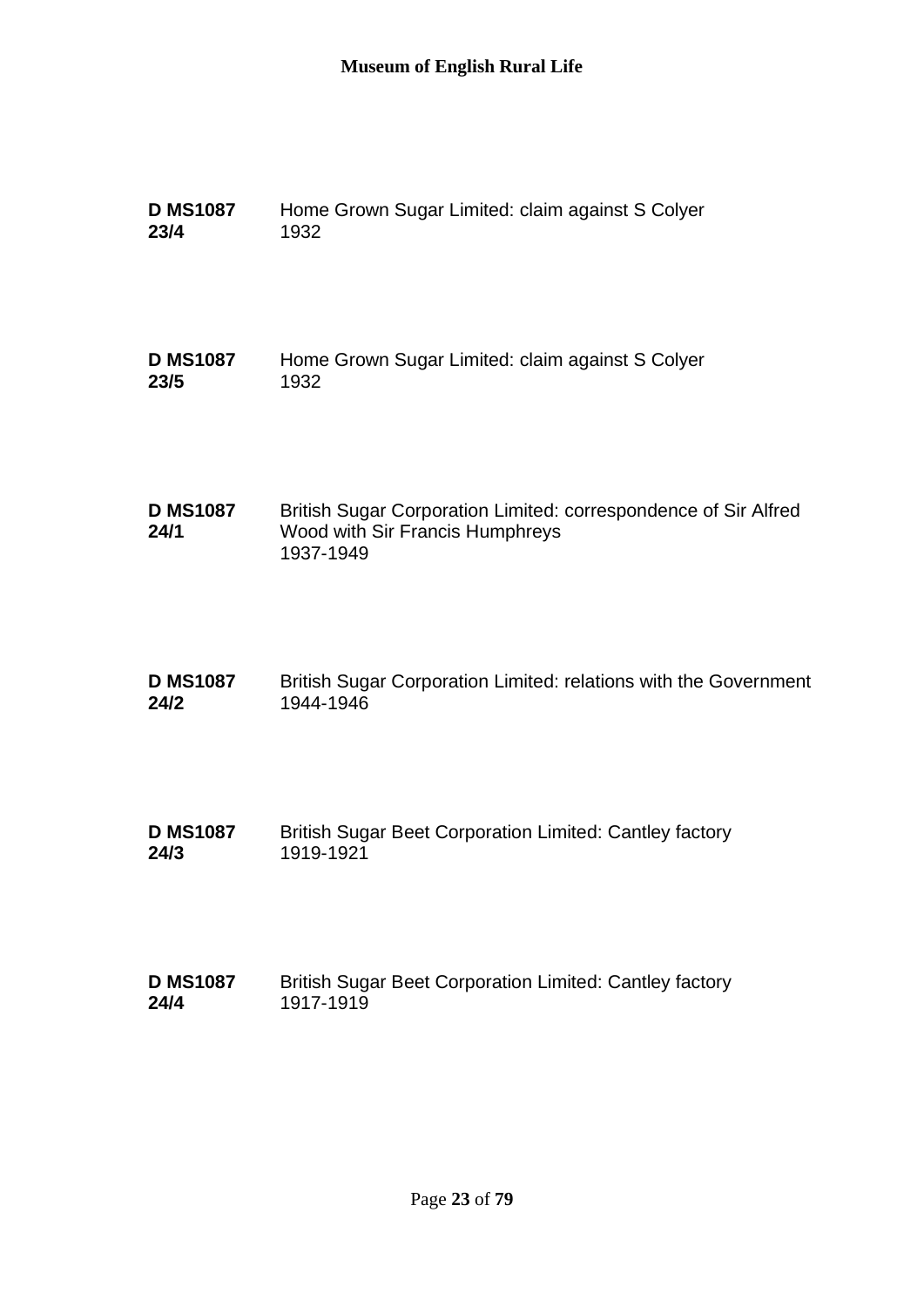**D MS1087 25/1** British Sugar Beet Growers Society Limited: proposed amalgamation with Home Grown Sugar Limited 1922

**D MS1087 25/2** British Sugar Beet Growers Society Limited: proposed amalgamation with Home Grown Sugar Limited 1922

- **D MS1087 25/3** Anglo-Dutch Group: new factory schemes 1924-1928
- **D MS1087 25/4** Anglo-Dutch Group: proposed merger 1930-1931
- **D MS1087 25/5** Home Grown Sugar Limited: lease of Kelham factory 1924-1935
- **D MS1087 25/6** Home Grown Sugar Limited: lease of Kelham factory 1922-1924
- **D MS1087 25/7** British Sugar Beet Growers Society Limited: purchase of the Kelham Estate 1916-1917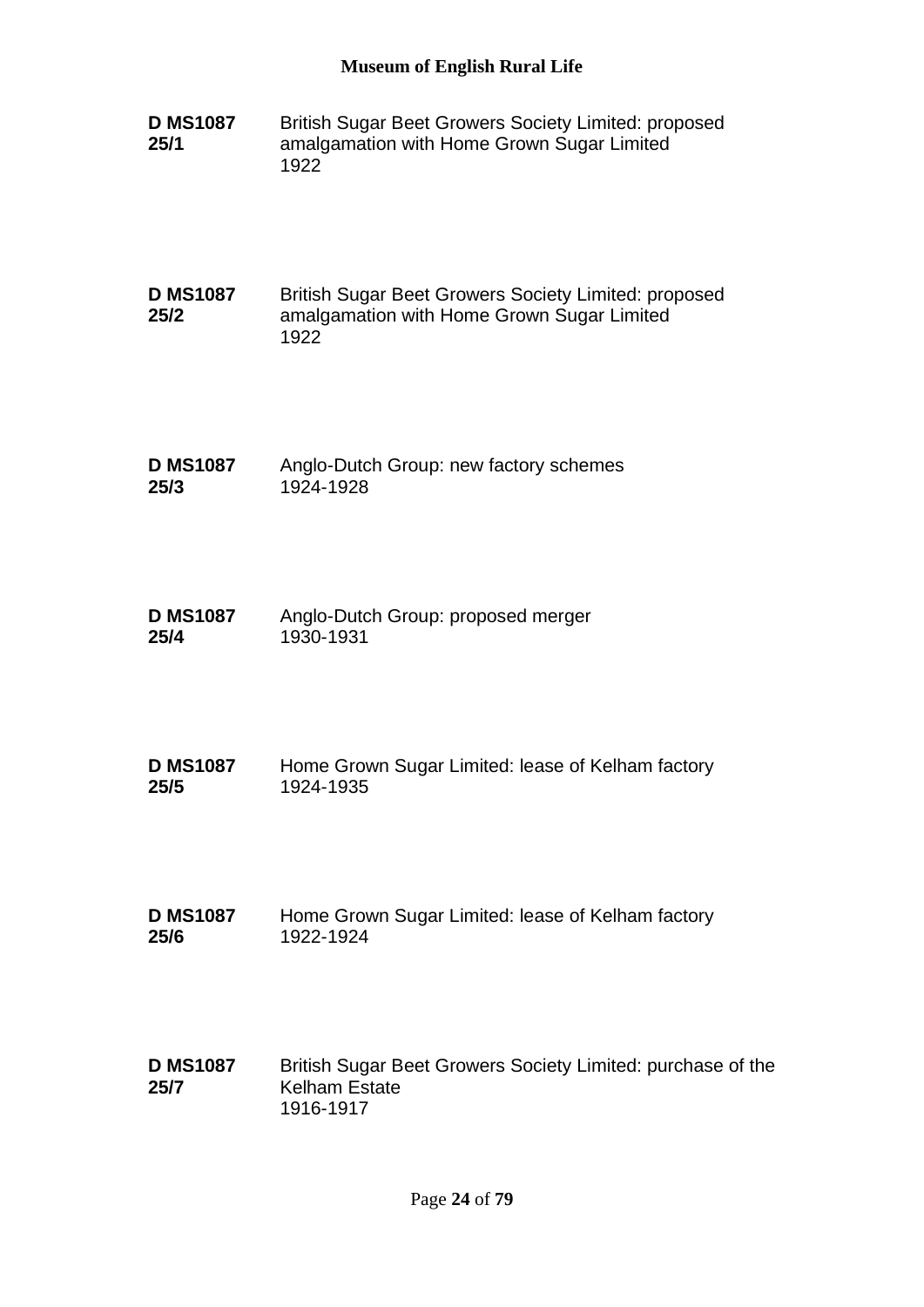| <b>D MS1087</b><br>26/1 | British Sugar Beet Growers Society Limited: purchase of the<br><b>Kelham Estate</b><br>1916-1918 |
|-------------------------|--------------------------------------------------------------------------------------------------|
| <b>D MS1087</b>         | English Beet Sugar Corporation Limited: voluntary liquidation                                    |
| 26/2                    | 1936-1937                                                                                        |
| <b>D MS1087</b>         | Home Grown Sugar Limited: voluntary liquidation                                                  |
| 26/3                    | 1937-1943                                                                                        |
| <b>D MS1087</b>         | Steffen Patents Syndicate Limited: voluntary liquidation                                         |
| 26/4                    | 1933                                                                                             |
| <b>D MS1087</b>         | King's Lynn Beet Sugar Factory Limited: voluntary liquidation                                    |
| 26/5                    | 1936                                                                                             |
| <b>D MS1087</b>         | Ely Beet Sugar Factory Limited: voluntary liquidation                                            |
| 26/6                    | 1936                                                                                             |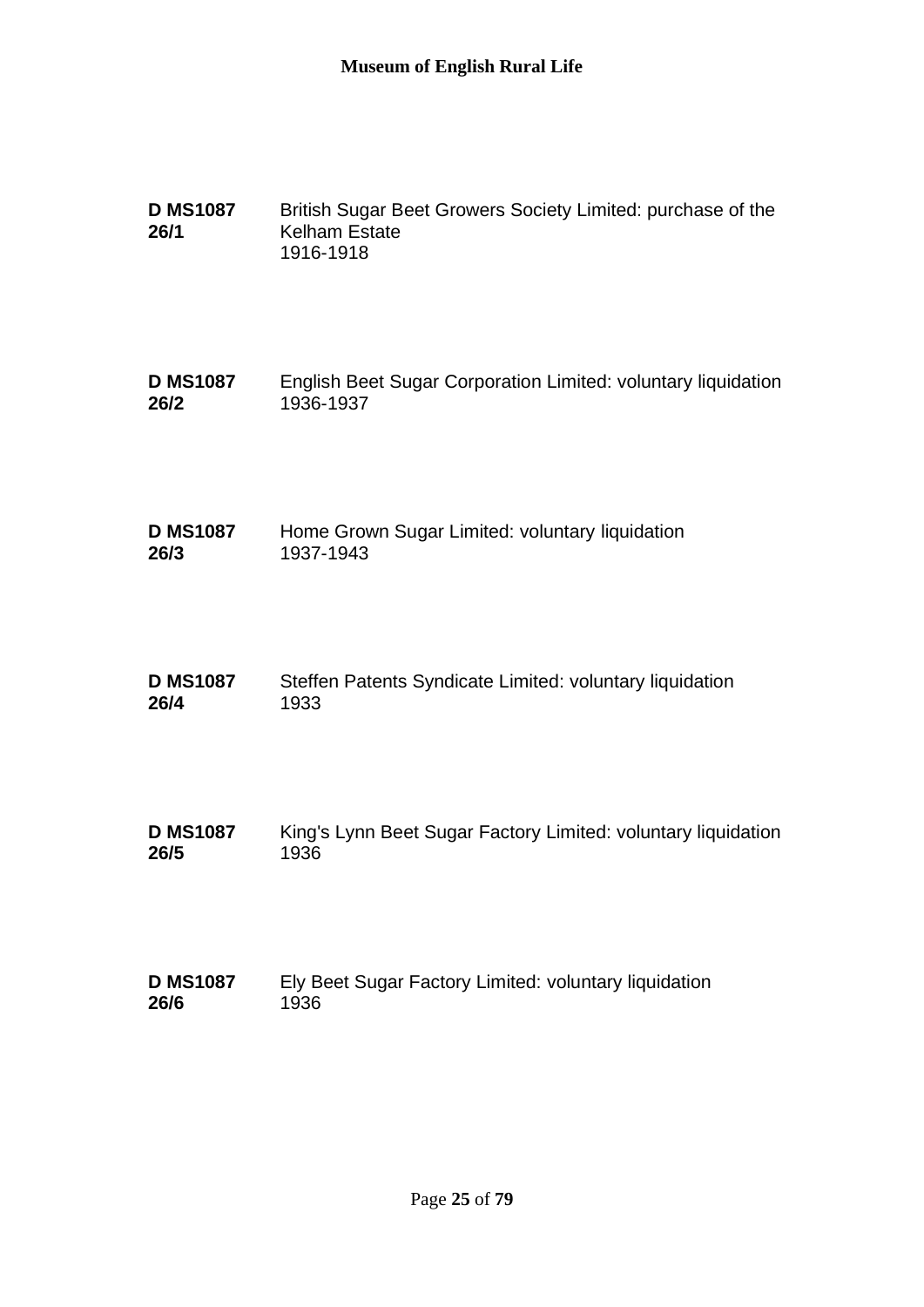| <b>D MS1087</b> | Ipswich Beet Sugar Factory Limited: voluntary liquidation |
|-----------------|-----------------------------------------------------------|
| 26/7            | 1936                                                      |

**D MS1087 26/8** News cuttings relating to the sugar industry 1929-1932

| <b>D MS1087</b> | News cuttings relating to the sugar industry |
|-----------------|----------------------------------------------|
| 27/1            | 1926-1929                                    |

| <b>D MS1087</b> | News cuttings relating to the sugar industry |
|-----------------|----------------------------------------------|
| 27/2            | 1922-1925                                    |

| <b>D MS1087</b> | News cuttings relating to the sugar industry |
|-----------------|----------------------------------------------|
| 27/3            | 1852-1921                                    |

**D MS1087 27/4** Sugar Beet and Crop Driers Limited 1929-1930

#### **D MS1087 27/5** Sugar Beet Factories Committee of Great Britain: correspondence and papers 1926-1932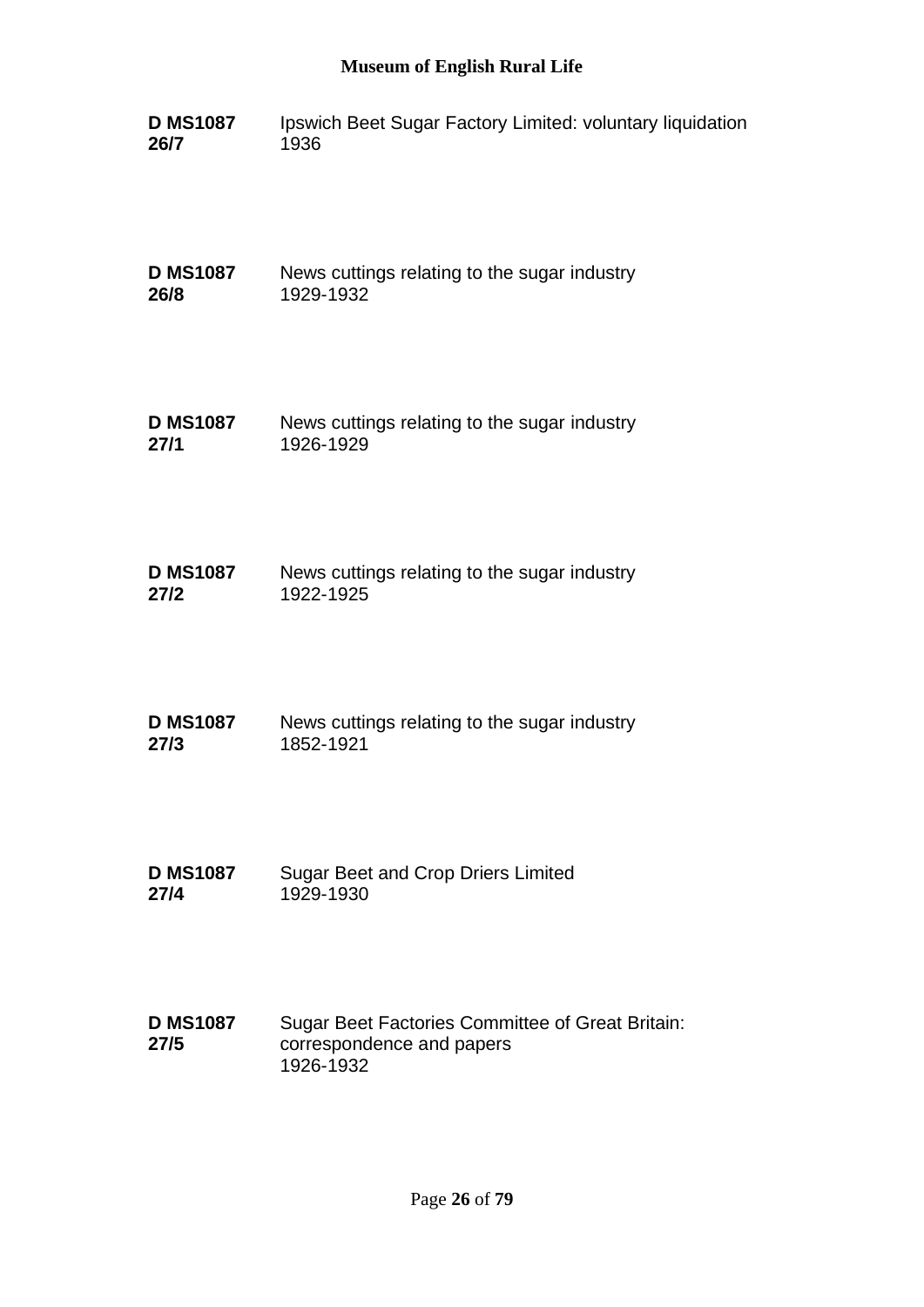| <b>D MS1087</b> | Sugar Beet Factories Committee of Great Britain: papers |
|-----------------|---------------------------------------------------------|
| 27/6            | relating to imperial preference and differential duty   |
|                 | 1924-1934                                               |

**D MS1087 27/7** Statistics: British Sugar Corporation Limited 1936-1943

- **D MS1087 27/8** Statistics: British Sugar Beet industry 1928-1932
- **D MS1087 27/9** Statistics: Ministry of Agriculture and Fisheries 1931-1937
- **D MS1087 28/1** Statistics: English Beet Sugar Corporation Limited 1924-1932
- **D MS1087 28/2** Statistics: Home Grown Sugar Limited 1920-1935
- **D MS1087 28/3** News cuttings on the beet sugar industry 1936-1956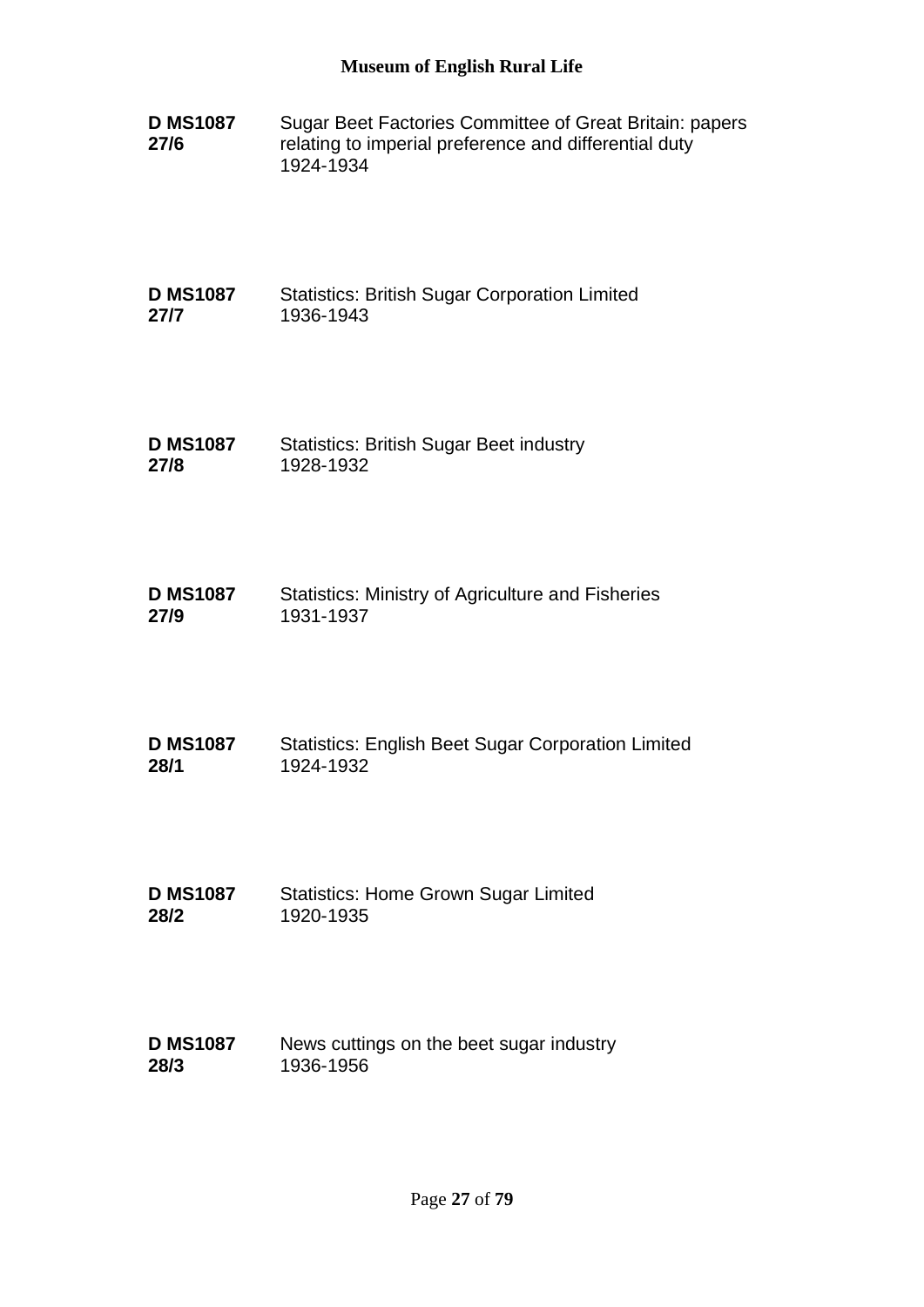**D MS1087 28/4** News cuttings on the beet sugar industry 1935

**D MS1087 28/5** News cuttings on the beet sugar industry 1933-1934

- **D MS1087 28/6** News cuttings on the beet sugar industry: personal preferences 1919-1958
- **D MS1087 28/7** British Sugar Beet Growers Society Limited: correspondence between Sir Ernest Jardine and Sir Beville Stanier 1919-1920
- **D MS1087 29/1** News cuttings relating to Sir Alfred Wood 1922-1932
- **D MS1087 29/2** News cuttings relating to speeches made by Sir Alfred Wood 1923-1955
- **D MS1087 29/3** United Kingdom Sugar Industry Committee: sugar beet marketing scheme: copies of correspondence and papers 1933-1934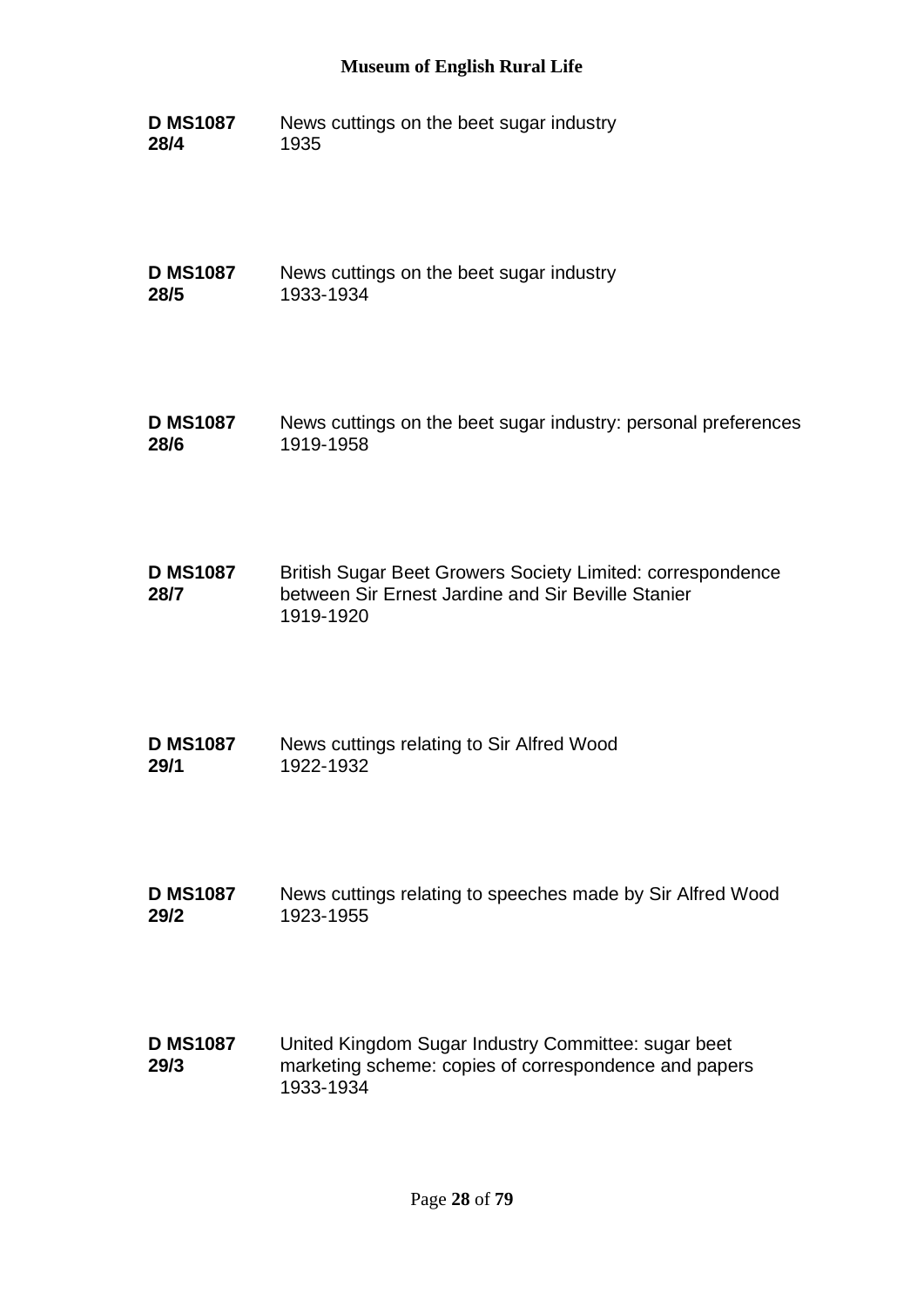**D MS1087 29/4** United Kingdom Sugar Industry Committee: sugar beet marketing scheme: copies of legal documents 1933-1934

**D MS1087 29/5** United Kingdom Sugar Industry Committee: sugar beet marketing scheme: copies of correspondence with the **Government** 1925-1937

**D MS1087 29/6** United Kingdom Sugar Industry Committee: sugar beet marketing scheme: conference and memoranda 1931-1936

| <b>D MS1087</b> | Home Grown Sugar Limited: McLintock Inquiry |
|-----------------|---------------------------------------------|
| 30/1            | 1922                                        |

**D MS1087 30/2** English Beet Sugar Corporation Limited: and other Anglo-Dutch companies: statements in lieu of prospectus 1924

**D MS1087 30/3** Home Grown Sugar Limited: reduction of capital: correspondence 1923-1933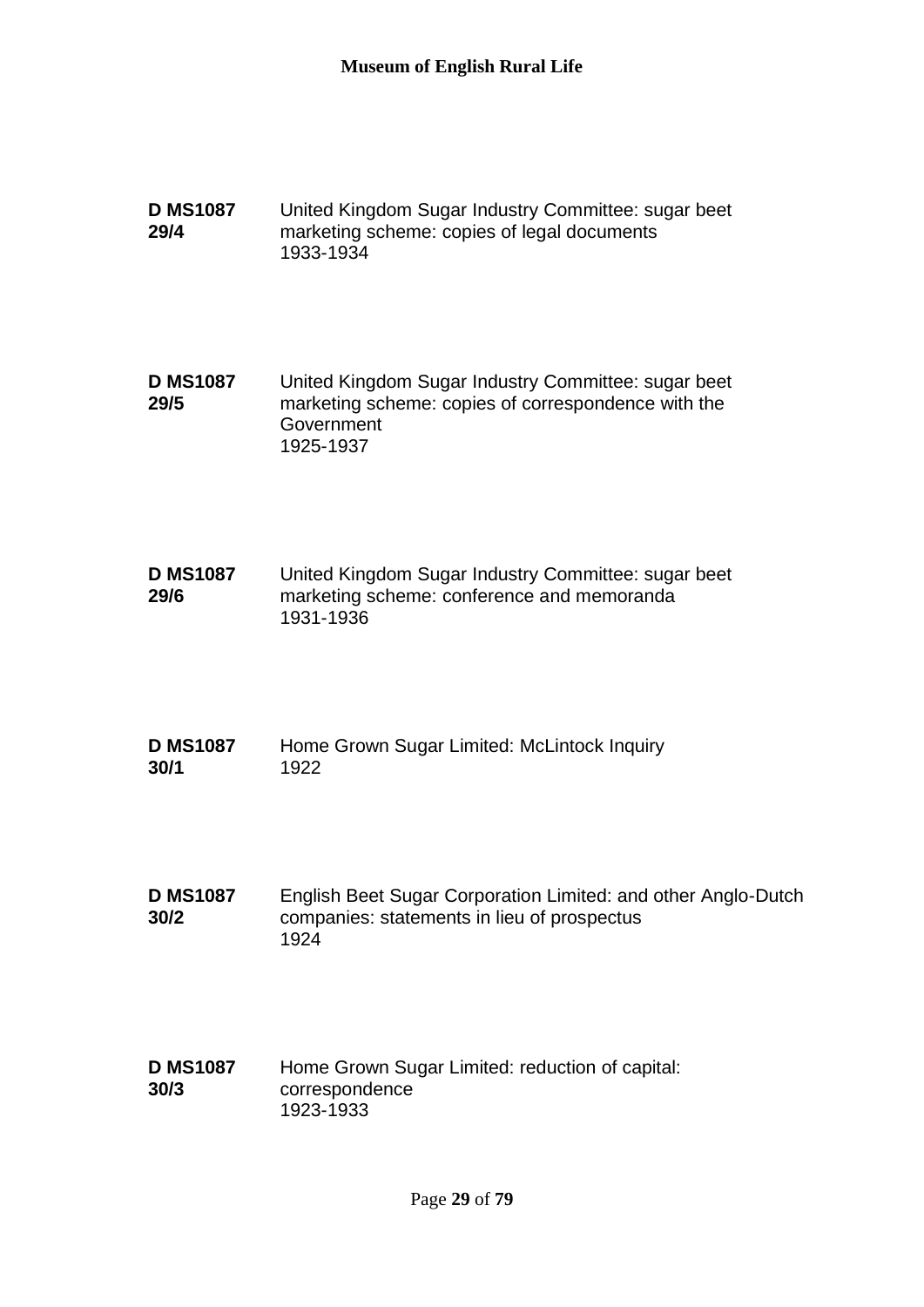| <b>D MS1087</b> | Home Grown Sugar Limited: tax on deferred dividend: |
|-----------------|-----------------------------------------------------|
| 30/4            | correspondence                                      |
|                 | 1937                                                |

**D MS1087 30/5** Home Grown Sugar Limited: tax on deferred dividend: correspondence 1937

**D MS1087 30/6** correspondence and papers relating to a licence granted to Oilfields of England Ltd to drill for oil at Kelham, Notts 1921

| <b>D MS1087</b> | Refining industry: correspondence and memoranda |
|-----------------|-------------------------------------------------|
| 30/7            | 1924-1928                                       |

**D MS1087 31/1** Refining industry: correspondence and memoranda 1928-1932

| <b>D MS1087</b> | Refining industry: correspondence and memoranda |
|-----------------|-------------------------------------------------|
| 31/2            | 1932-1949                                       |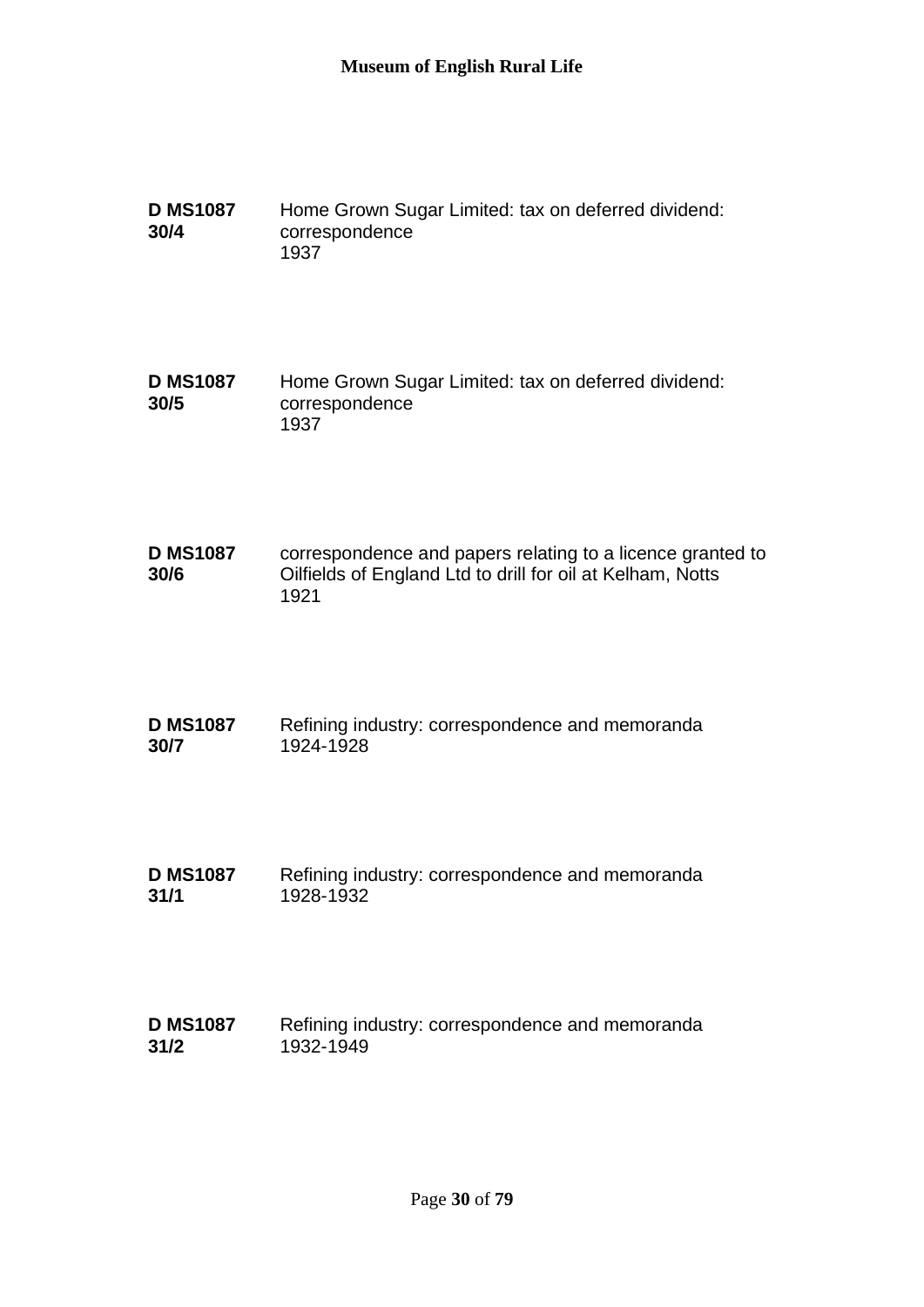- **D MS1087 31/3** National Farmers' Union: relations with British Sugar Corporation Ltd 1938-1959
- **D MS1087 31/4** National Farmers' Union: correspondence and conferences with the Anglo-Dutch group 1922-1931
- **D MS1087 31/5** Home sugar defence committee: posters 1935
- **D MS1087 31/6** Home sugar beet defence committee: minutes and correspondence 1935
- **D MS1087 31/7** National Farmers' Union: correspondence with the United Kingdom Sugar Industry Board 1933-1936
- **D MS1087 32/1** Home sugar beet defence committee: handbills and press notices 1935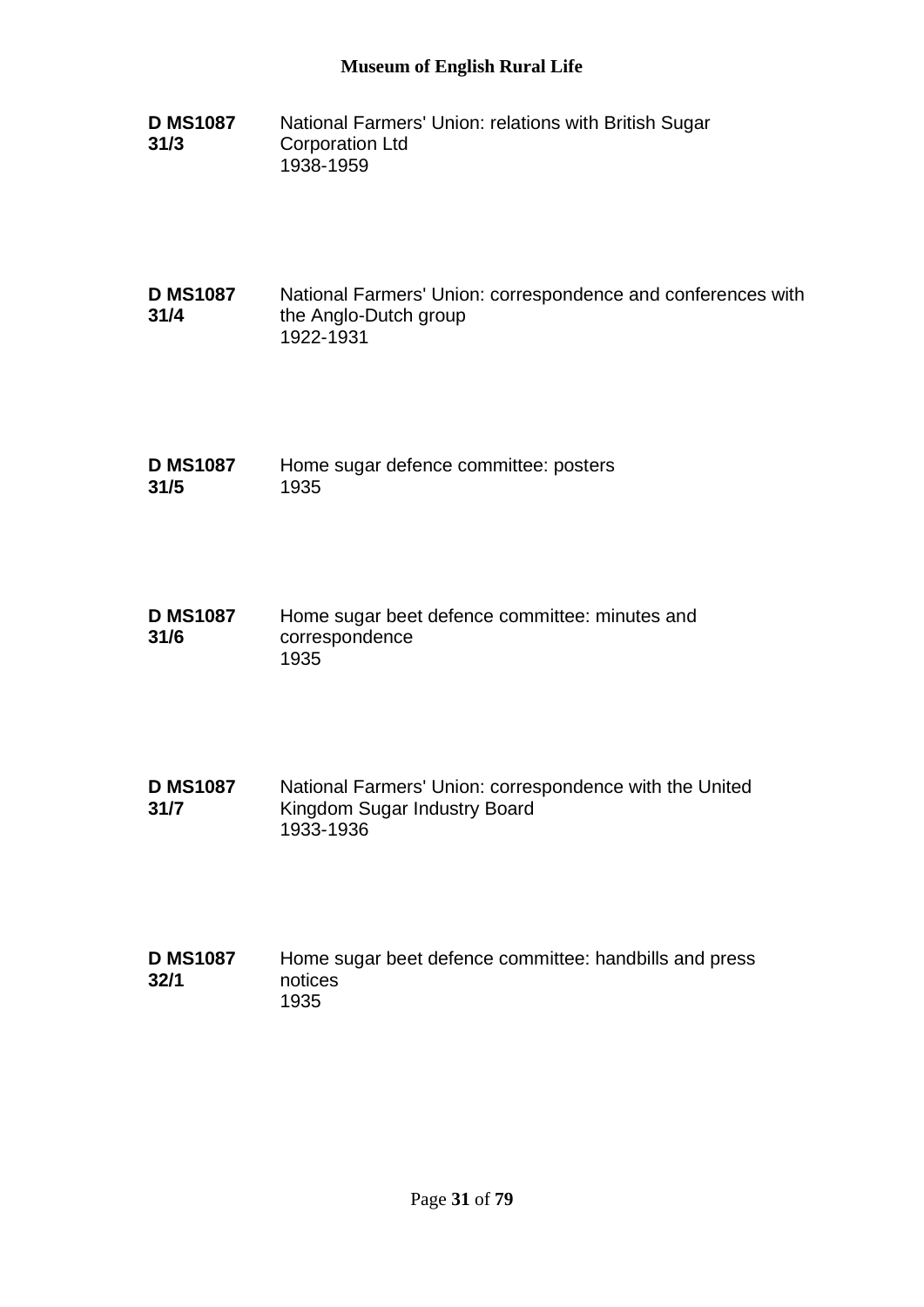**D MS1087 32/2** National Farmers' Union: correspondence with Beet sugar factories committee 1925-1930

#### **D MS1087 32/3** United Kingdom Sugar Industry Committee: report on amalgamation scheme 1935

- **D MS1087 32/4** United Kingdom Sugar Industry Committee: memoranda on amalgamation 1936
- **D MS1087 32/5** United Kingdom Sugar Industry Committee: conference with the Minister of Agriculture and evidence given before the Sugar **Commission** 1933-1934
- **D MS1087 32/6** United Kingdom Sugar Industry Committee: official correspondence 1933-1934

#### **D MS1087 32/7** United Kingdom Sugar Industry Committee: sundry correspondence 1933-1936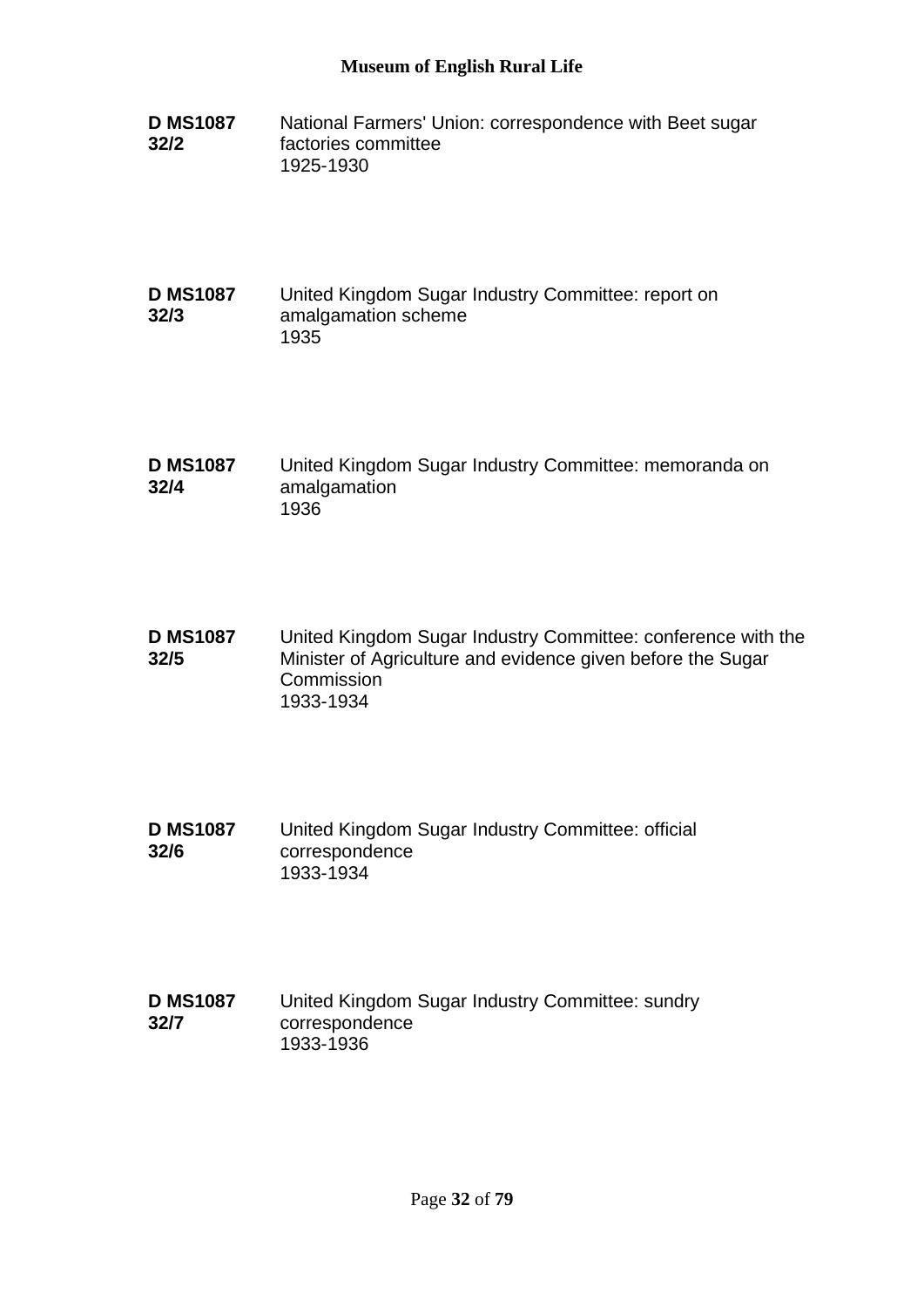**D MS1087 33/1** British Sugar Corporation Limited: sugar committee: refining agreement 1937-1938

#### **D MS1087 33/2** United Kingdom Sugar Industry Committee: correspondence relating to the Agricultural Marketing (no 2) Bill 1934

- **D MS1087 33/3** Counsel's opinions relating to the re-organisation of the sugar industry 1919-1937
- **D MS1087 33/4** British Sugar Corporation Limited: minutes of meetings of technical sub-committees 1937-1941
- **D MS1087 33/5** Memorandum and articles of association of British Sugar Corporation Ltd 1936
- **D MS1087 33/6** East Anglian Real Property Co Ltd, Cantley, Norfolk: farm reports 1953-1956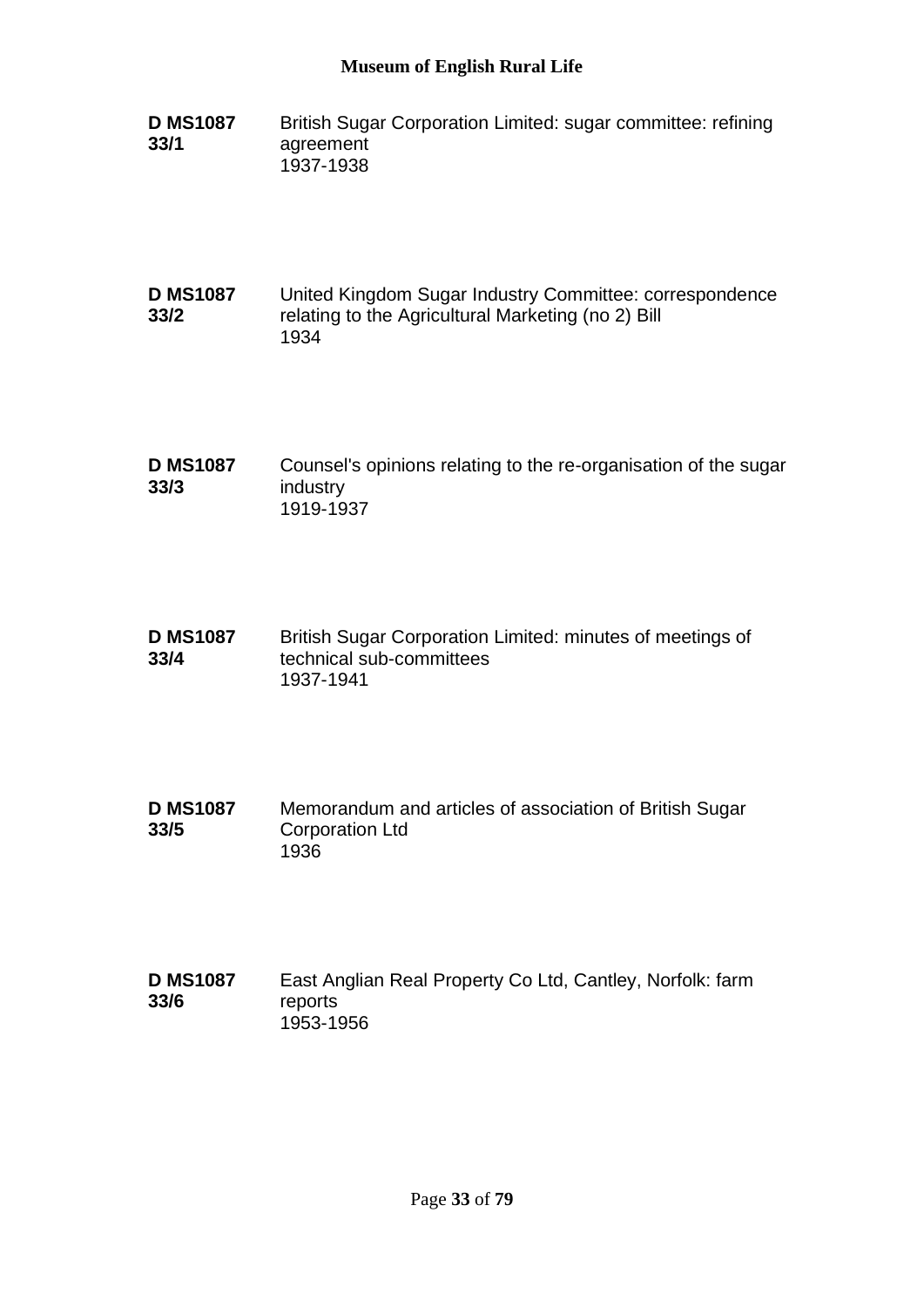**D MS1087 33/7** East Anglian Real Property Co Ltd: management reports 1946-1952

**D MS1087 34/1** East Anglian Real Property Co Ltd: insurances 1947-1955

- **D MS1087 34/2** East Anglian Real Property Co Ltd: capital expenditure 1948-1954
- **D MS1087 34/3** East Anglian Real Property Co Ltd: salaries and cost of living bonus 1948-1953
- **D MS1087 34/4** East Anglian Real Property Co Ltd: importation of Dutch Friesian dairy stock 1949-1951
- **D MS1087 34/5** East Anglian Property Co Ltd: general correspondence 1946-1952
- **D MS1087 34/6** East Anglian Property Co Ltd: accounting 1947-1951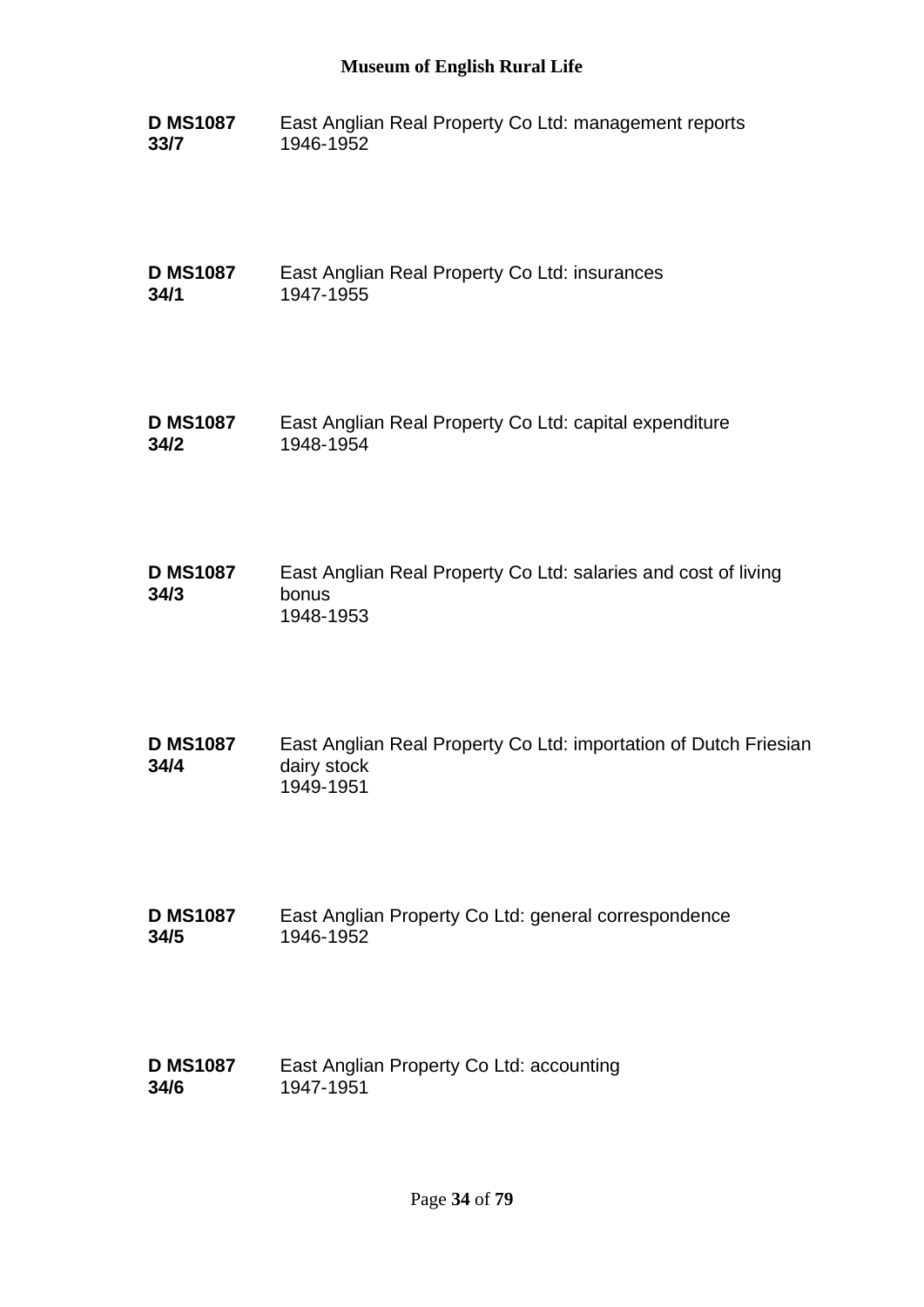- **D MS1087 35/1** East Anglian Property Co Ltd: accounting 1952-1956
- **D MS1087 35/2** East Anglian Real Property Co Ltd: minutes of the Board of **Directors** 1946-1952
- **D MS1087 35/3** East Anglian Real Property Co Ltd: copies of minutes of the Board of Directors 1928-1936
- **D MS1087 36/1** East Anglian Real Property Co Ltd: valuation of live and dead farming stock, covenants, tillages, etc 1955
- **D MS1087 36/2** British Sugar Beet Society: leaflets and sundry printed matter 1920-1936
- **D MS1087 36/3** British Sugar Beet Society: liquidation 1938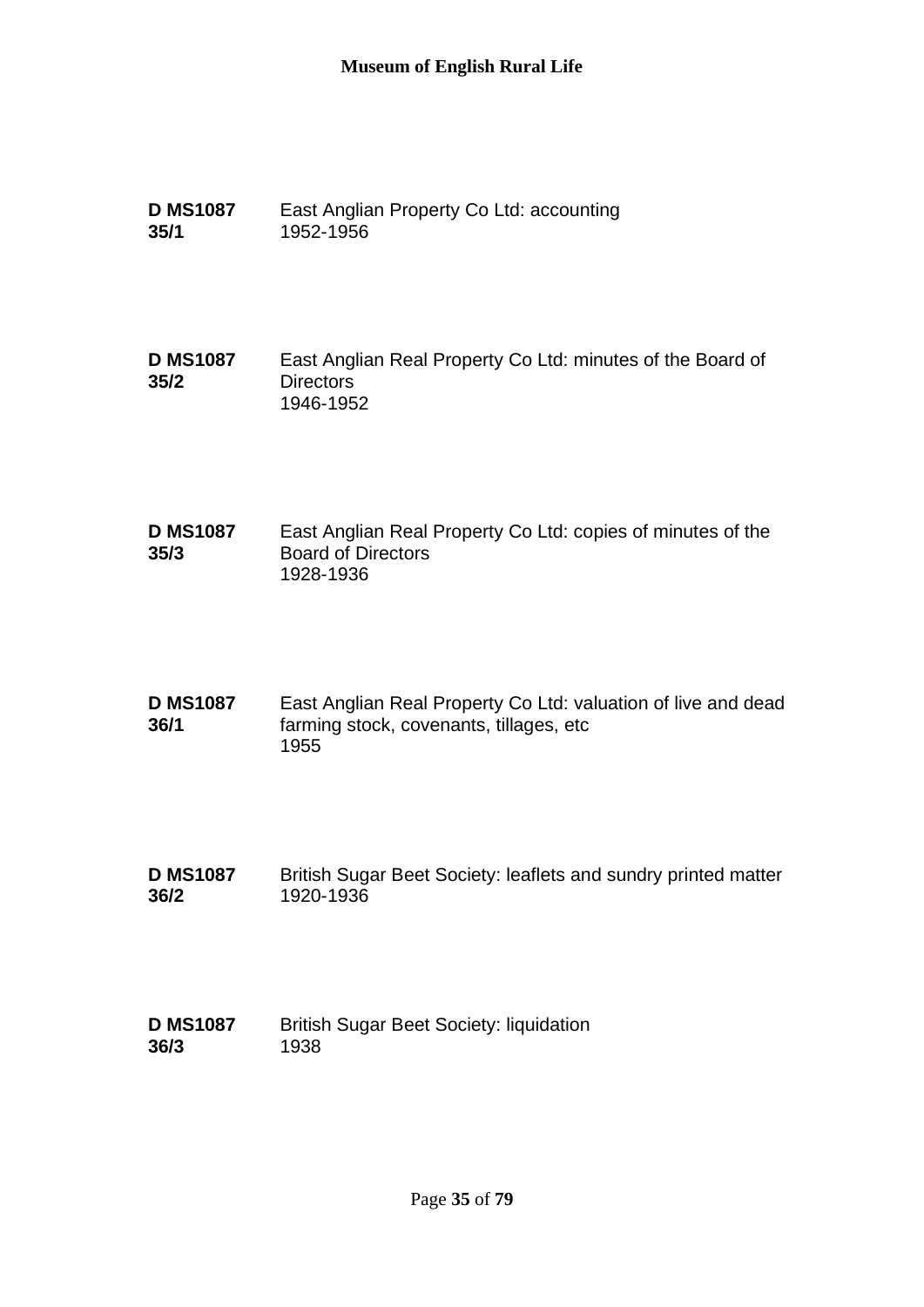**D MS1087 36/4** British Sugar Beet Society: arrangement for annual luncheon 1922-1937

**D MS1087 36/5** British Sugar Beet Society: sundry correspondence 1916-1930

- **D MS1087 36/6** British Sugar Beet Society: sundry memoranda 1916-1925
- **D MS1087 36/7** British Sugar Beet Society: deputations to the Ministry of **Agriculture** 1918-1924
- **D MS1087 36/8** British Sugar Beet Society: correspondence with the Ministry of Agriculture and the Treasury 1916-1919
- **D MS1087 36/9** British Sugar Beet Society: correspondence with the Ministry of Agriculture and the Treasury 1922-1927
- **D MS1087 37/1** Home Grown Sugar Ltd: sundry correspondence 1921-1935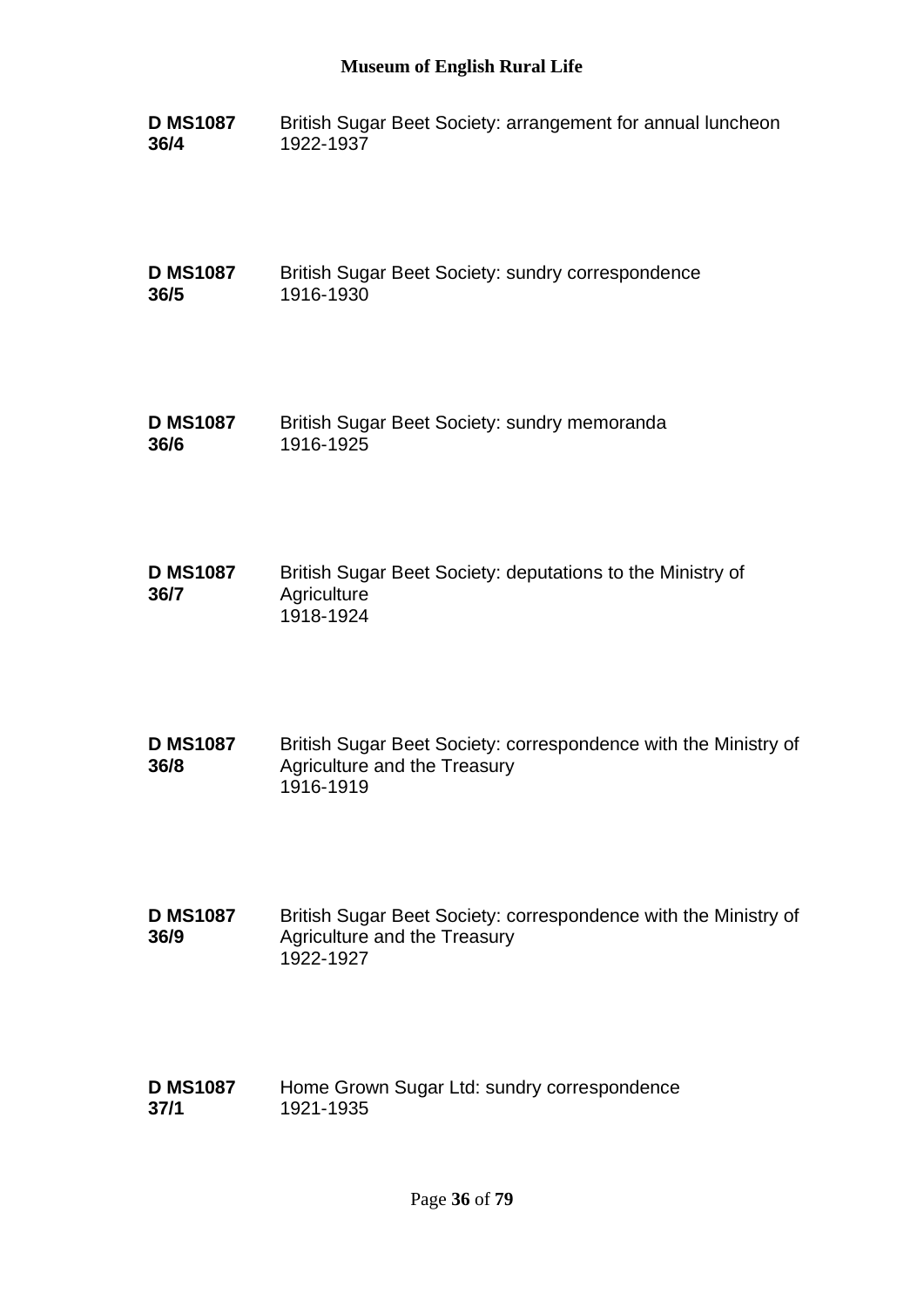| <b>D MS1087</b>         | Ely Beet Sugar Factory Ltd: papers relating to effluent                              |
|-------------------------|--------------------------------------------------------------------------------------|
| $37/2$                  | 1928-1935                                                                            |
| <b>D MS1087</b>         | English Beet Sugar Corporation Limited: sundry printed matter                        |
| 37/3                    | 1916-1936                                                                            |
| <b>D MS1087</b><br>37/4 | English Beet Sugar Corporation Limited: reports and<br>memoranda<br>1920-1926        |
| <b>D MS1087</b>         | Tate and Lyle Ltd: reports and accounts                                              |
| 37/5                    | 1949-1959                                                                            |
| <b>D MS1087</b>         | Home Grown Sugar Limited: wages book                                                 |
| 37/6                    | 1920-1922                                                                            |
| <b>D MS1087</b><br>37/7 | British Sugar Corporation Ltd: directors' reports and balance<br>sheets<br>1936-1959 |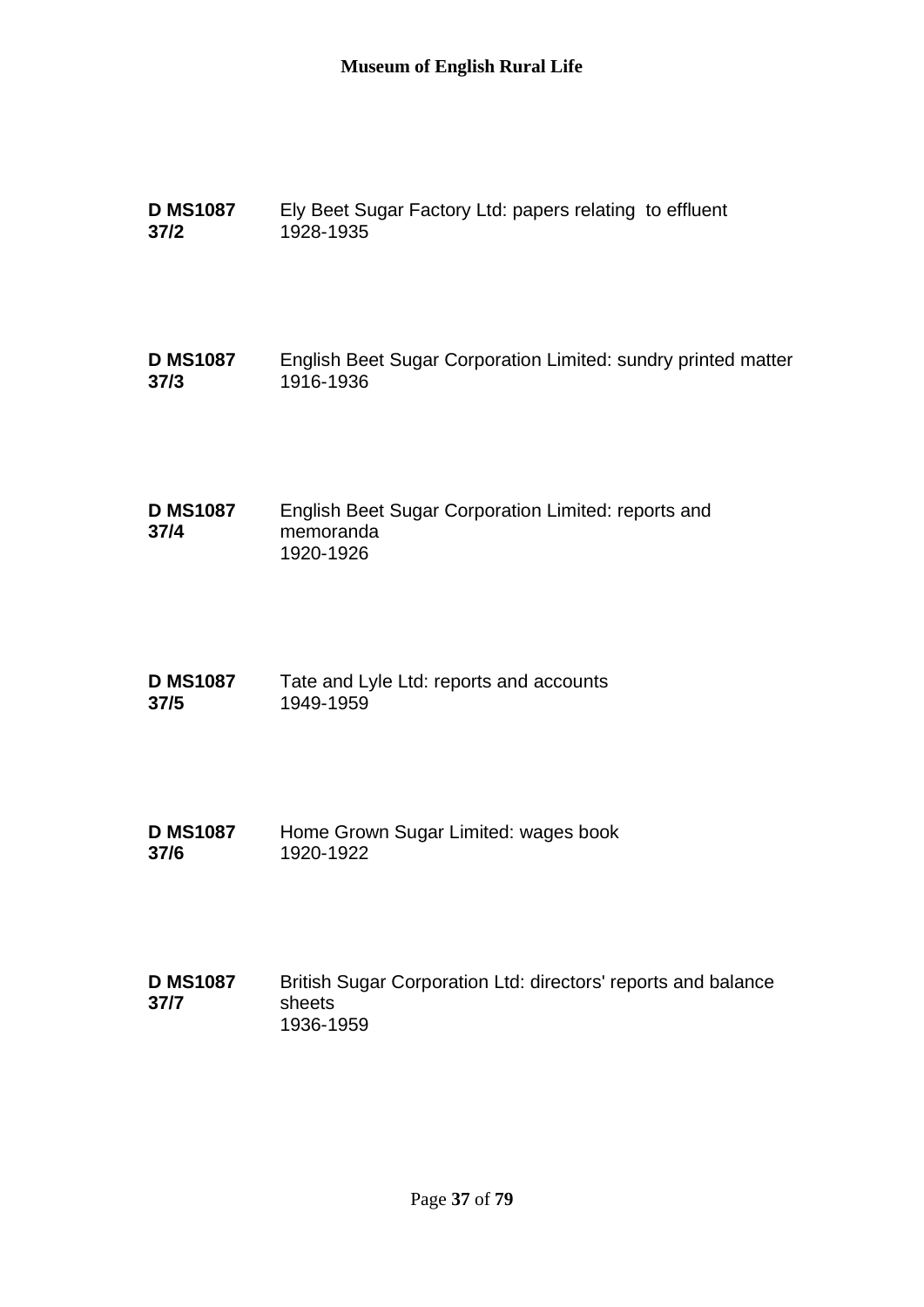**D MS1087 38/1** British Sugar Beet Growers Society Limited: balance sheets 1916-1927

**D MS1087 38/2** Wessex Flax Factory Ltd: balance sheets 1921

- **D MS1087 38/3** Irish Sugar Company Ltd: balance sheets 1935
- **D MS1087 38/4** British Tobacco Growers Society Ltd: balance sheets 1913-1920
- **D MS1087 38/5** Fen Fibre Company Limited: balance sheets 1917-1919
- **D MS1087 38/6** Beet Sugar Factories Committee of Great Britain: balance sheets 1929-1935
- **D MS1087 38/7** United Kingdom Sugar Industry Committee: balance sheets 1934-1936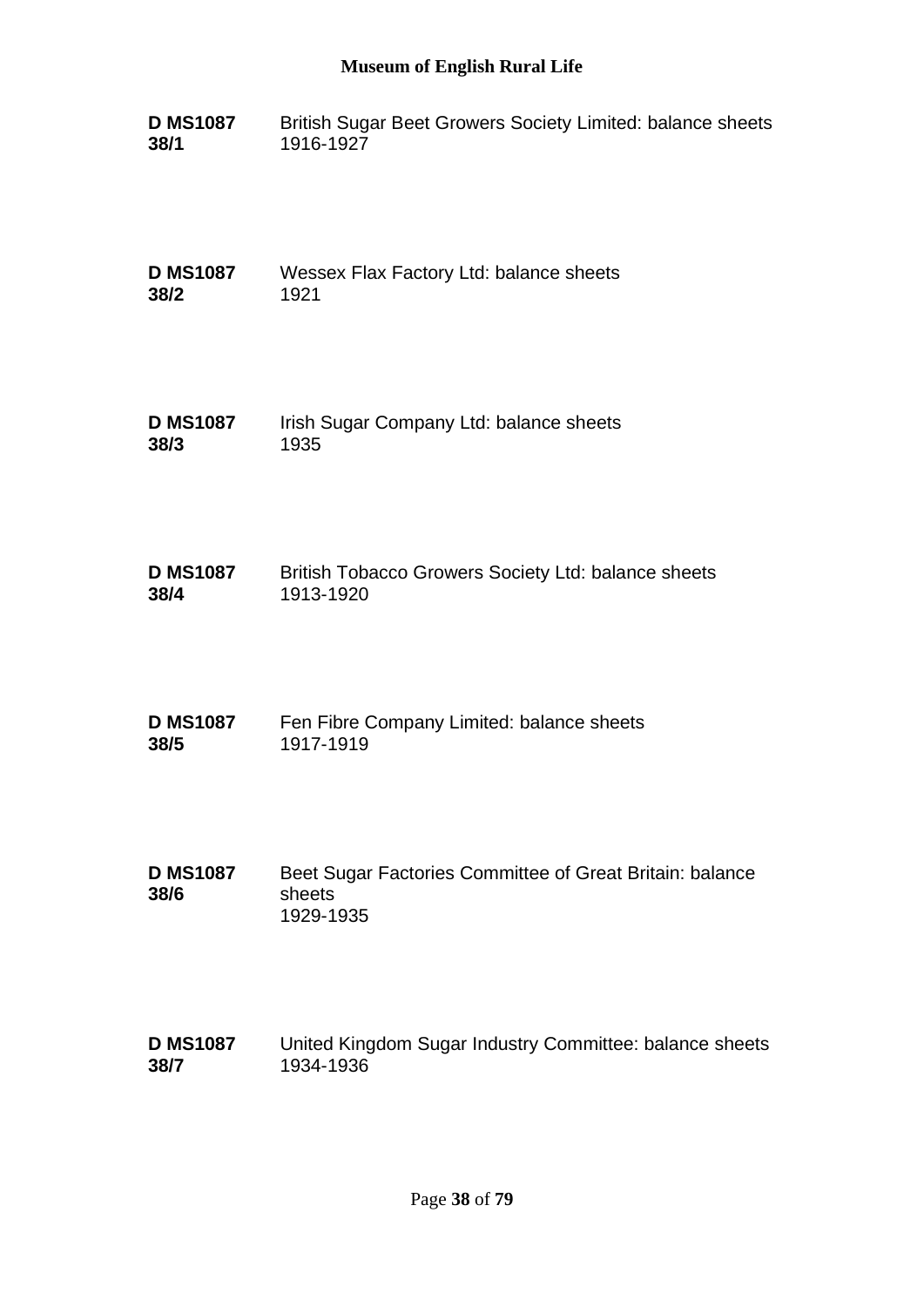**D MS1087 38/8** Anglo-Netherland Sugar Corporation Ltd: balance sheets 1911-1916

**D MS1087 38/9** Sir Alfred Wood: personal correspondence 1930-1940

- **D MS1087 38/10** Staff files: Sir Alfred Wood: correspondence relating to G C Ash 1920-1959
- **D MS1087 38/11** Staff files: Sir Alfred Wood: correspondence relating to Miss G **Baschmidt** 1917-1923
- **D MS1087 38/12** Staff files: Sir Alfred Wood: correspondence relating to D A Balls 1919-1931
- **D MS1087 38/13** Staff files: Sir Alfred Wood: correspondence relating to A Bowman 1915-1934
- **D MS1087 38/14** Staff files: Sir Alfred Wood: correspondence relating to A Branstone 1927-1928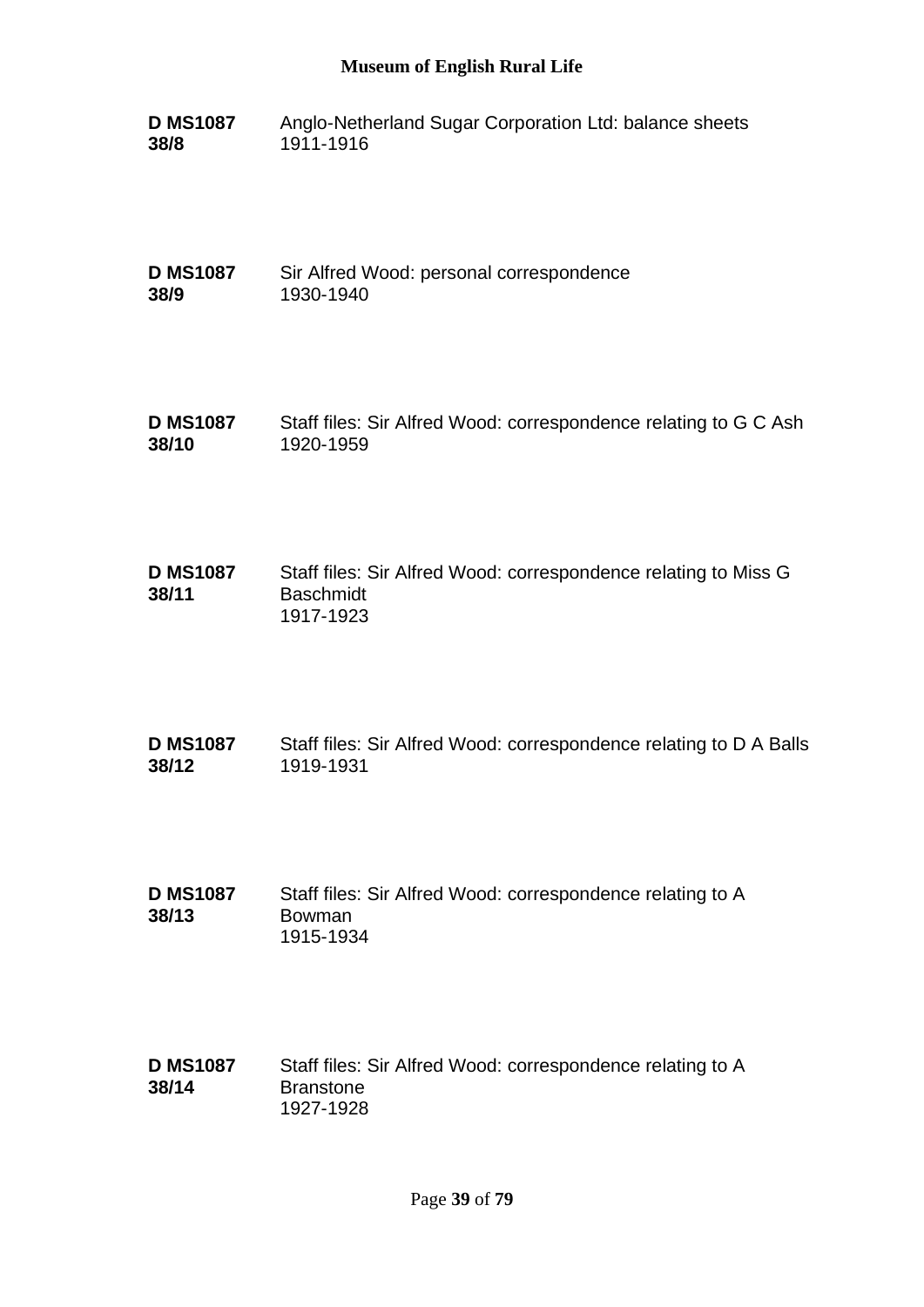**D MS1087 38/15** Staff files: Sir Alfred Wood: correspondence relating to Ethel M **Bruce** 1934-1944

**D MS1087 38/16** Staff files: Sir Alfred Wood: correspondence relating to Sidney **Colver** 1917-1931

- **D MS1087 38/17** Staff files: Sir Alfred Wood: correspondence relating to G M **Compton** 1915
- **D MS1087 38/18** Staff files: Sir Alfred Wood: correspondence relating to C H Cooper 1915-1924
- **D MS1087 38/19** Staff files: Sir Alfred Wood: correspondence relating to M **Cracknell** 1942-1958
- **D MS1087 38/20** Staff files: Sir Alfred Wood: correspondence relating to W E **Crowther** 1913-1918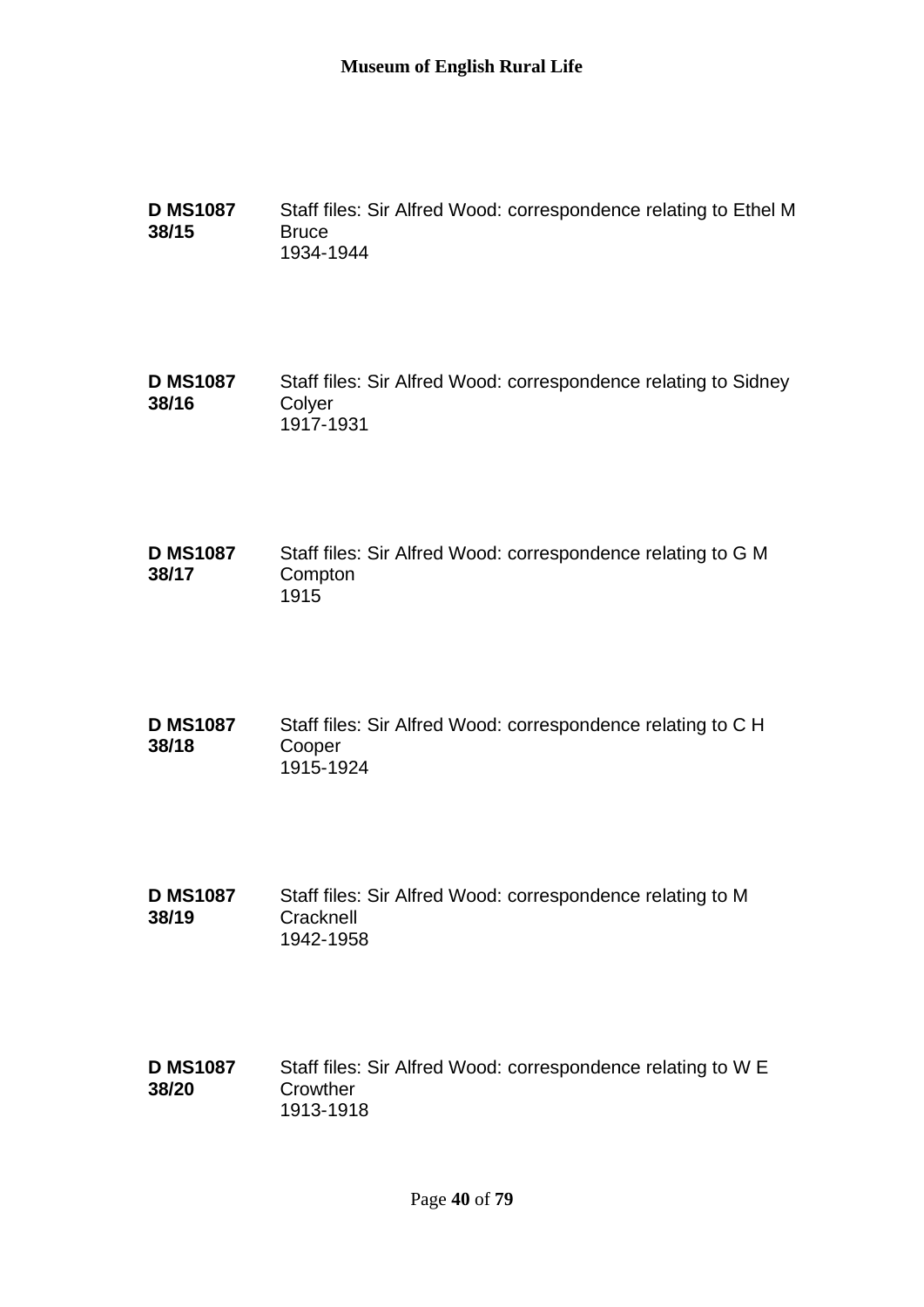| <b>D MS1087</b> | Staff files: Sir Alfred Wood: correspondence relating to I Ellis |
|-----------------|------------------------------------------------------------------|
| 38/21           | 1918-1950                                                        |

**D MS1087 38/22** Staff files: Sir Alfred Wood: correspondence relating to E G Evans 1920-1928

- **D MS1087 38/23** Staff files: Sir Alfred Wood: correspondence relating to D E Dear 1919-1941
- **D MS1087 38/24** Staff files: Sir Alfred Wood: correspondence relating to M E **Gardner** 1935-1944
- **D MS1087 38/25** Staff files: Sir Alfred Wood: correspondence relating to Alistair **Grant** 1936-1958
- **D MS1087 38/26** Staff files: Sir Alfred Wood: correspondence relating to Hon R P de Grey 1929-1932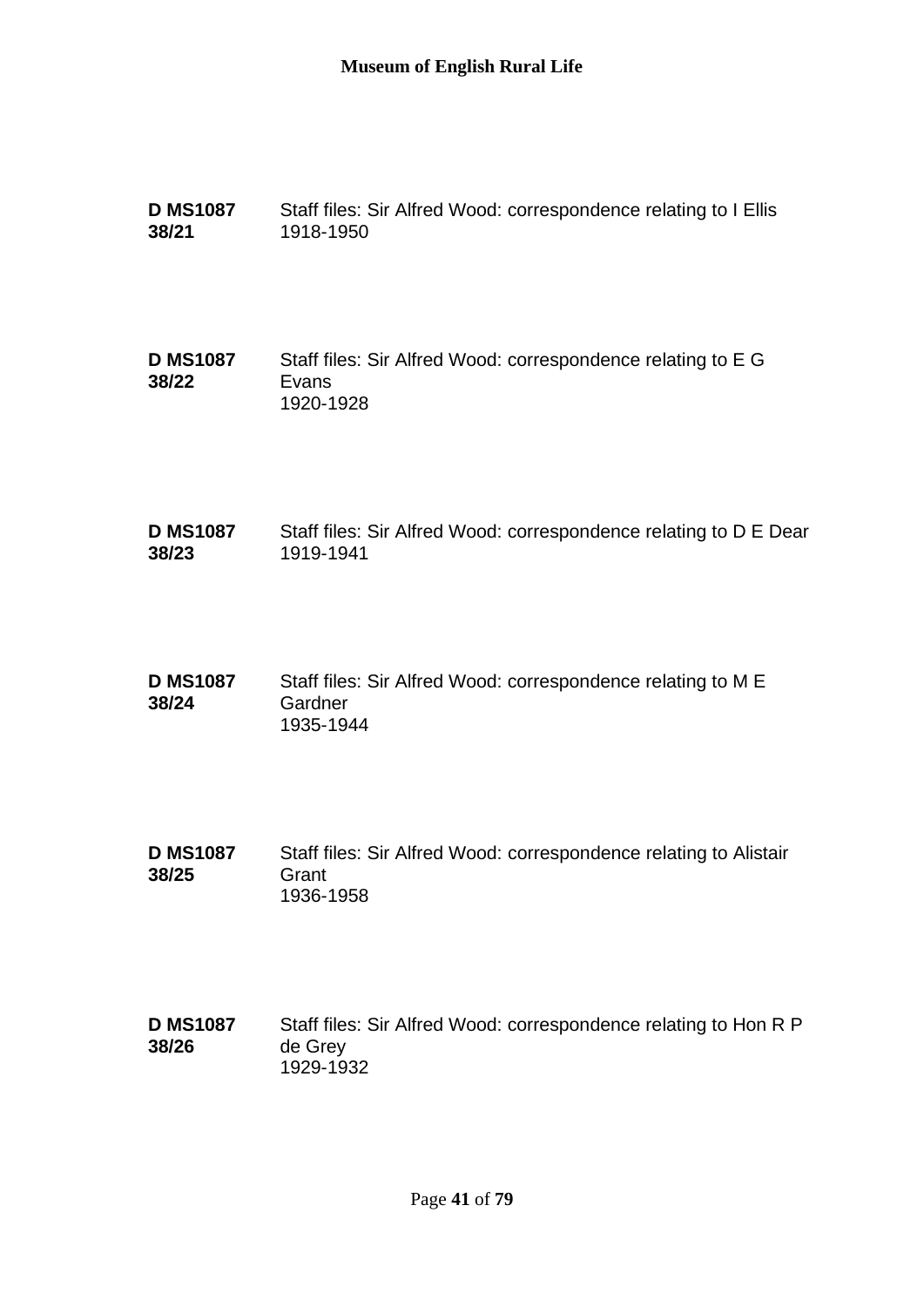**D MS1087 38/27** Staff files: Sir Alfred Wood: correspondence relating to E Guntry 1918

**D MS1087 38/28** Staff files: Sir Alfred Wood: correspondence relating to S Hillman 1934-1942

**D MS1087 39/1** Memorandum and articles of association of the East Anglian Real Property Co Ltd 1926

**D MS1087 39/2** East Anglian Real Property Co Ltd: reports and balance sheets 1927-1956

**D MS1087 39/3** Staff files: Sir Alfred Wood: correspondence relating to W Houghton 1921-1956

**D MS1087 39/4** Staff files: Sir Alfred Wood: correspondence relating to A Howard 1922-1926

**D MS1087 39/5** Staff files: Sir Alfred Wood: correspondence relating to P J Hudson 1940-1959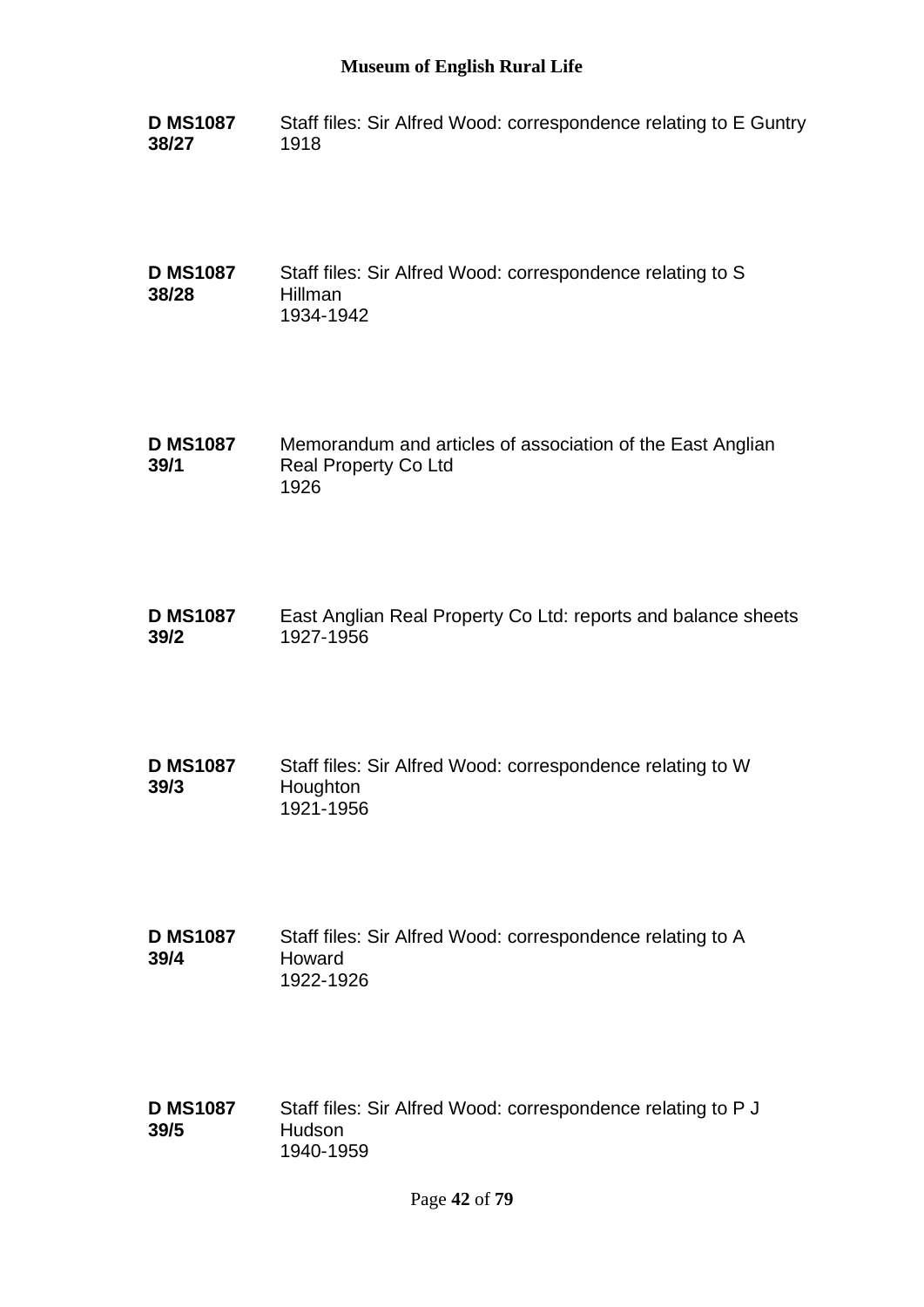| <b>D MS1087</b><br>39/6 | Staff files: Sir Alfred Wood: correspondence relating to James<br>Johnson<br>1917 |
|-------------------------|-----------------------------------------------------------------------------------|
| <b>D MS1087</b>         | Home Grown Sugar Limited: balance sheets                                          |
| 39/7                    | 1920-1936                                                                         |
| <b>D MS1087</b>         | English Beet Sugar Corporation Limited: balance sheets                            |
| 39/8                    | 1924-1937                                                                         |
| <b>D MS1087</b>         | Kelham Cottages Limited: balance sheets                                           |
| 39/9                    | 1921-1938                                                                         |
| <b>D MS1087</b>         | English Beet Sugar Corporation Limited: balance sheets                            |
| 39/10                   | 1917-19136                                                                        |
| <b>D MS1087</b>         | Ely Beet Sugar Factory Limited: balance sheets                                    |
| 39/11                   | 1926-1936                                                                         |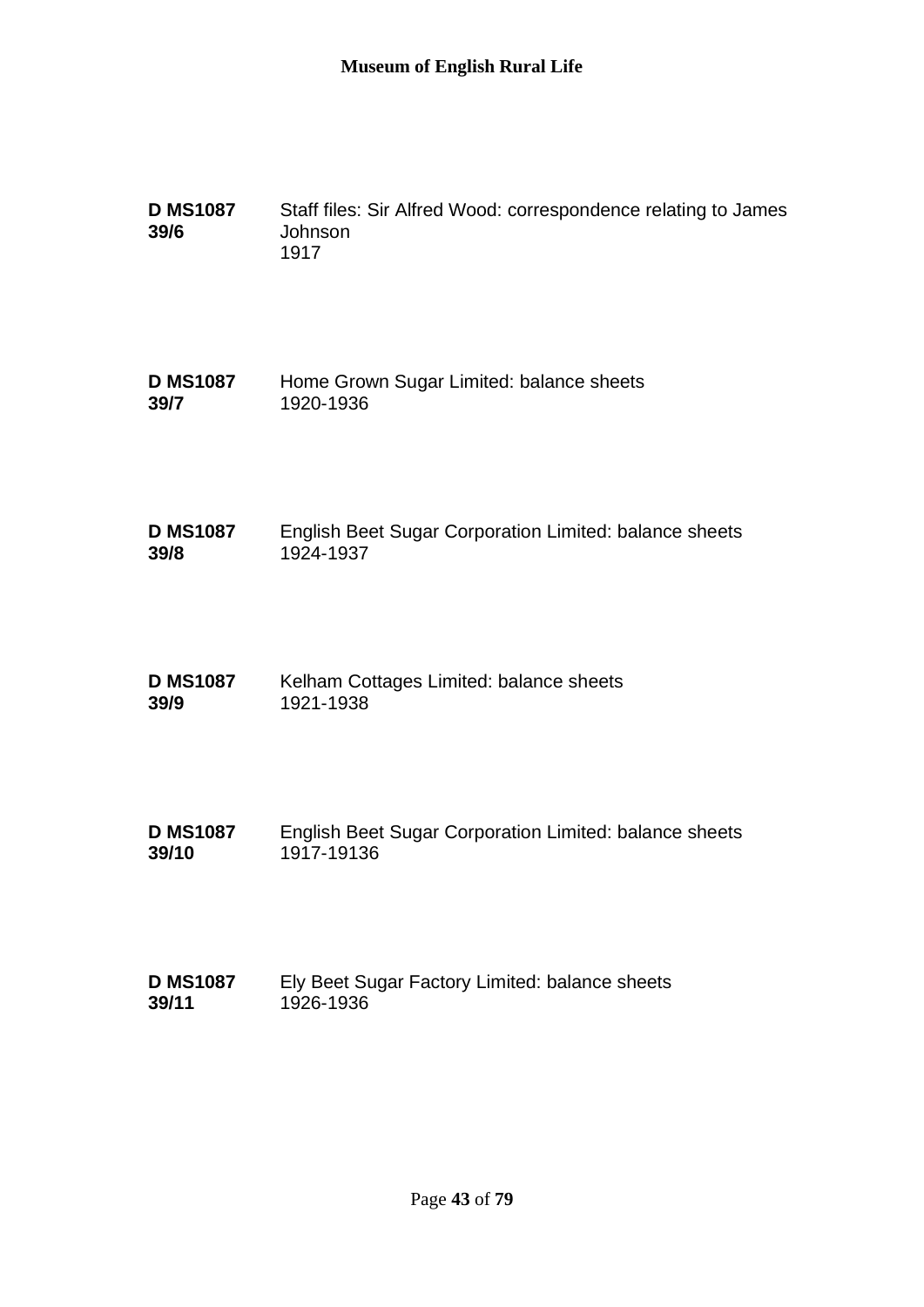**D MS1087 39/12** Ipswich Beet Sugar Factory Limited: balance sheets 1925-1936

**D MS1087 40/1** Anglo-Scottish Beet Sugar Corporation Ltd: balance sheets 1925-1945

- **D MS1087 40/2** Second Anglo-Scottish Beet Sugar Corporation Ltd: balance sheets 1927-1936
- **D MS1087 40/3** West Midland Sugar Company Limited: balance sheets 1926-1936
- **D MS1087 40/4** United Sugar Company Limited: balance sheets 1926-1936
- **D MS1087 40/5** Central Sugar Company Limited: balance sheets 1927-1936
- **D MS1087 40/6** Yorkshire Sugar Company Limited: balance sheets 1928-1936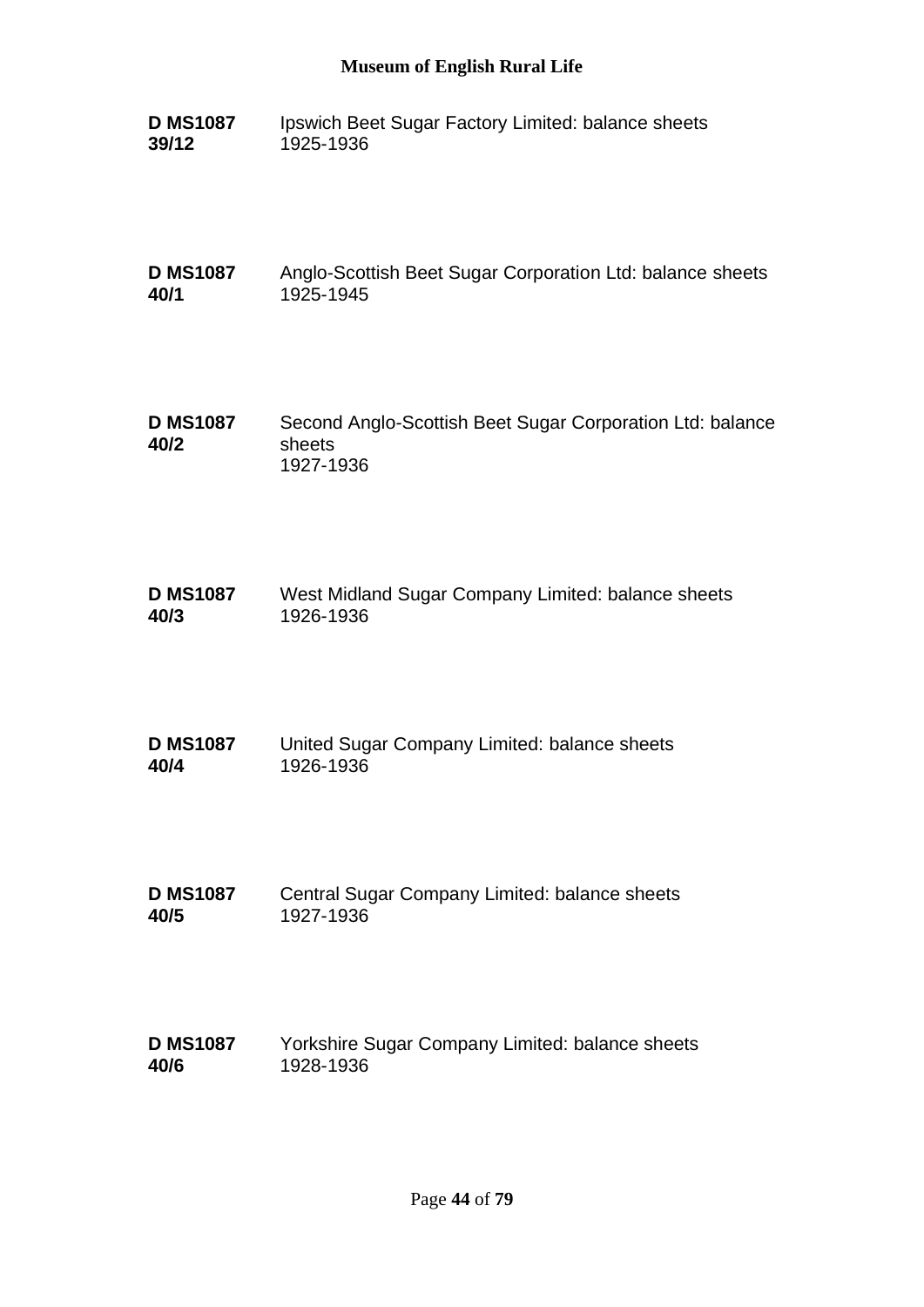**D MS1087 40/7** Shropshire Beet Sugar Company Limited: balance sheets 1927-1936

**D MS1087 40/8** Lincolnshire Sugar Company Ltd: balance sheets 1928-1936

- **D MS1087 40/9** Second Lincolnshire Sugar Company Ltd: balance sheets 1929-1936
- **D MS1087 40/10** British Sugar Manufacturers Ltd: balance sheets 1927-1936
- **D MS1087 40/11** King's Lynn Beet Sugar Factory Limited: balance sheets 1928-1936
- **D MS1087 40/12** Steffen Patents Syndicate Limited: balance sheets 1914-1933
- **D MS1087 40/13** Sankey Sugar Company Limited: balance sheets 1925-1936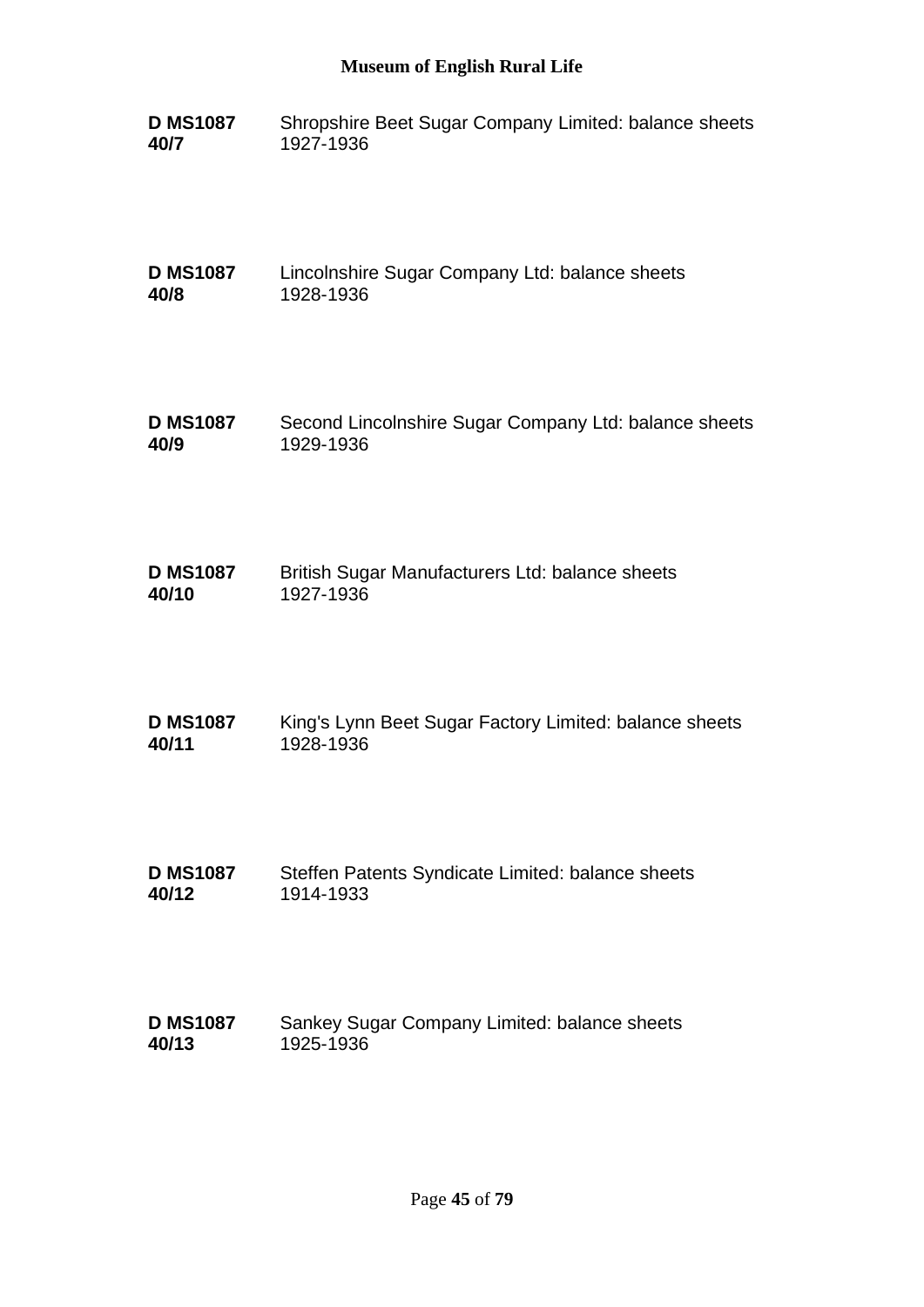- **D MS1087 41/1** Home Grown Sugar Ltd; English Beet Sugar Corporation Ltd; Ely Beet Sugar Company Ltd: verbatim reports of annual meetings 1927-1937
- **D MS1087 41/2** Ipswich Beet Sugar Factory Limited; King's Lynn Beet Sugar Factory Ltd: verbatim reports of annual meetings 1927-1937
- **D MS1087 41/3** British Sugar Beet Growers' Society Limited: reports and memoranda 1914-1929
- **D MS1087 42/1** British Sugar Corporation Ltd and others: sugar refining agreements 1937 & 1940
- **D MS1087 42/2** East Anglian Real Property Co Ltd: staff agreements 1940-1953
- **D MS1087 42/3** United Kingdom sugar companies: copies of agreements 1929-1935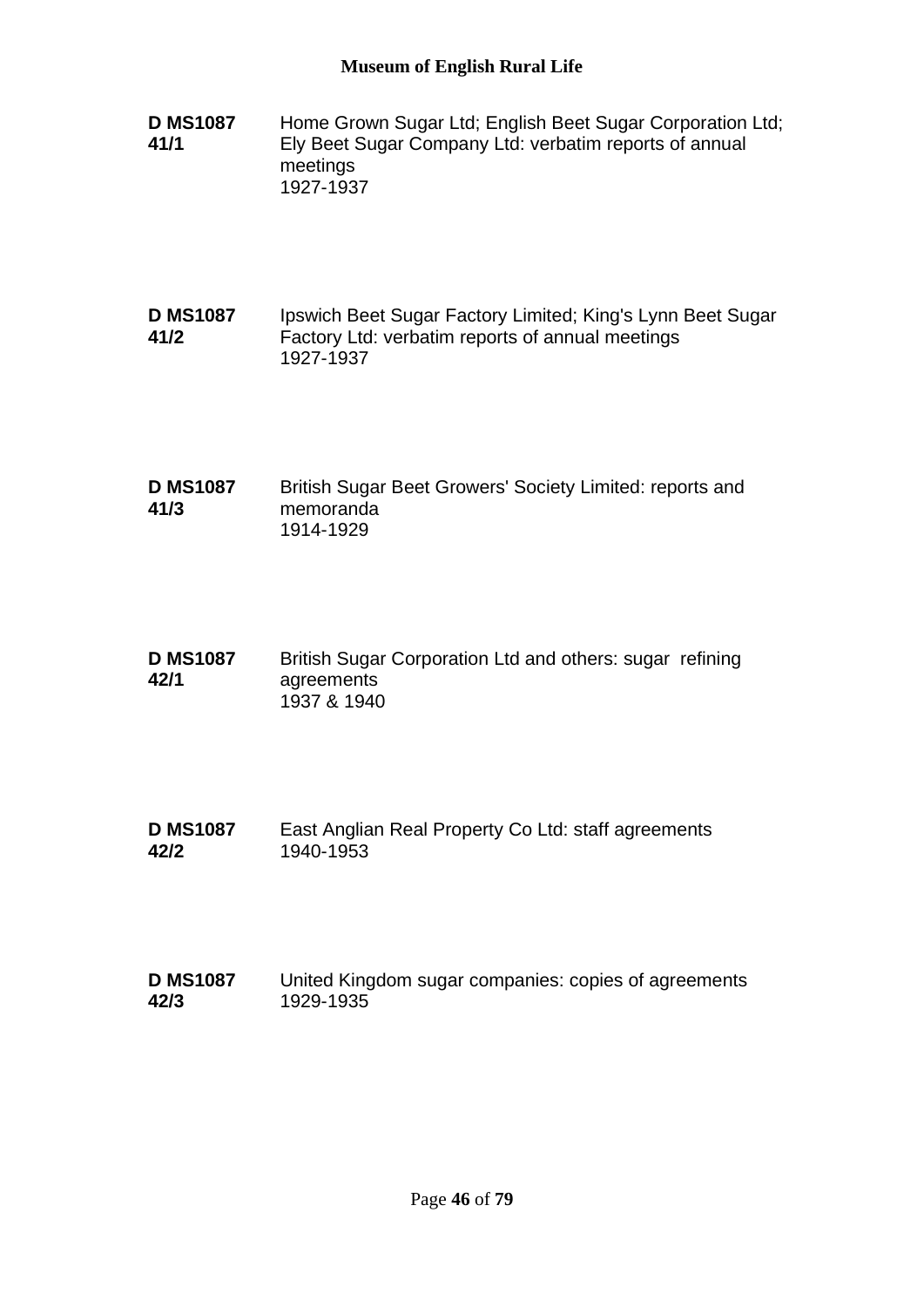**D MS1087 42/4** Sankey Sugar Company Limited: copies of agreements 1925-1935

**D MS1087 42/5** British Sugar Beet Growers Society Limited: copies of agreements 1910-1926

- **D MS1087 42/6** English Beet Sugar Corporation Limited: copies of agreements 1920-1936
- **D MS1087 42/7** Home Grown Sugar Limited: copies of agreements 1920-1935
- **D MS1087 42/8** Anglo-Netherland Sugar Corporation Ltd: copies of agreements 1913-1916
- **D MS1087 42/9** British Flax and Hemp Growers Society Limited: copies of agreements 1911-1919

#### **D MS1087 42/10** Ely Beet Sugar Factory Limited: copies of agreements 1924-1937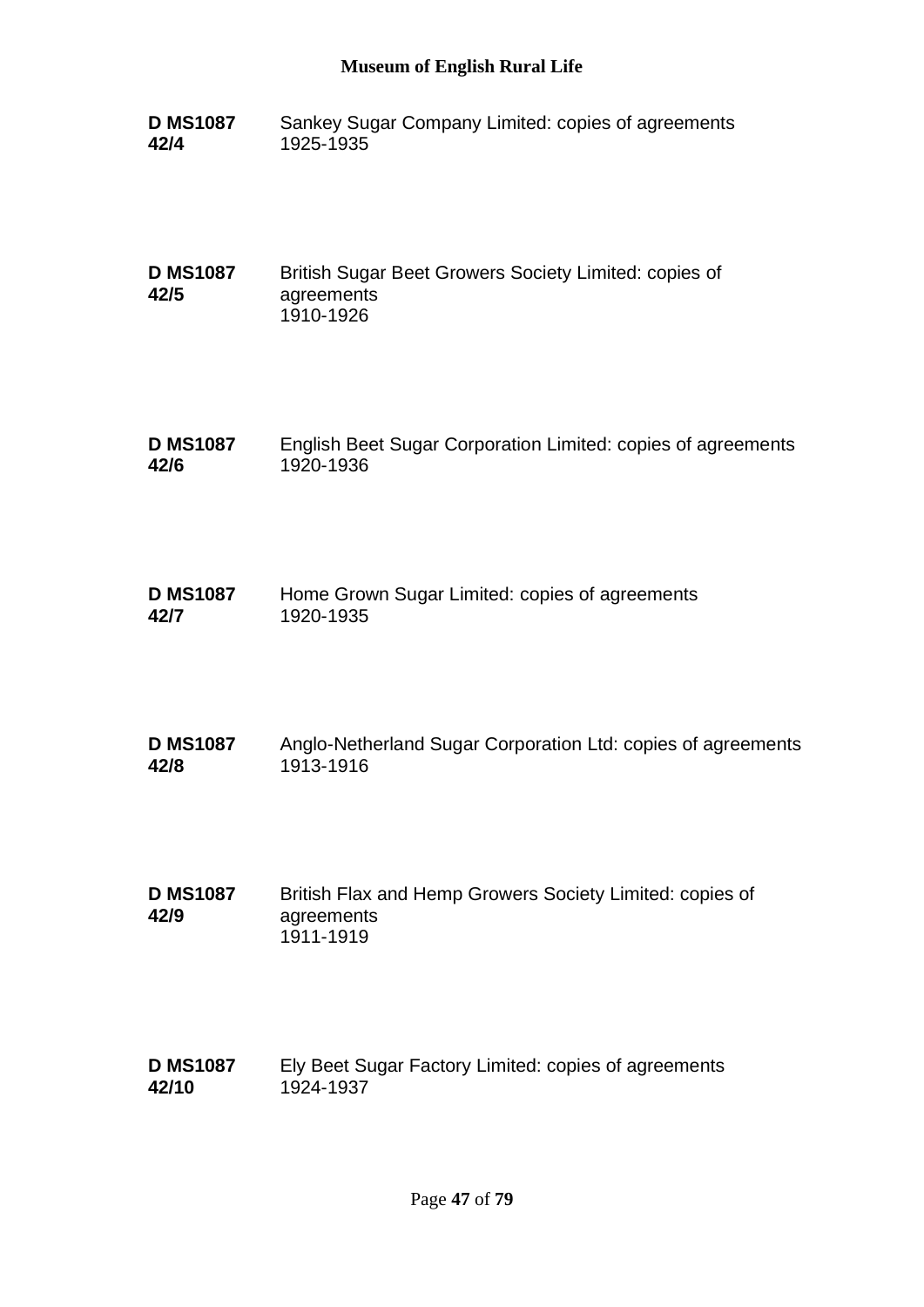| <b>D MS1087</b> | Ipswich Beet Sugar Factory Limited: copies of agreements |
|-----------------|----------------------------------------------------------|
| 42/11           | 1925-1937                                                |

**D MS1087 42/12** King's Lynn Beet Sugar Factory Limited: copies of agreements 1937

**D MS1087 43/1** Sir Alfred Wood: personal correspondence 1922-1937

- **D MS1087 43/2** Staff files: Sir Alfred Wood: correspondence relating to J Kwantes 1930-1957
- **D MS1087 43/3** Staff files: Edith Leman 1941
- **D MS1087 43/4** Staff files: H P de Looze 1920-1934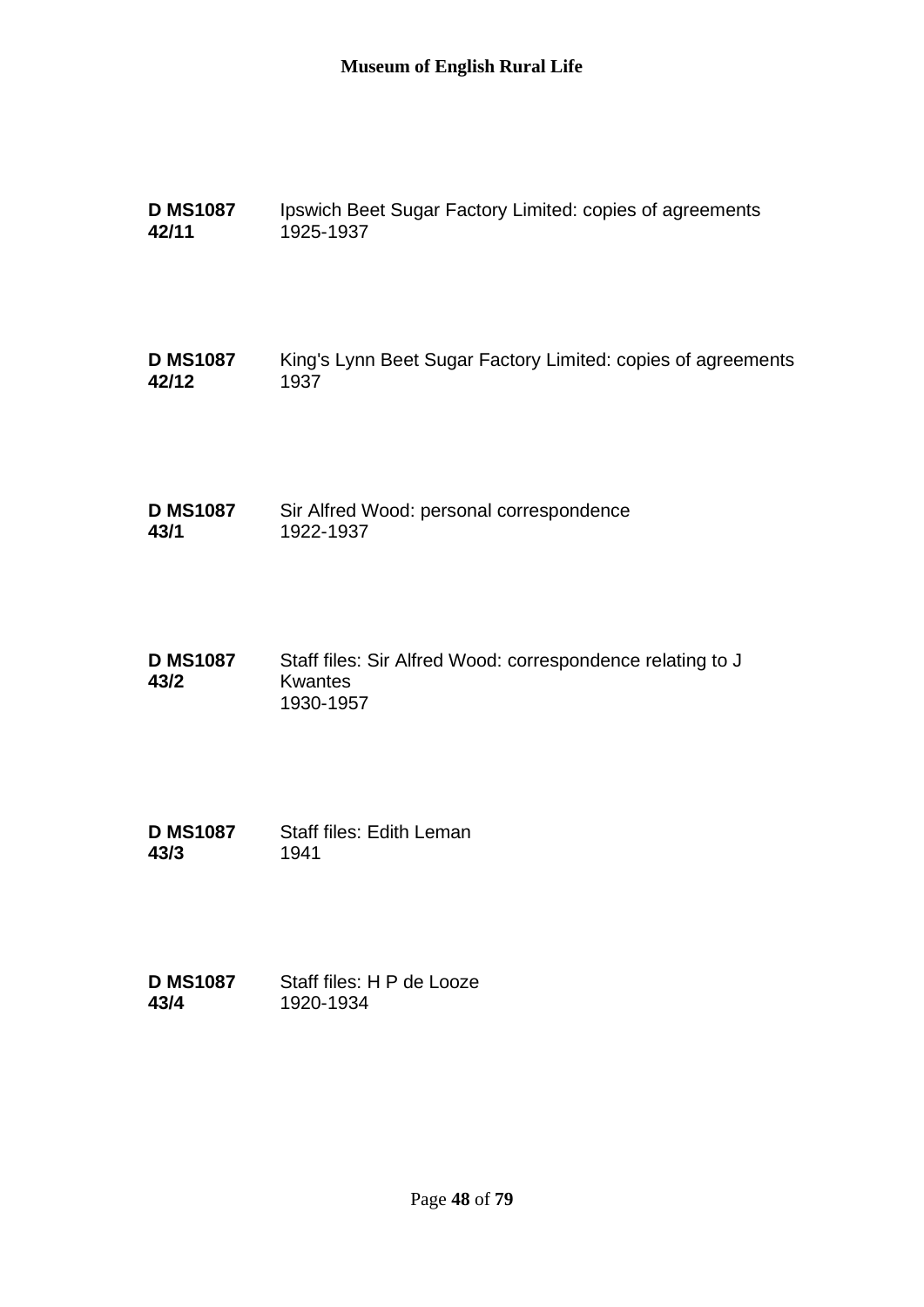**D MS1087 43/5** Staff files: Rita Marfleet 1929-1952

**D MS1087 43/6** Staff files: F Maxfield Mather 1915-1926

**D MS1087 43/7** Staff files: Saxon Mills 1919-1923

**D MS1087 43/8** Staff files: Peggy O'Neill 1949

**D MS1087 43/9** Staff files: F W Page 1922-1960

**D MS1087 43/10** Staff files: J Parsons 1931-1954

#### **D MS1087 43/11** Staff files: G F Perkins 1941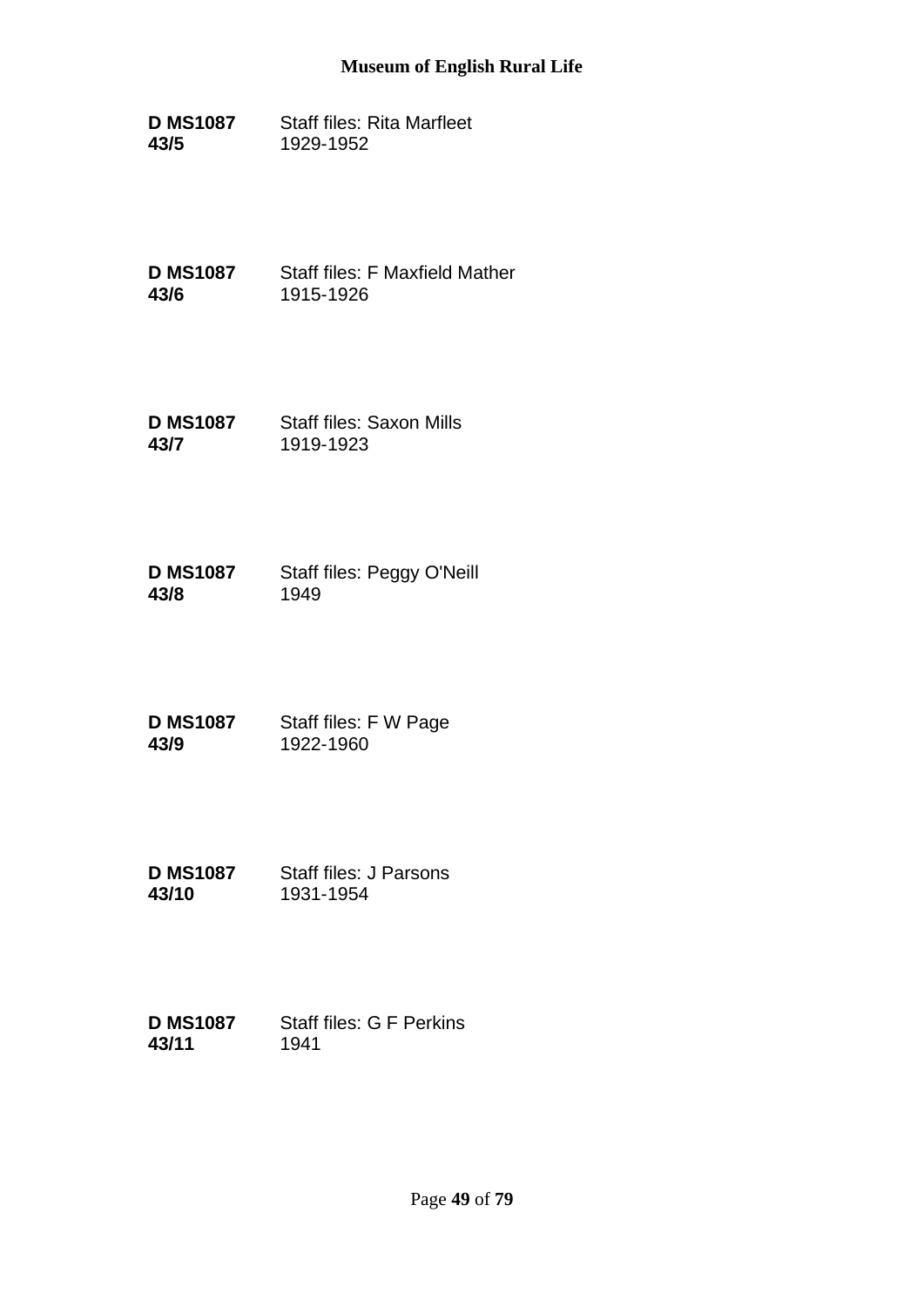**D MS1087 43/12** Staff files: G Prevert 1931-1935

**D MS1087 43/13** Staff files: S Randall 1935-1939

**D MS1087 43/14** Staff files: Alice Schneeberger 1928-1930

**D MS1087 43/15** Staff files: Albert Shaw 1913-1930

**D MS1087 43/16** Staff files: H Thiery 1919-1922

**D MS1087 43/17** Staff files: Edwin Turner 1930-1947

#### **D MS1087 43/18** Staff files: Lena Turner 1916-1919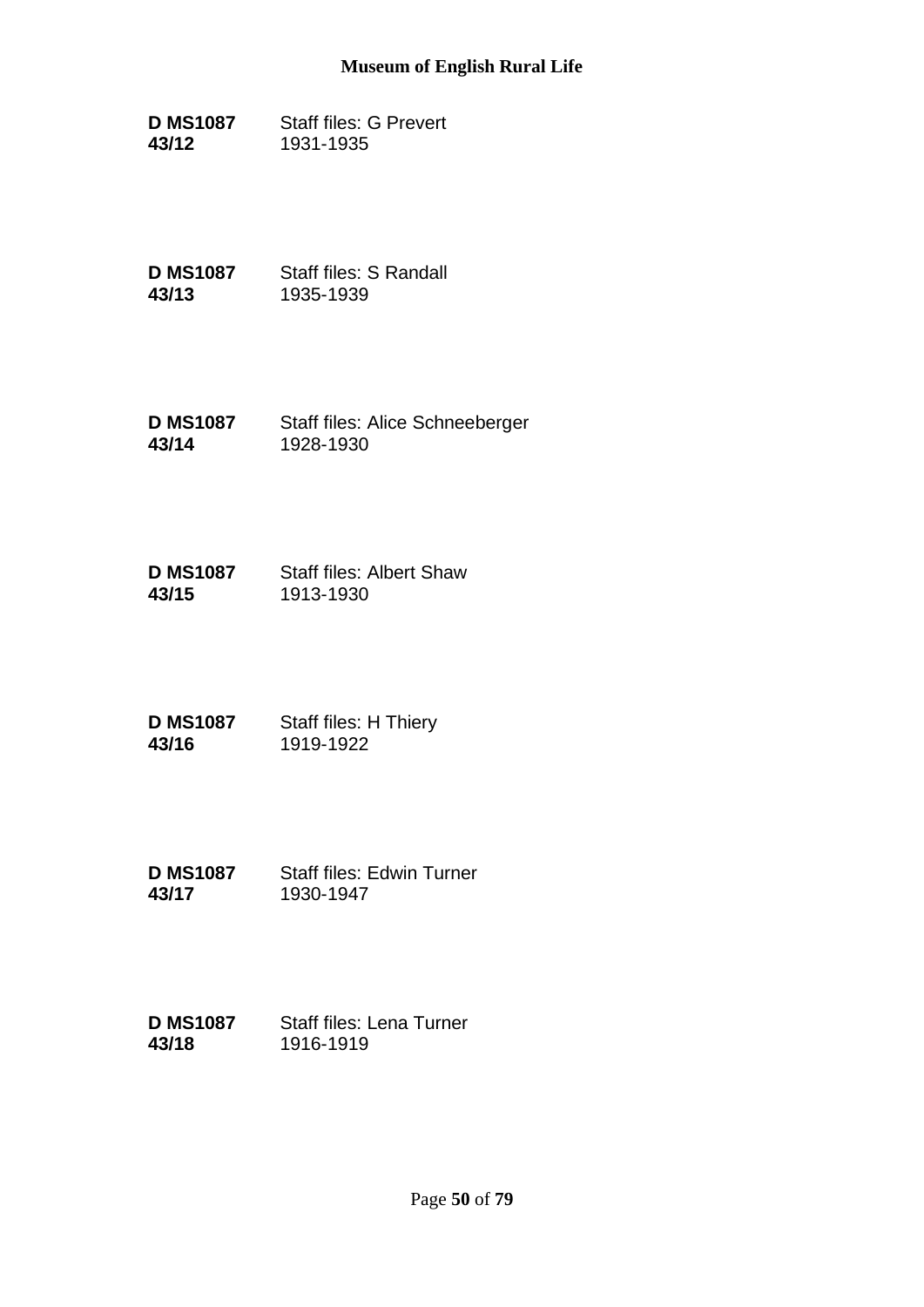**D MS1087 43/19** Staff files: A T R Wright 1917-1931

**D MS1087 44/1** Sir Alfred Wood: personal correspondence 1920-1960

- **D MS1087 44/2** Sir Alfred Wood: correspondence relating to S van Ilerson 1926-1948
- **D MS1087 44/3** Sir Alfred Wood: correspondence with J P van Rossum 1930
- **D MS1087 45/1** Sir Alfred Wood: correspondence with J P van Rossum 1923-1924
- **D MS1087 45/2** Sankey Sugar Company Limited: special correspondence of Sir Alfred Wood with Walter Thompson 1926-1936
- **D MS1087 45/3** Home Grown Sugar Limited: Sir Alfred Wood: correspondence with Sir Ernest Jardine 1925-1926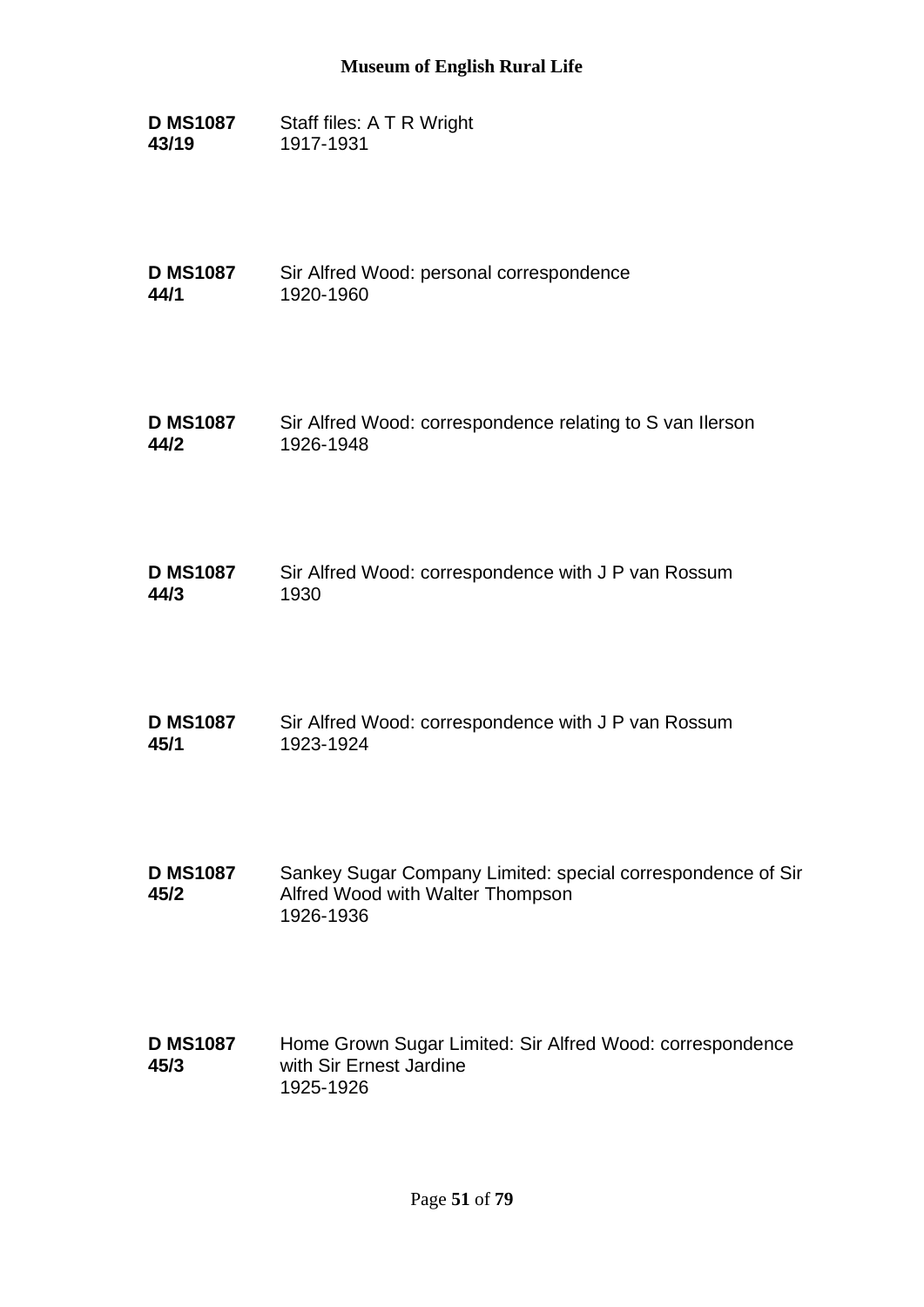**D MS1087 45/4** Home Grown Sugar Limited: correspondence of Sir Alfred Wood with Sir Ernest Jardine 1925-1926

**D MS1087 46/1** Home Grown Sugar Limited: correspondence of Sir Alfred Wood with Sir Ernest Jardine 1931-1932

**D MS1087 46/2** Home Grown Sugar Limited: correspondence of Sir Alfred Wood with Sir Ernest Jardine 1923

**D MS1087 46/3** Home Grown Sugar Limited: correspondence of Sir Alfred Wood with Sir Ernest Jardine 1923

**D MS1087 46/4** Home Grown Sugar Limited: correspondence of Sir Alfred Wood with Sir Ernest Jardine 1934-1935

**D MS1087 46/5** Home Grown Sugar Limited: correspondence of Sir Alfred Wood with Sir Ernest Jardine 1936-1947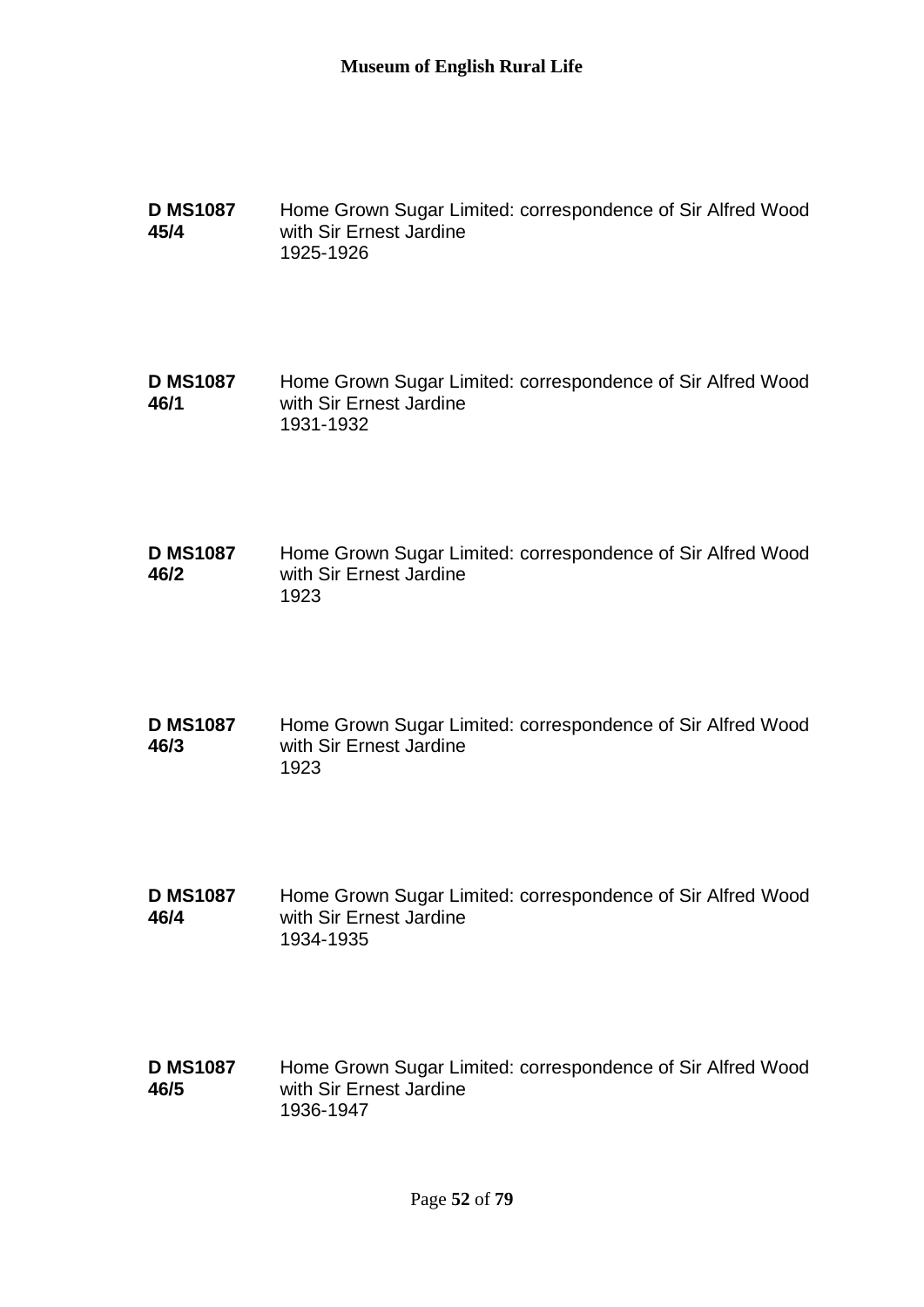| <b>D MS1087</b>         | Sir Alfred Wood: correspondence with J P van Rossum                                            |
|-------------------------|------------------------------------------------------------------------------------------------|
| 46/6                    | 1925                                                                                           |
| <b>D MS1087</b>         | Sir Alfred Wood: correspondence with J P van Rossum                                            |
| 47/1                    | 1932                                                                                           |
| <b>D MS1087</b><br>47/2 | Home Grown Sugar Limited: correspondence of Sir Alfred Wood<br>with Sir Ernest Jardine<br>1925 |
| <b>D MS1087</b>         | Sir Alfred Wood: correspondence with J P van Rossum                                            |
| 47/3                    | 1934-1935                                                                                      |
| <b>D MS1087</b>         | Sir Alfred Wood: correspondence with J P van Rossum                                            |
| 48/1                    | 1928                                                                                           |
| <b>D MS1087</b>         | A Wijnberg: correspondence with Sir Alfred Wood                                                |
| 48/2                    | 1925-1938                                                                                      |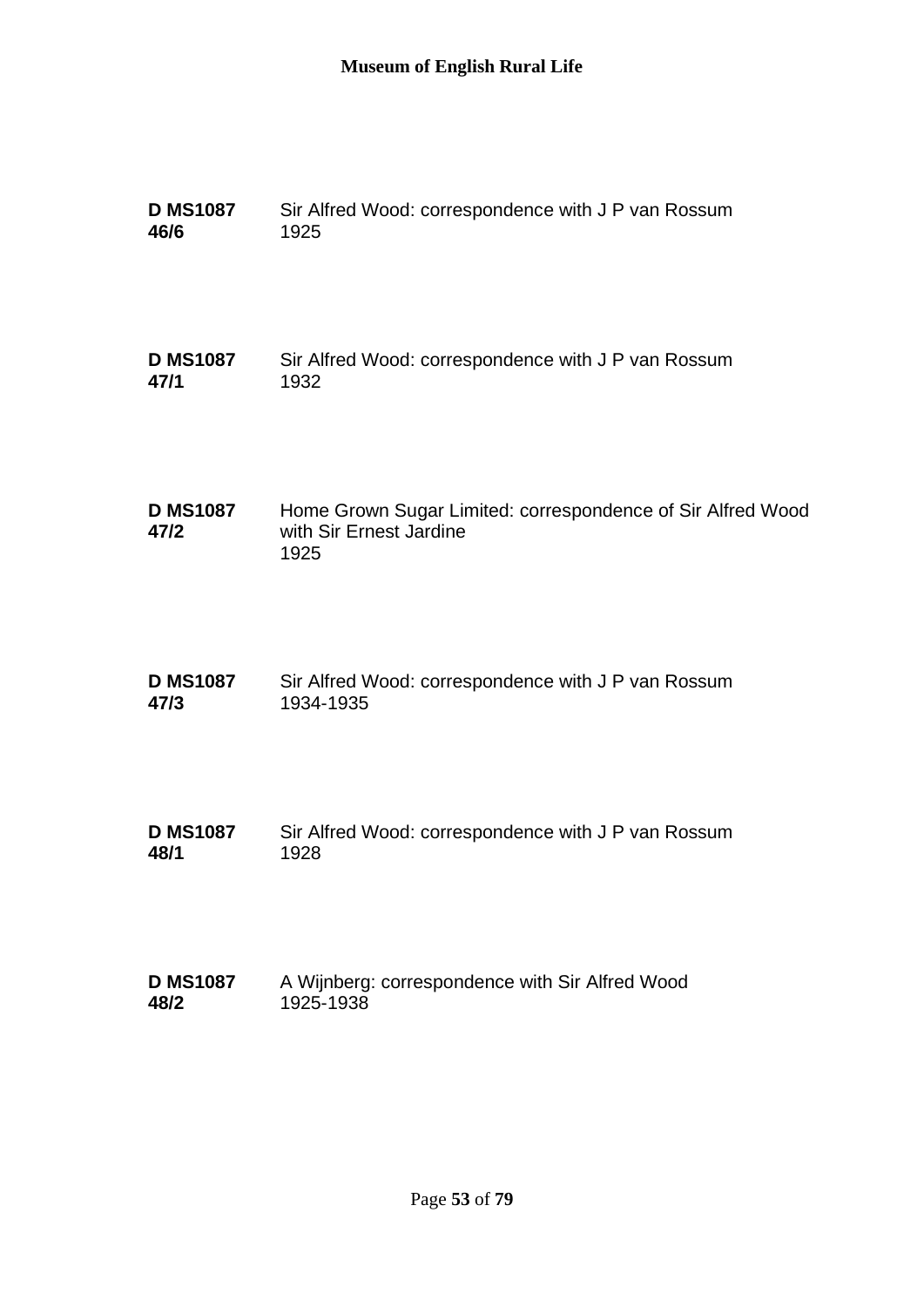- **D MS1087 48/3** Home Grown Sugar Limited: Sir Alfred Wood: correspondence with Sir Ernest Jardine 1927-1928
- **D MS1087 48/4** Home Grown Sugar Limited: Sir Alfred Wood: correspondence with Sir Ernest Jardine 1926-1927
- **D MS1087 48/5** Home Grown Sugar Limited: Sir Alfred Wood: correspondence with Sir Ernest Jardine 1924-1925
- **D MS1087 49/1** Home Grown Sugar Limited: Sir Alfred Wood: correspondence with Sir Ernest Jardine 1916-1923
- **D MS1087 49/2** Home Grown Sugar Limited: Sir Alfred Wood: correspondence with Sir Ernest Jardine 1923-1924
- **D MS1087 49/3** Home Grown Sugar Limited: Sir Alfred Wood: correspondence with Sir Ernest Jardine 1933-1934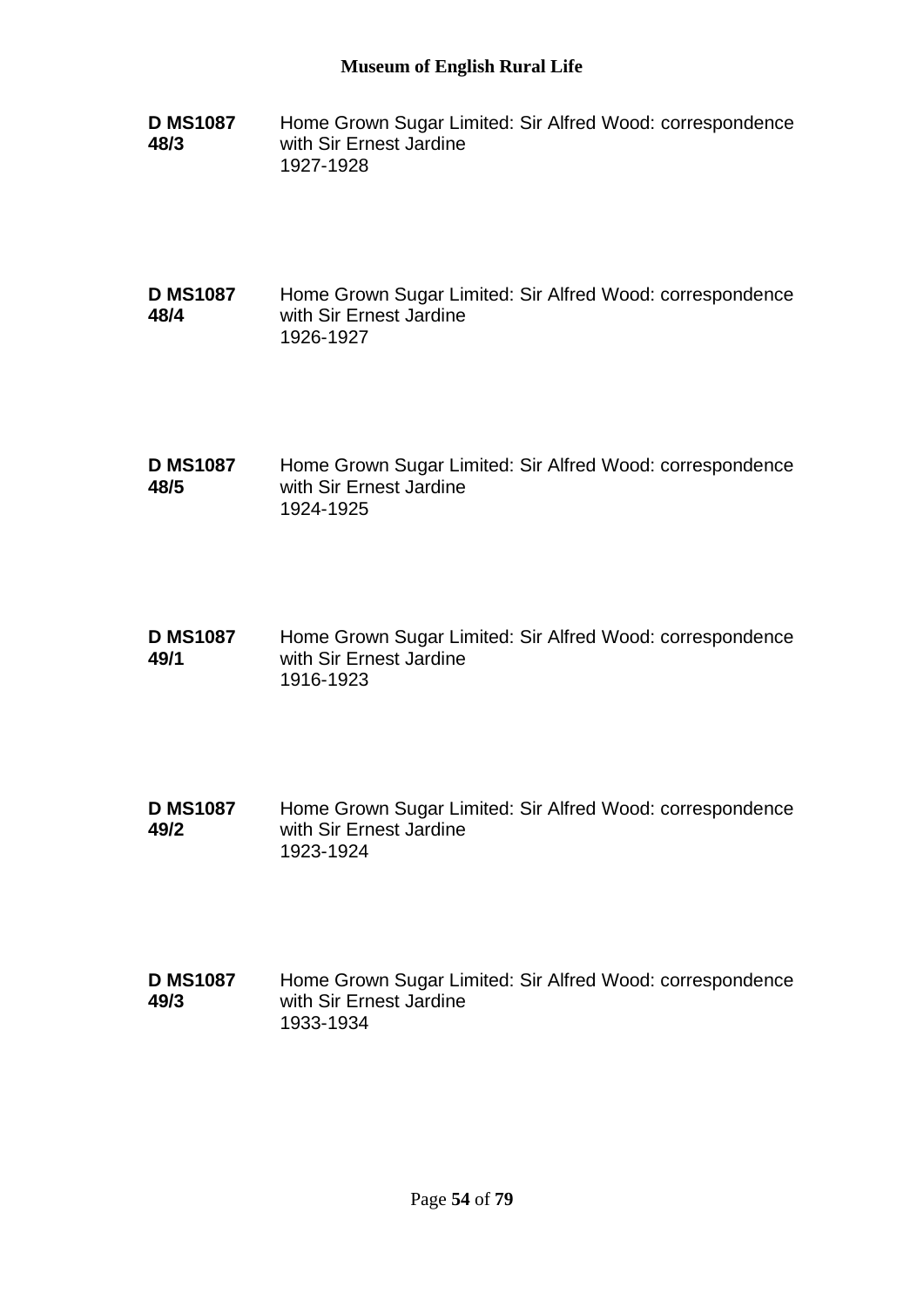**D MS1087 49/4** A Wijnberg: correspondence with Sir Alfred Wood 1945-1960

**D MS1087 49/5** Staff files: A Wharton 1925-1959

- **D MS1087 49/6** Home Grown Sugar Limited: Sir Alfred Wood: correspondence with Sir Ernest Jardine 1927
- **D MS1087 49/7** Home Grown Sugar Limited: Sir Alfred Wood: correspondence with Sir Ernest Jardine 1928-1929
- **D MS1087 50/1** Home Grown Sugar Limited: Sir Alfred Wood: correspondence with Sir Ernest Jardine 1936
- **D MS1087 50/2** Sir Alfred Wood: correspondence relating to a farewell luncheon for J H Garvin 1939
- **D MS1087 50/3** Sir Alfred Wood: correspondence with J P van Rossum 1929-1930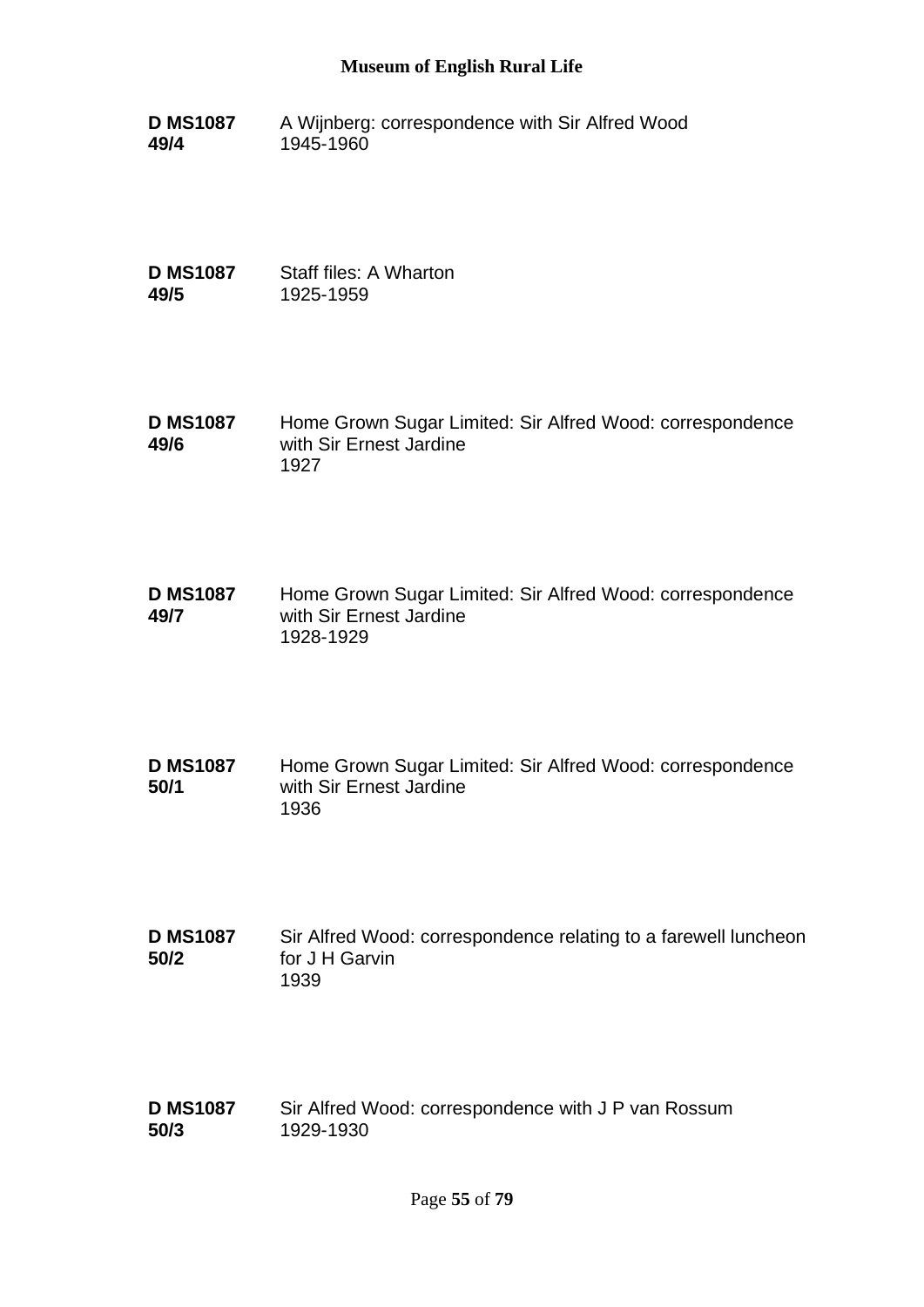- **D MS1087 51/1** Sir Alfred Wood: correspondence with J P van Rossum 1931-1932
- **D MS1087 51/2** Home Grown Sugar Limited: correspondence with Sir Ernest Jardine 1930-1931
- **D MS1087 51/3** Home Grown Sugar Limited: correspondence with Sir Ernest Jardine 1932-1933
- **D MS1087 52/1** Sir Alfred Wood: correspondence with J P van Rossum 1936-1937
- **D MS1087 52/2** Sir Alfred Wood: correspondence with J P van Rossum 1925-1936
- **D MS1087 53/1** A Wijnberg: spare copies of documents 1945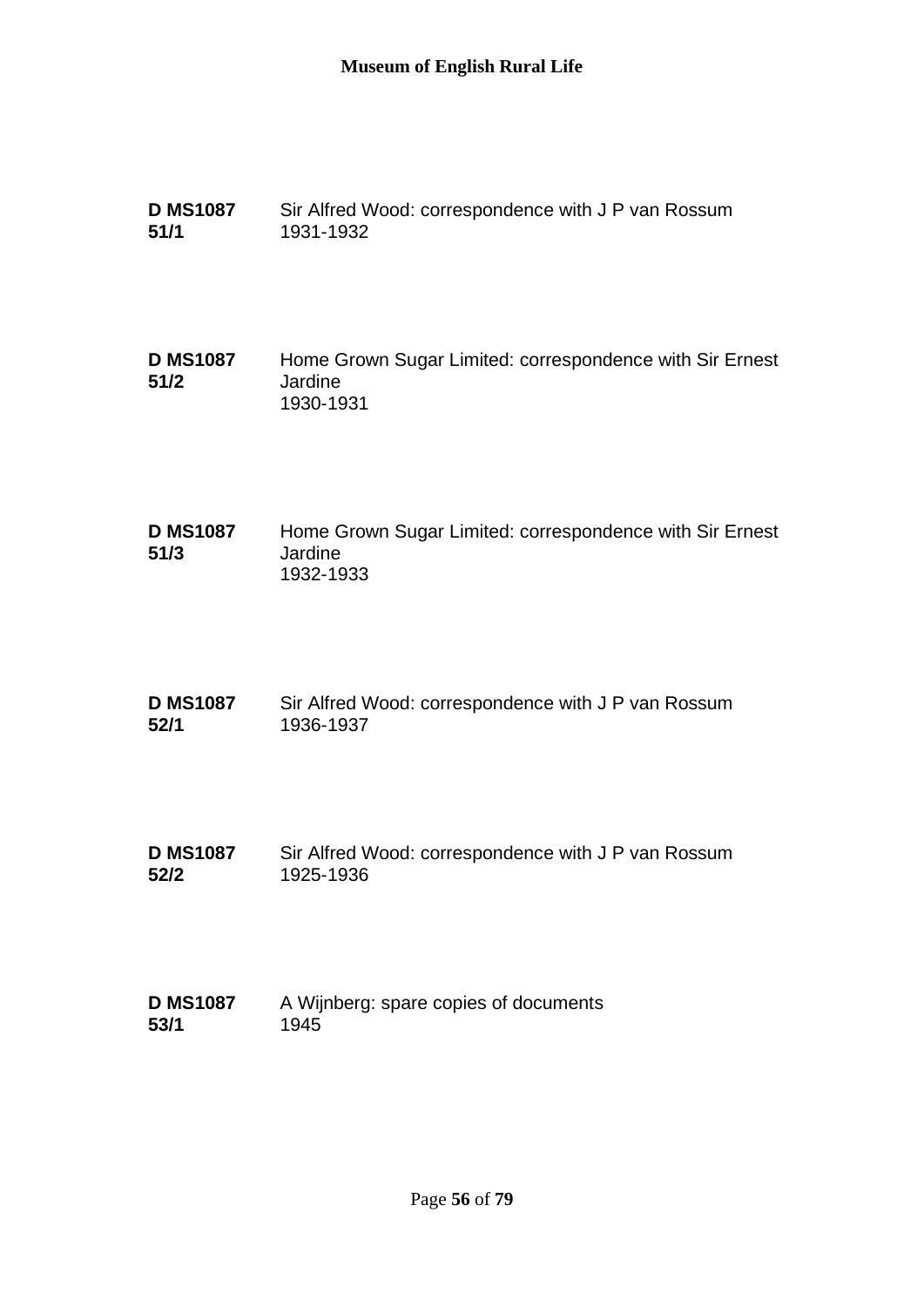| <b>D MS1087</b> | Sir Alfred Wood: correspondence with J P van Rossum |
|-----------------|-----------------------------------------------------|
| 53/2            | 1926-1927                                           |

**D MS1087 53/3** Sir Alfred Wood: correspondence with J P van Rossum 1927

**D MS1087 54/1** Sir Alfred Wood: private correspondence with A Wijnberg 1945-1947

| <b>D MS1087</b> | Sir Alfred Wood: correspondence with A Wijnberg |
|-----------------|-------------------------------------------------|
| 54/2            | 1952-1954                                       |

| <b>D MS1087</b> | Sir Alfred Wood: correspondence relating to A Wijnberg |
|-----------------|--------------------------------------------------------|
| 54/3            | 1945-1947                                              |

**D MS1087 54/4** Sir Alfred Wood: correspondence with A Wijnberg 1947-1951

#### **D MS1087 54/5** Sir Alfred Wood: correspondence with A Wijnberg 1942-1945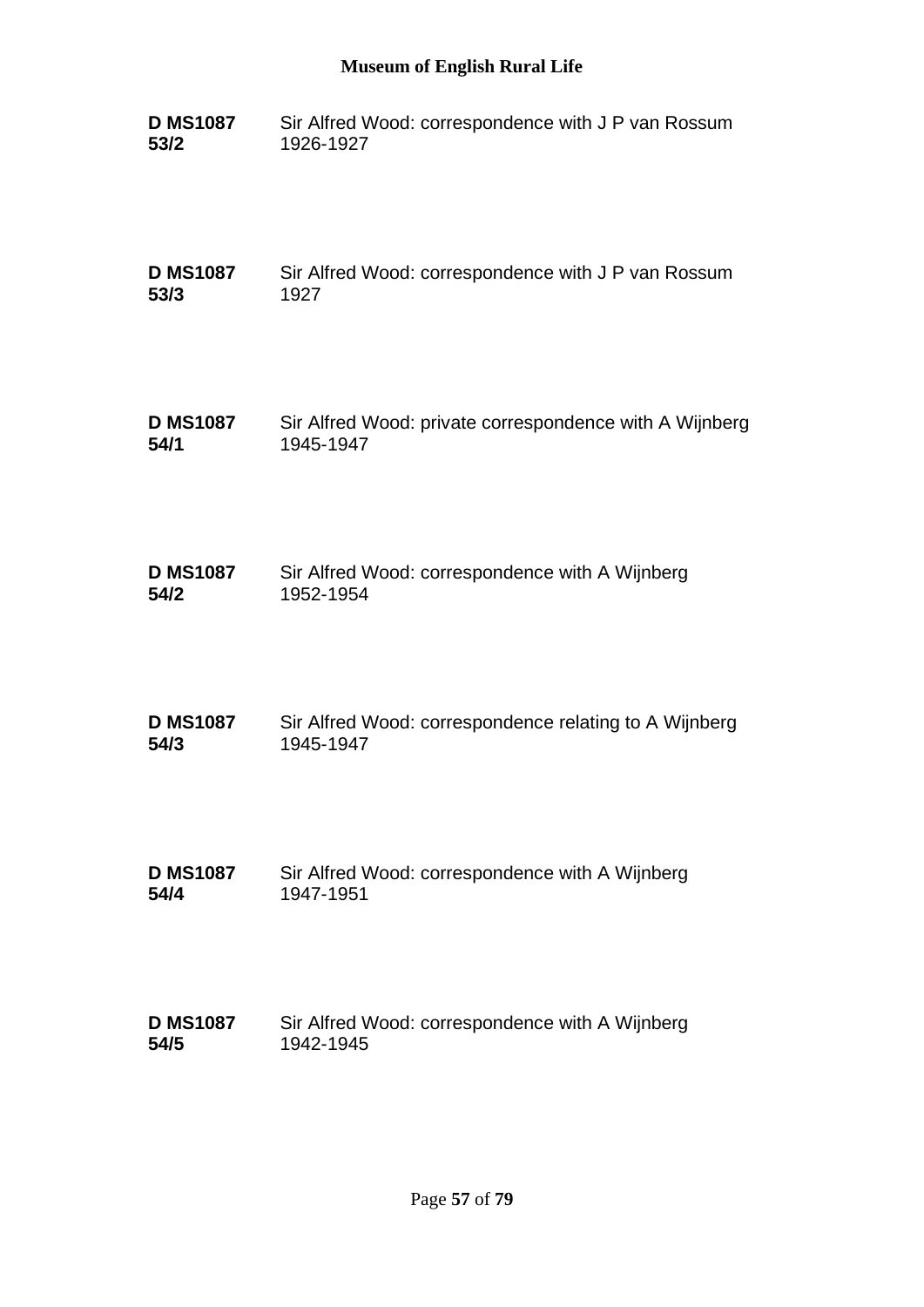**D MS1087 55/1** Sir Alfred Wood: correspondence with J P van Rossum 1928-1929

**D MS1087 55/2** Sir Alfred Wood: correspondence with J P van Rossum 1923

- **D MS1087 56/1** Sir Alfred Wood: correspondence with the Sugar Board 1956-1959
- **D MS1087 56/2** Sir Alfred Wood: correspondence with T Salisbury Donne 1918-1946
- **D MS1087 56/3** Sir Alfred Wood: correspondence with J P van Rossum 1925-1926
- **D MS1087 56/4** Sir Alfred Wood: correspondence with A Wijnberg 1925-1940
- **D MS1087 57/1** Sir Alfred Wood: correspondence with J P van Rossum 1932-1934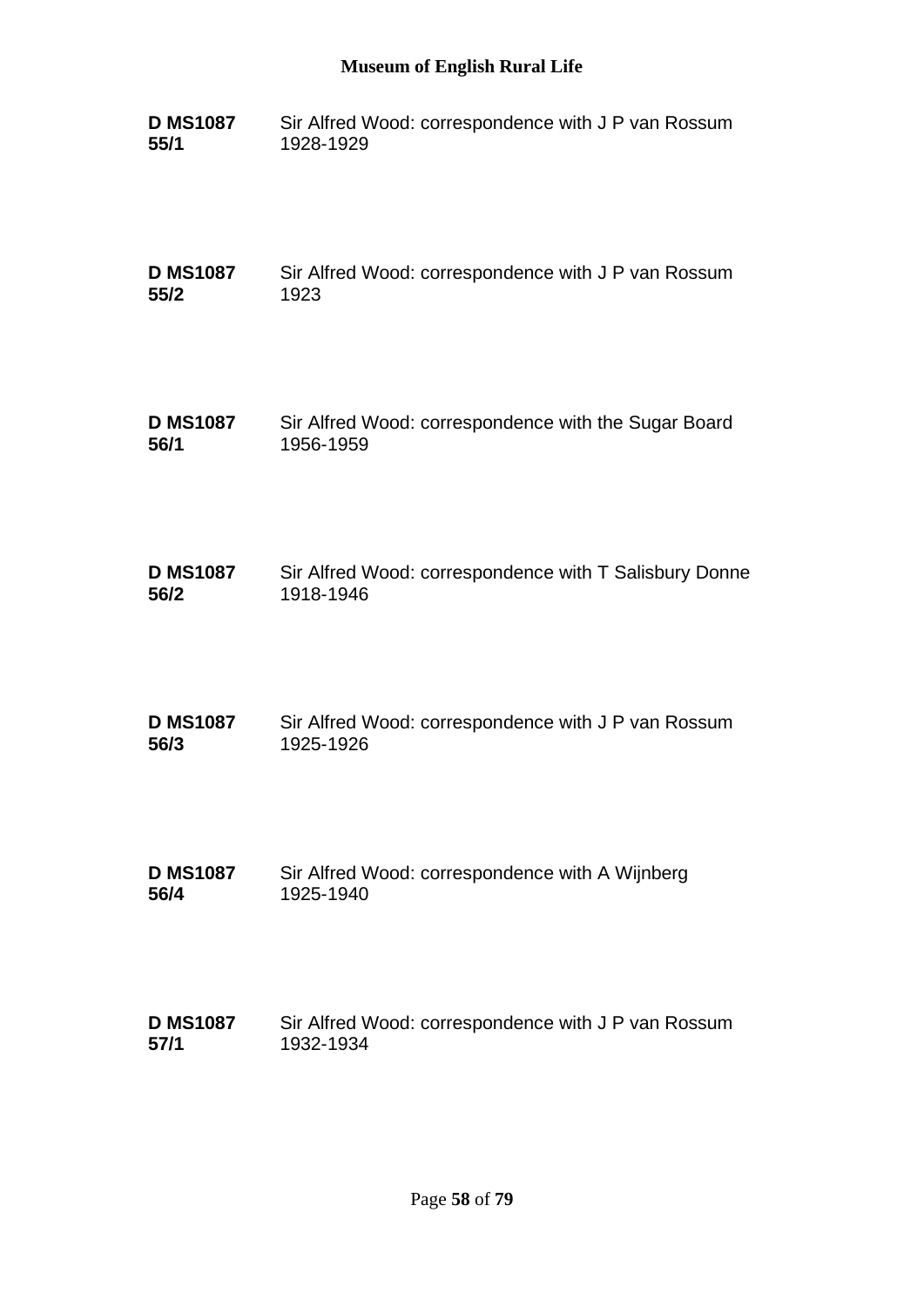- **D MS1087 57/2** British Sugar Beet Society: correspondence with Sir Alfred Wood 1926
- **D MS1087 58/1** Sir Alfred Wood: personal correspondence with A Wijnberg 1923-1932
- **D MS1087 58/2** British Sugar Beet Society: correspondence with Sir Alfred Wood 1919-1936
- **D MS1087 58/3** Sir Alfred Wood: correspondence with Lord Courthope 1915-1955
- **D MS1087 58/4** Sir Alfred Wood: correspondence relating to J Grumpler 1918-1939
- **D MS1087 58/5** Sir Alfred Wood: correspondence relating to E Garnsey 1931-1935
- **D MS1087 58/6** Programmes, invitations and brochures relating to celebrations connected with the sugar beet industry 1921-1927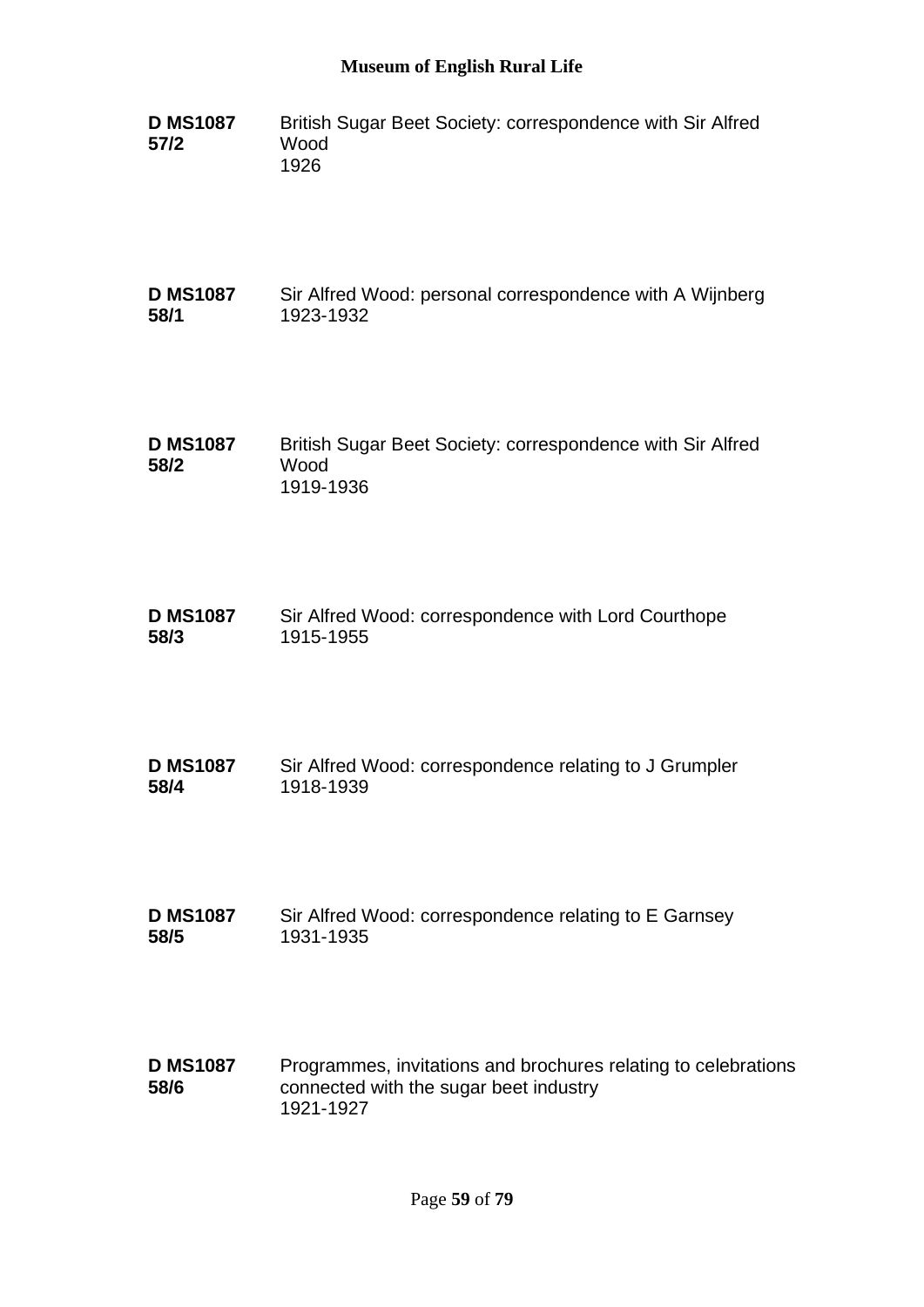| <b>D MS1087</b> | Sir Alfred Wood: correspondence with J P van Rossum     |
|-----------------|---------------------------------------------------------|
| 59/1            | 1930-1931                                               |
| <b>D MS1087</b> | Sir Alfred Wood: correspondence with J P van Rossum     |
| 59/2            | 1924-1925                                               |
| <b>D MS1087</b> | Sir Alfred Wood: correspondence with Sir Ernest Jardine |
| 60/1            | 1935-1936                                               |
| <b>D MS1087</b> | Sir Alfred Wood: correspondence with Walter Thompson    |
| 60/2            | 1933-1935                                               |
| <b>D MS1087</b> | Sir Alfred Wood: correspondence with J P van Rossum     |
| 60/3            | 1925                                                    |
| <b>D MS1087</b> | Sir Alfred Wood: correspondence with J P van Rossum     |
| 61/1            | 1926                                                    |
| <b>D MS1087</b> | Sir Alfred Wood: correspondence with J P van Rossum     |
| 61/2            | 1927-1928                                               |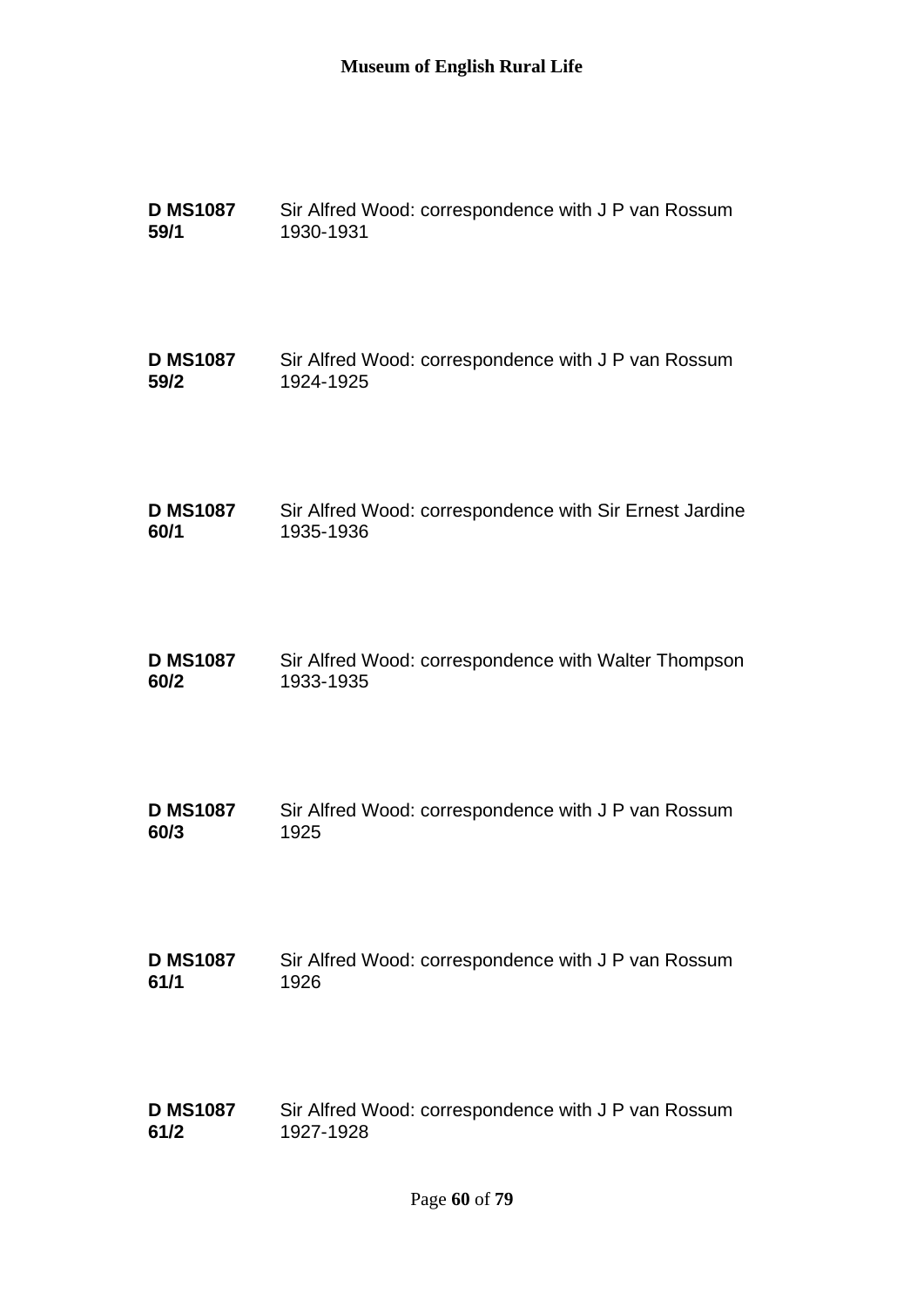| <b>D MS1087</b>         | Sir Alfred Wood: correspondence with J P van Rossum                                  |
|-------------------------|--------------------------------------------------------------------------------------|
| 61/3                    | 1924                                                                                 |
| <b>D MS1087</b>         | Sir Alfred Wood: correspondence with J R Hecht                                       |
| 63/1                    | 1937-1958                                                                            |
| <b>D MS1087</b>         | Sir Alfred Wood: correspondence with J P van Rossum                                  |
| 63/2                    | 1938-1945                                                                            |
| <b>D MS1087</b>         | Sir Alfred Wood: correspondence with Sir William Gavin                               |
| 63/3                    | 1918-1947                                                                            |
| <b>D MS1087</b><br>63/4 | Sir Alfred Wood: correspondence with Sir Ernest and Sir John<br>Jardine<br>1917-1958 |
| <b>D MS1087</b>         | Sir Alfred Wood: correspondence with J P van Rossum                                  |
| 63/5                    | 1922-1923                                                                            |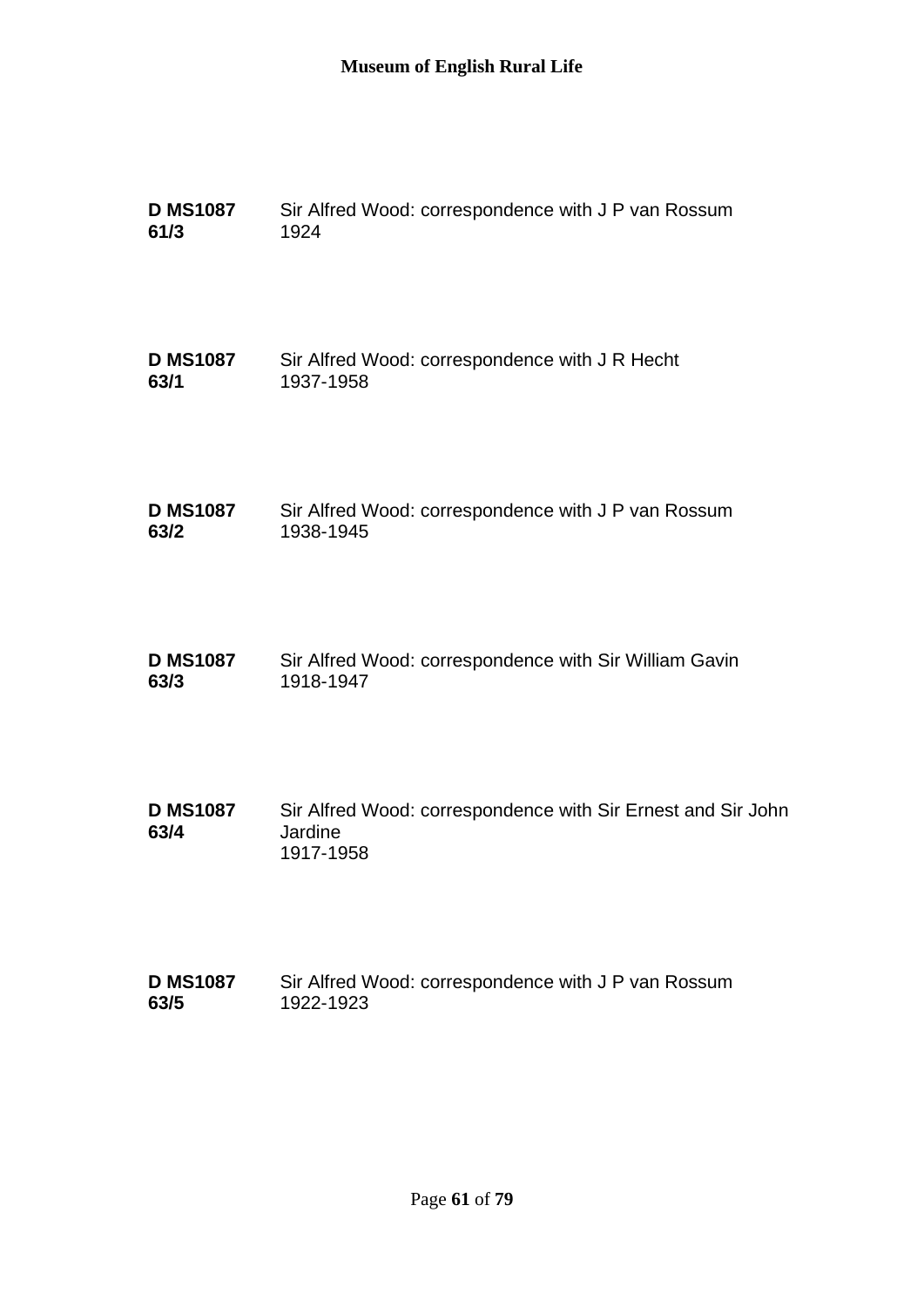**D MS1087 63/6** Sir Alfred Wood: sundry letters on agriculture 1947-1958

**D MS1087 63/7** Sir Alfred Wood: correspondence with Sir Francis Humphreys 1933-1960

- **D MS1087 63/8** Sir Alfred Wood: sundry correspondence 1923-1954
- **D MS1087 63/9** Sir Alfred Wood: correspondence with Sir Ernest Jardine 1929-1930
- **D MS1087 64** Home Grown Sugar Limited: minute book 9 1935-1938
- **D MS1087 65** Home Grown Sugar Limited: minute book 3 1921-1922
- **D MS1087 66** Home Grown Sugar Limited: minute book 8 1932-1935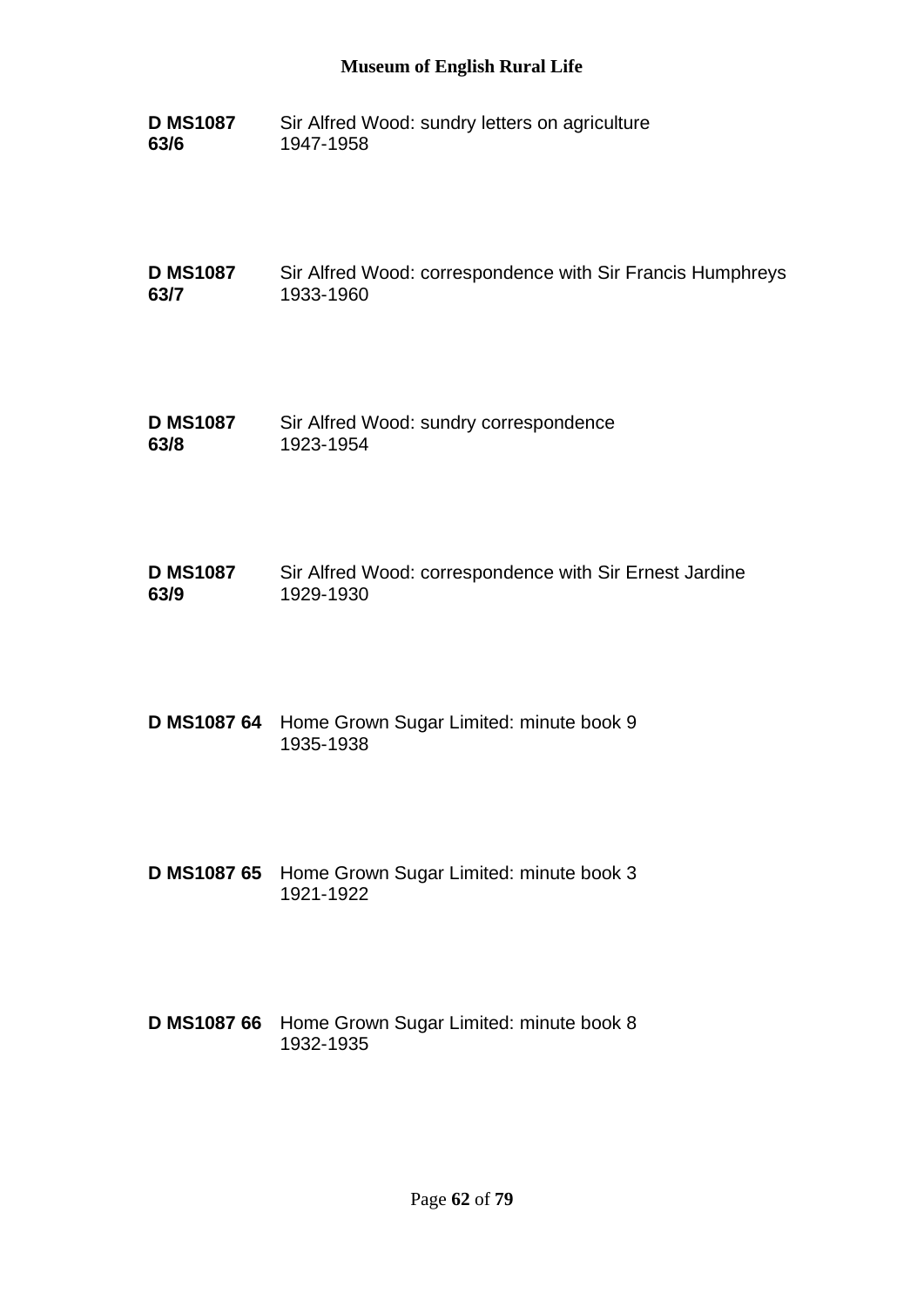- **D MS1087 67** Ipswich Beet Sugar Factory Limited: minute book 1935-1937
- **D MS1087 68** English Beet Sugar Corporation Limited: minute book 2 1931-1935
- **D MS1087 69** Ely Beet Sugar Factory Limited: minute book of ordinary general meetings 1925-1937
- **D MS1087 70** Ely Beet Sugar Factory Limited: minute book of meetings of directors 1929-1934
- **D MS1087 71** Home Grown Sugar Limited: minute book 7 1929-1932
- **D MS1087 72** Yeovil Sugar Factory Limited: minute book 1 1925-1929
- **D MS1087 73** King's Lynn Beet Sugar Factory Limited: minute book 1 1927-1933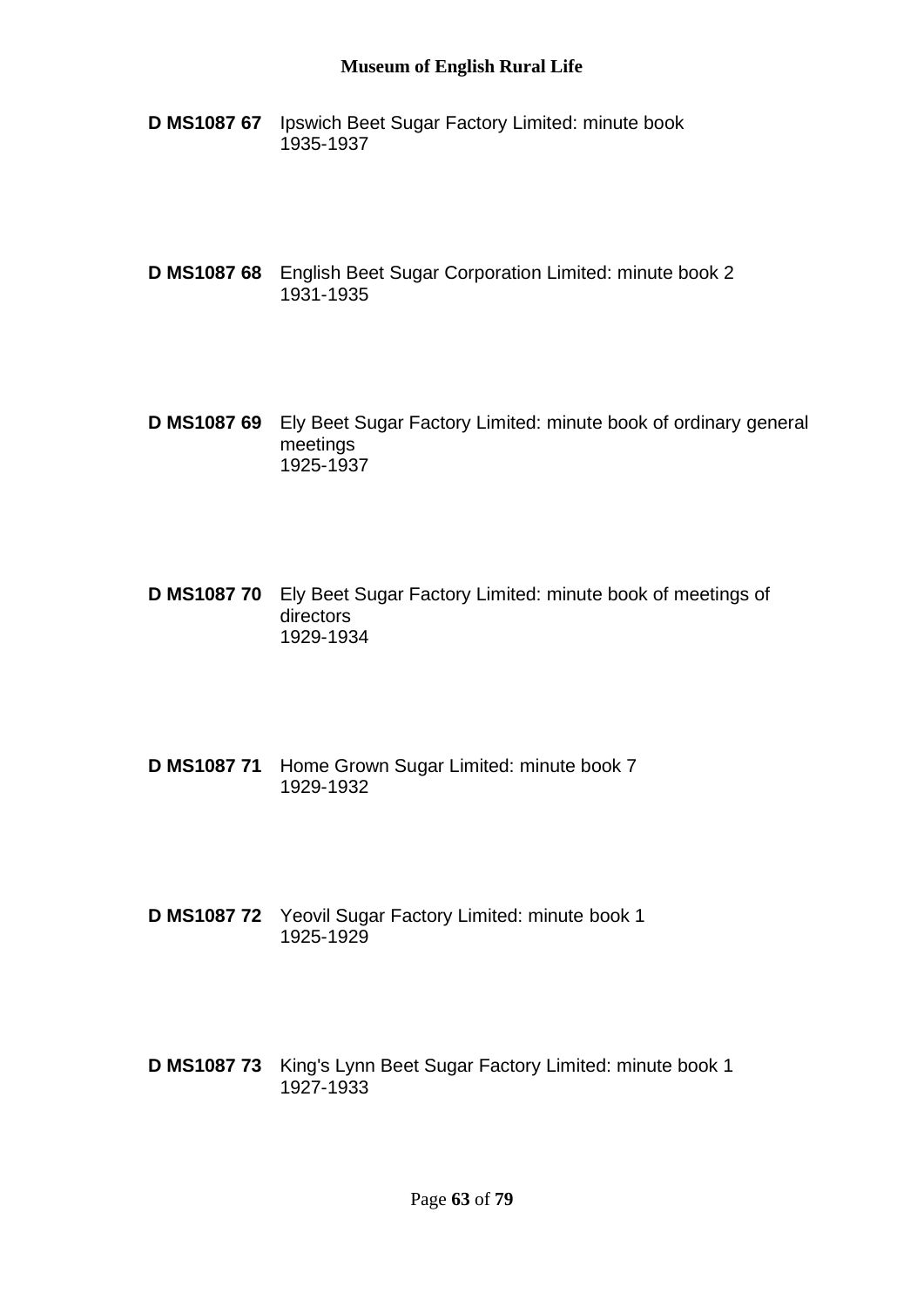- **D MS1087 74** United Kingdom Sugar Industry Committee: minute book 2 1934-1935
- **D MS1087 75** United Kingdom Sugar Industry Committee: minute book 1 1934
- **D MS1087 76** United Kingdom Sugar Industry: minute book no 1 1933-1934
- **D MS1087 77** Home Grown Sugar Limited: minute book no 4 1922-1924
- **D MS1087 78** King's Lynn Beet Sugar Factory Limited: minute book of ordinary general meetings 1927-1937
- **D MS1087 79** King's Lynn Beet Sugar Factory Limited: minute book 2 1933-1937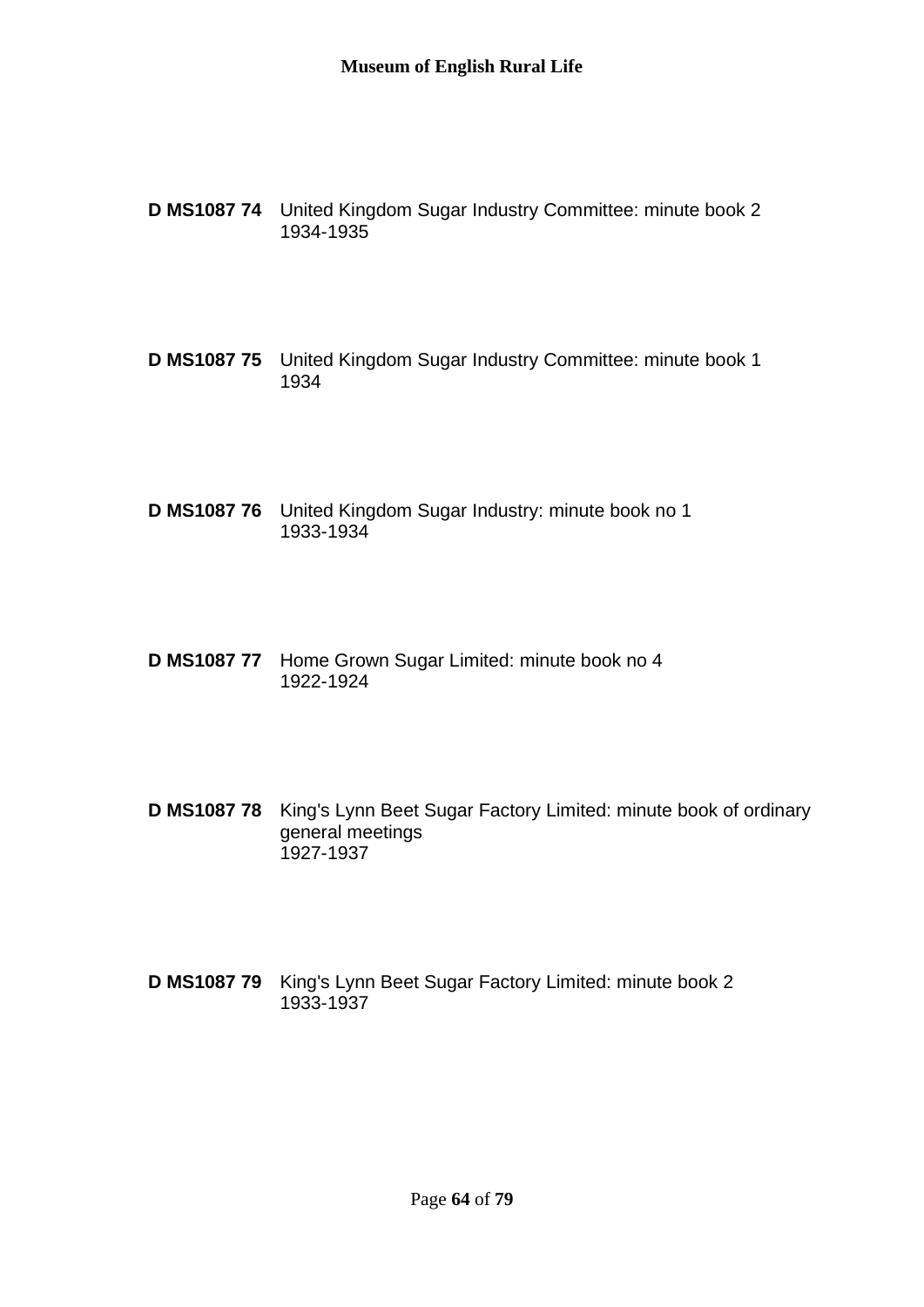- **D MS1087 80** English Beet Sugar Corporation Limited: minute book no 3 1935-1937
- **D MS1087 81** United Kingdom Sugar Industry Committee: minute book no 4 1936
- **D MS1087 82** United Kingdom Sugar Industry Committee: minute book no 5 1935
- **D MS1087 83** British Sugar Beet Growers Society Limited: minute book of the Committee of Management 1923-1925
- **D MS1087 84** British Sugar Beet Growers Society Limited: minute book of the Committee of Management 1930
- **D MS1087 85** British Sugar Beet Growers Society Limited: minute book of the Committee of Management 1921-1923
- **D MS1087 86** British Sugar Beet Growers Society Limited: minute book of the General Committee 1919-1921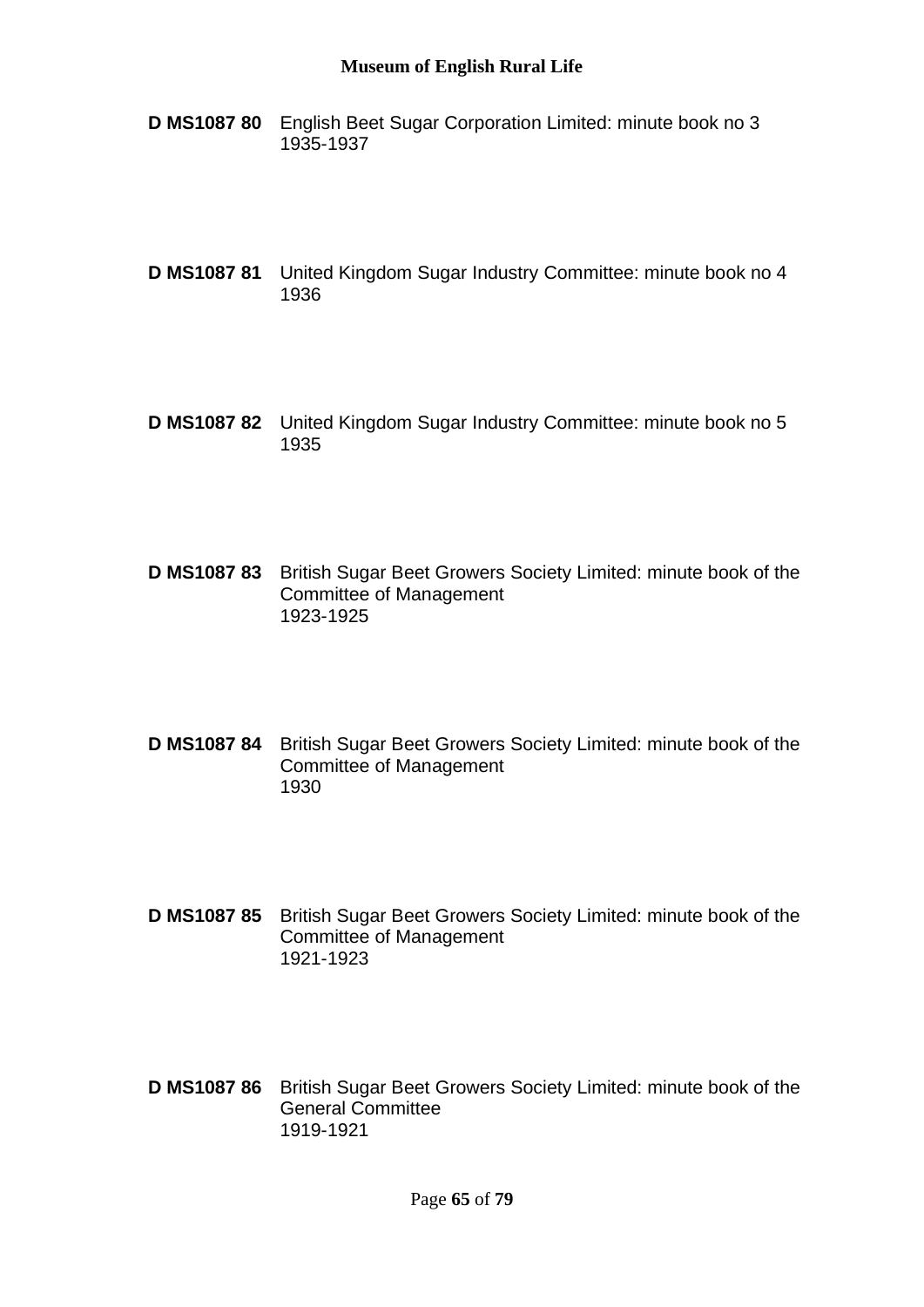- **D MS1087 87** British Sugar Beet Society: minutes of Executive Committee 18928-1937
- **D MS1087 88** British Sugar Beet Growers Society Limited: minutes of estate committee 1918
- **D MS1087 89** Steffen patents syndicate ltd: minutes of ordinary general meetings 1914-1933
- **D MS1087 90** British Sugar Beet Growers Society: minutes 1917-1018
- **D MS1087 91** British Sugar Beet Growers Society Limited: minute book 1918-1919
- **D MS1087 92** British Sugar Beet Growers Society Limited: estate committee of management: minute book 1918-1919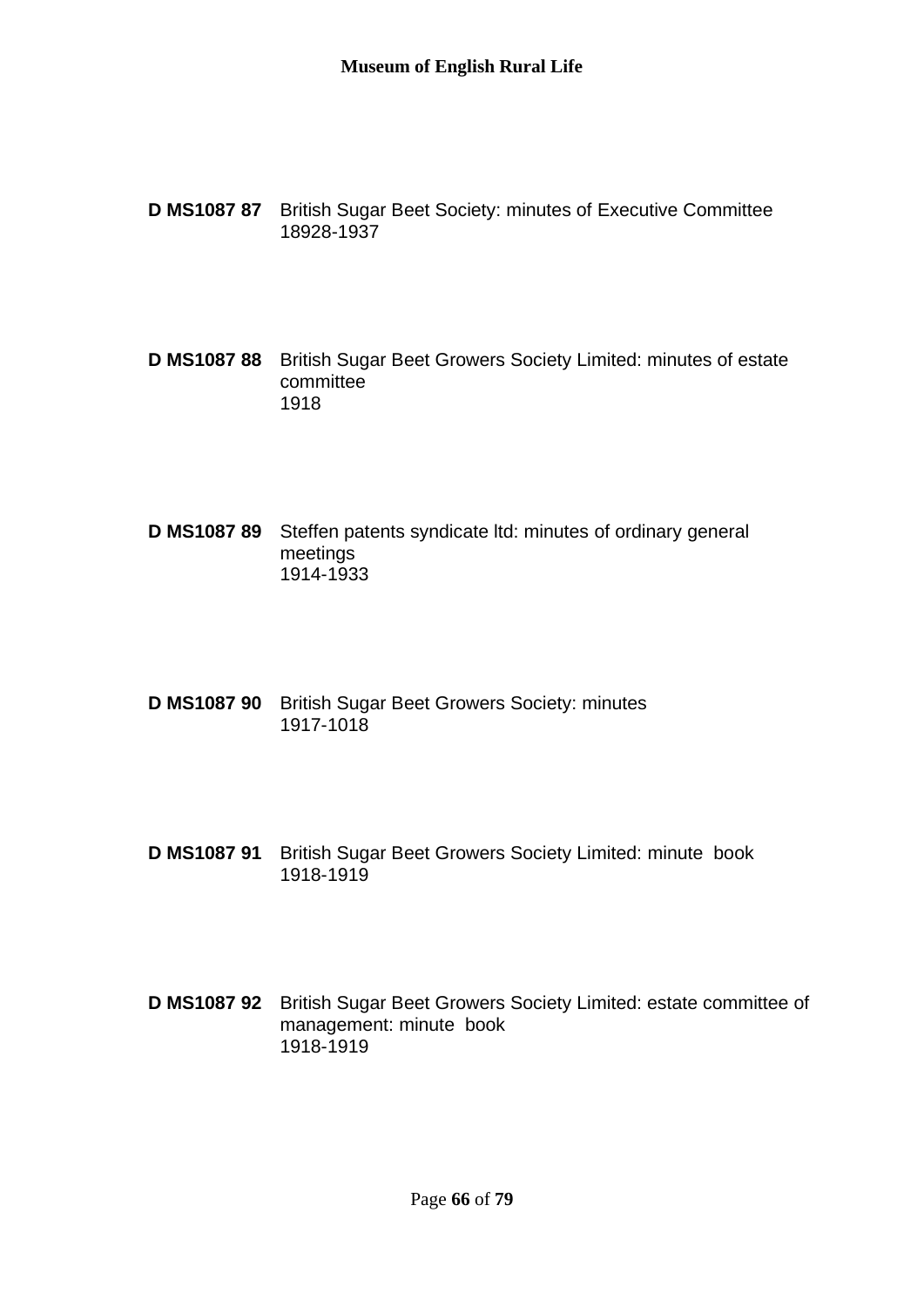- **D MS1087 93** Beet Sugar Factories Committee of Great Britain: minutes 1926-1928
- **D MS1087 94** Beet Sugar Factories Committee of Great Britain: minutes 1929
- **D MS1087 95** Beet Sugar Factories Committee of Great Britain: minutes 1930-1931
- **D MS1087 96** Sugar Beet Growers Society Limited: minutes 1913-1916
- **D MS1087 97** British Sugar Beet Growers Society Limited: minutes 1916-1917
- **D MS1087 98** British Sugar Beet Growers Society Limited: estate committee of management: minute book 1919-1920
- **D MS1087 99** Beet Sugar Factories Committee of Great Britain: factories effluent sub-committee 1926-1931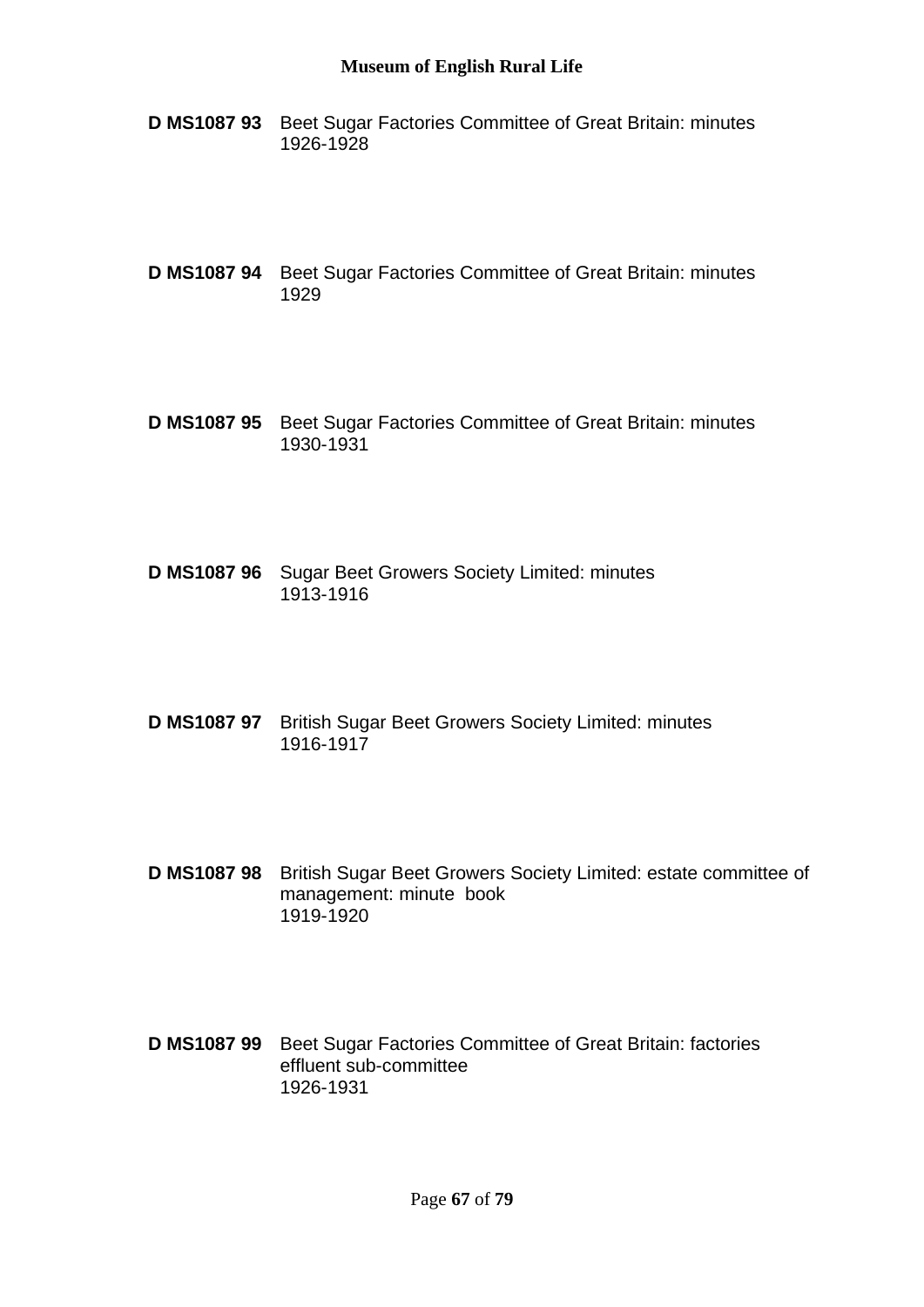| <b>D MS1087</b> | Sugar Beet Growers Society Limited: finance committee: |
|-----------------|--------------------------------------------------------|
| 100             | minutes                                                |
|                 | 1913                                                   |

**D MS1087 101** Home Grown Sugar Limited: ordinary general meetings: minutes 1920-1938

- **D MS1087 102** English Beet Sugar Corporation Limited: ordinary general meetings: minutes 1924-1937
- **D MS1087 103** English Beet Sugar Corporation Limited: board meetings: minutes 1924-1931
- **D MS1087 104** Kelham Cottages Limited: committee of management: minutes 1921-1934
- **D MS1087 105** Kelham Cottages Limited: committee of management: minutes 1925-1938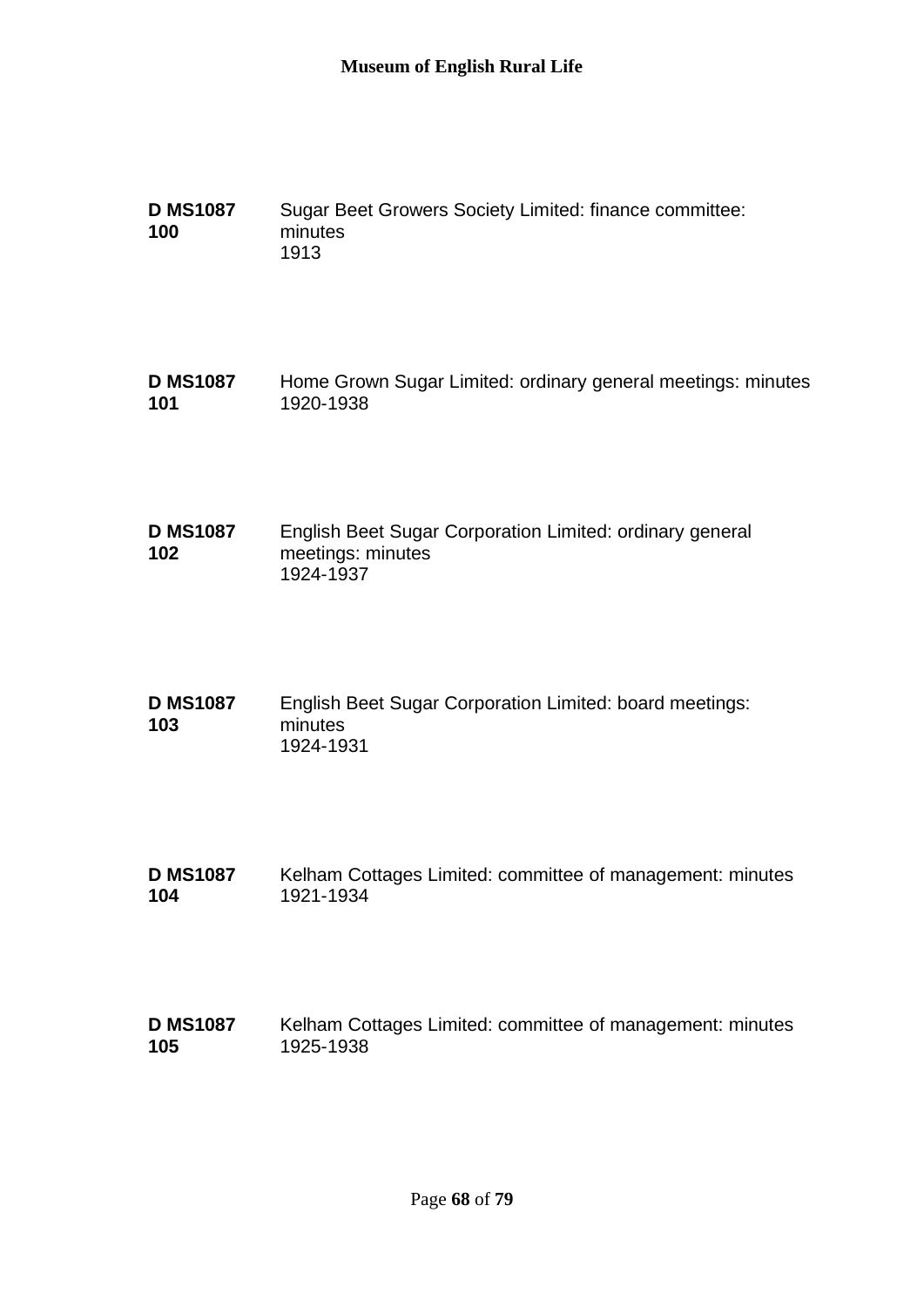**D MS1087 106** Ipswich Beet Sugar Factory Limited: meetings of directors 1931-1935

**D MS1087 107** Ely Beet Sugar Factory Limited: meetings of directors: minutes 1934-1936

- **D MS1087 108** Ipswich Beet Sugar Factory Limited: meetings of directors: minutes 1925-1931
- **D MS1087 109** Ely Beet Sugar Factory Limited: meetings of liquidators: minutes 1936-1937
- **D MS1087 110** Ely Beet Sugar Factory Limited: meetings of directors 1924-1929
- **D MS1087 111** Board of Agriculture and Fisheries: flax production branch: staff conference: minutes 1918
- **D MS1087 112** Board of Agriculture and Fisheries: flax production branch: staff conference: minutes no 2 1918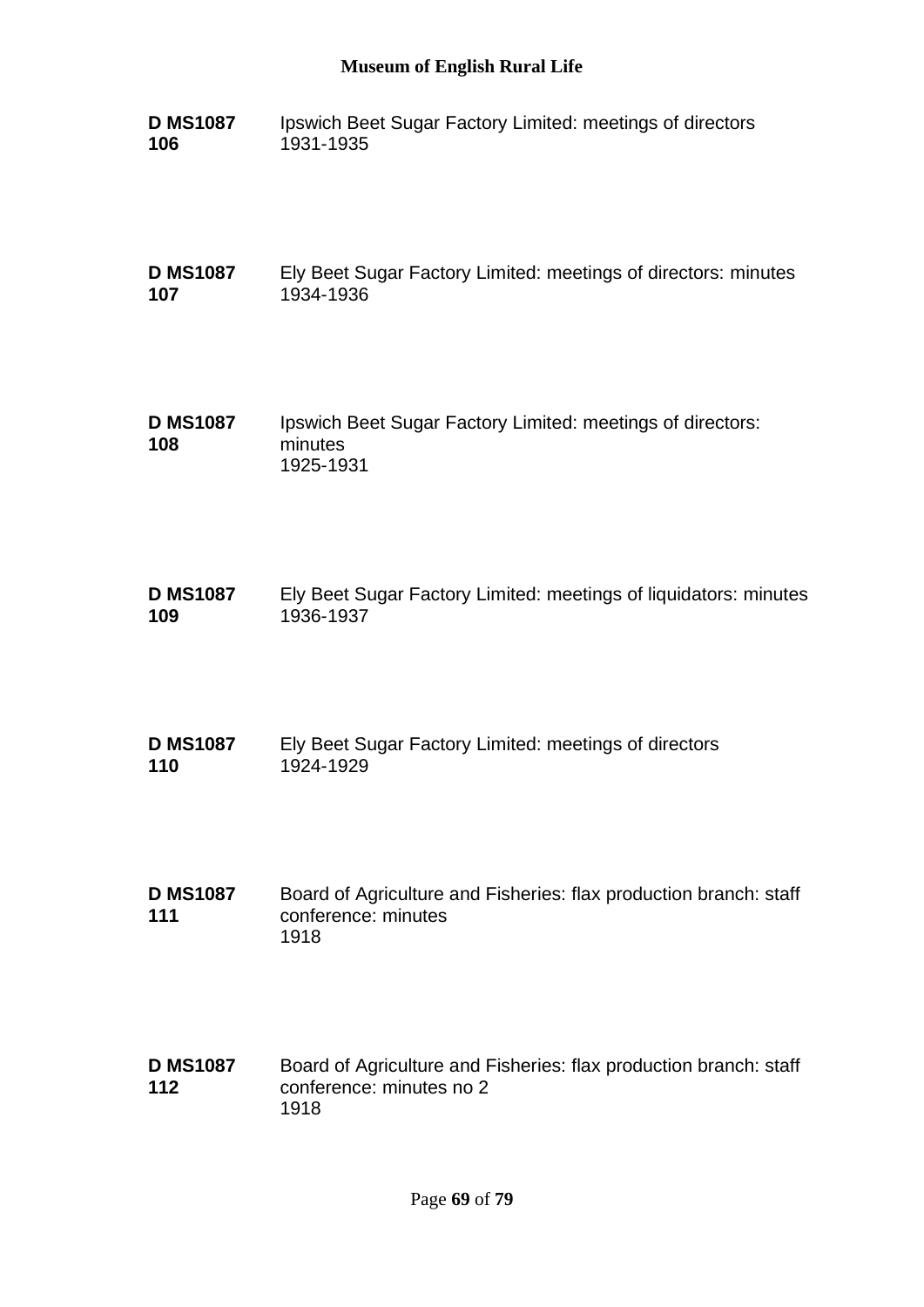**D MS1087 113** Board of Agriculture and Fisheries: flax production branch: staff conference: minutes 1917-1918

**D MS1087 114** Board of Agriculture and Fisheries: flax production branch: staff conference: minutes 1918-1919

**D MS1087 115** Board of Agriculture and Fisheries: committee on organisation of domestic food production: minutes 1948-1949

**D MS1087 116** Central Advisory Committee on Artificial Insemination: minutes 1944-1951

**D MS1087 117** Central Advisory Committee on Artificial Insemination: licensing sub-committee: minutes 1944-1950

**D MS1087 118** Central Advisory Committee on Artificial Insemination: reports sub-committee 1945-1950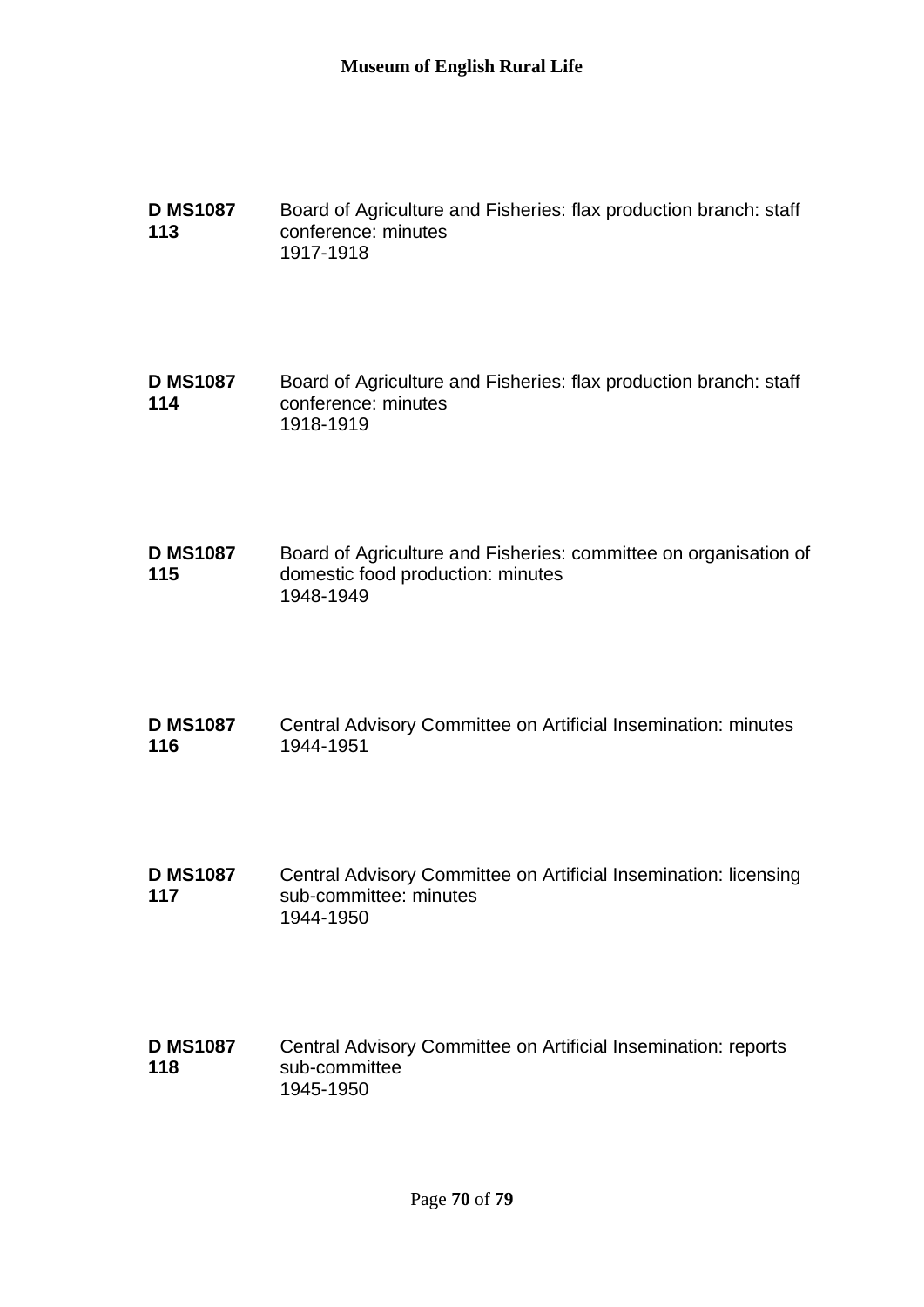| <b>D MS1087</b> | British Sugar Corporation Limited: committee for the British |
|-----------------|--------------------------------------------------------------|
| 119             | <b>Sugar Beet Review</b>                                     |
|                 | 1938-1940                                                    |

**D MS1087 120** Agricultural Organisation Society: agenda of the 1st meeting of the Governors 1912

**D MS1087 121** Memorandum on agricultural organisation, presented to the new board of governors of the Agricultural Organisation Society 1912

| <b>D MS1087</b> | <b>Agricultural Organisation Society: minutes</b> |
|-----------------|---------------------------------------------------|
| 122             | 1911-1914                                         |

**D MS1087 123** British Sugar Corporation Limited: minutes of board and annual meetings 1939-1949

**D MS1087 124** British Sugar Corporation Limited: minutes of board and annual meetings 1936-1939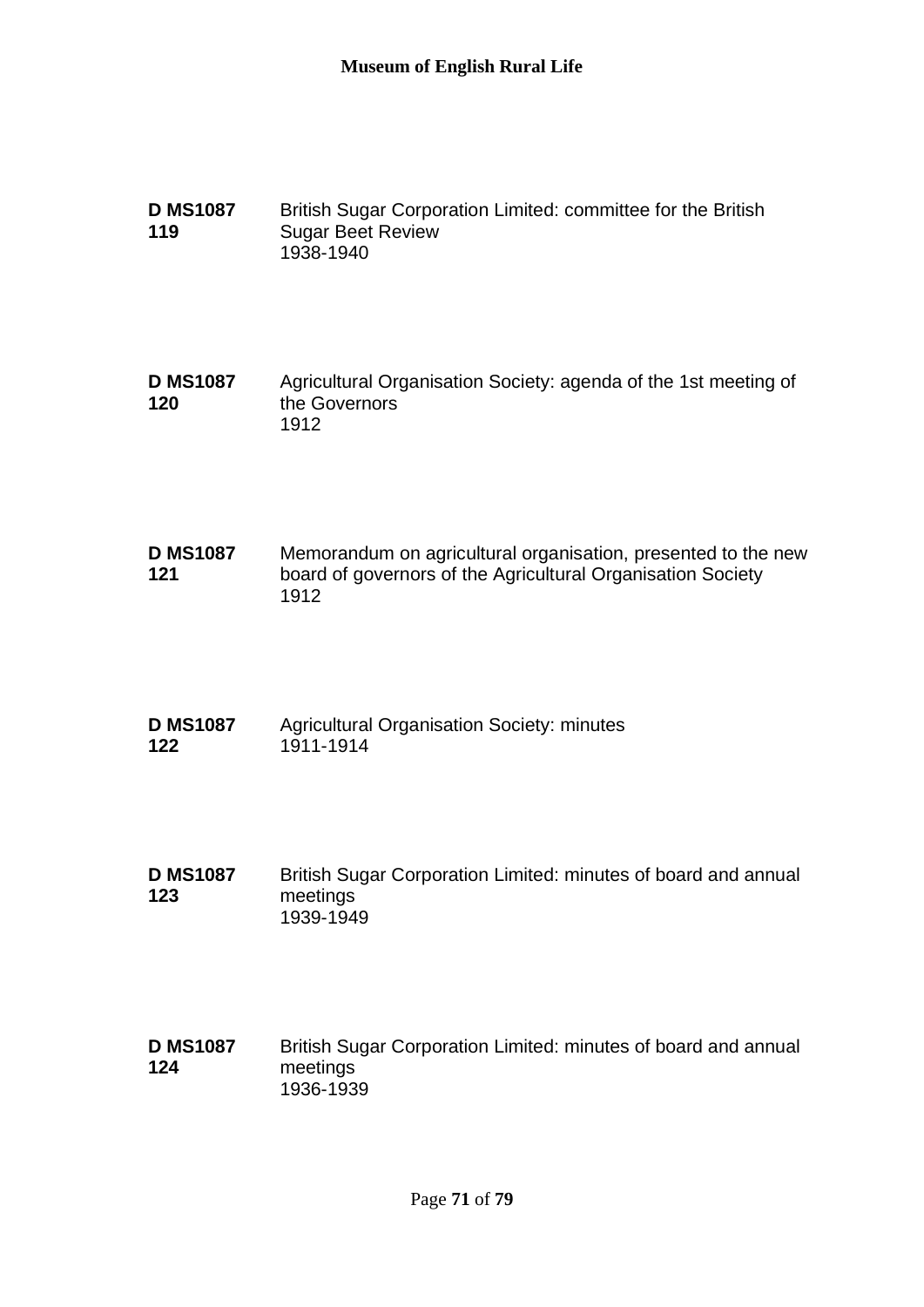**D MS1087 125** British Sugar Corporation Limited: trust deed for debentures and agreements of sale with fifteen vendor companies 1936

**D MS1087 126/1** Agricultural marketing acts, 1931 to 1933: sugar beet marketing scheme public company, before F J Writtesley, KC: shorthand notes 1936

**D MS1087 126/2** British Sugar Beet Society: reports of luncheons and prize givings 1921-1937

**D MS1087 127** Agricultural marketing acts, 1931 to 1933: sugar beet marketing scheme, public enquiry, July 1934, before F J Writtesley, KC: shorthand notes A 1934

**D MS1087 128** Agricultural marketing acts, 1931 - 1933: sugar marketing scheme, public enquiry, May 1934, before Joshua Schofield KC: shorthand notes no date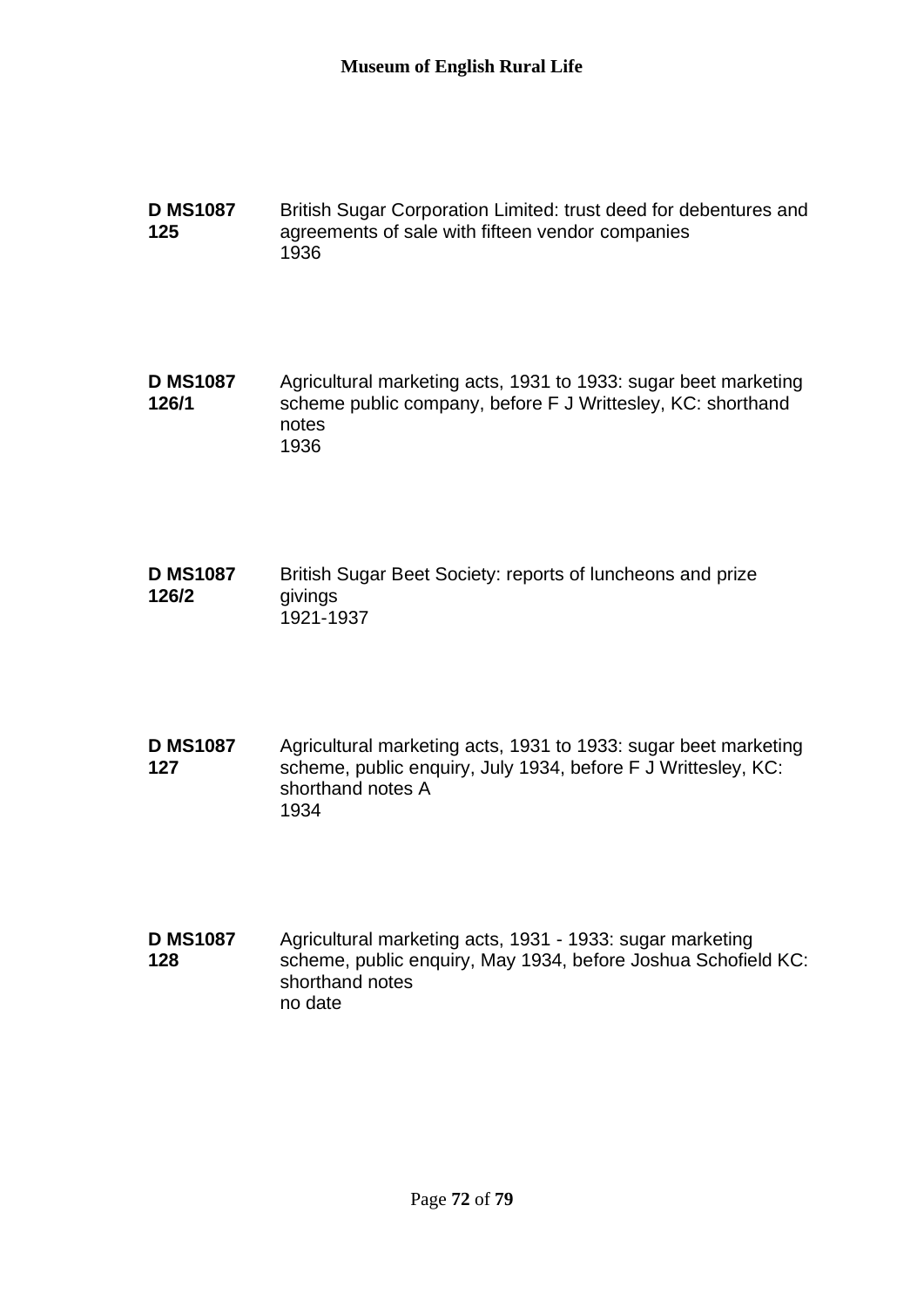- **D MS1087 129** Veterinary educational trust: finance and general purposes committee: minutes 1946-1951
- **D MS1087 130** Sankey Sugar Company Limited: meetings of the directors: minutes 1925-1935
- **D MS1087 131** Memoranda and articles of association of sugar beet companies 1924-1928
- **D MS1087 132** British Sugar Beet Growers Society Limited: reports of members' meetings 1918-1927
- **D MS1087 133** Anglo-Netherland Sugar Corporation Limited: sugar beet contracts forms 1921-1930
- **D MS1087 134** Anglo-Netherland Sugar Corporation Limited: sugar beet contract forms, general 1927-1934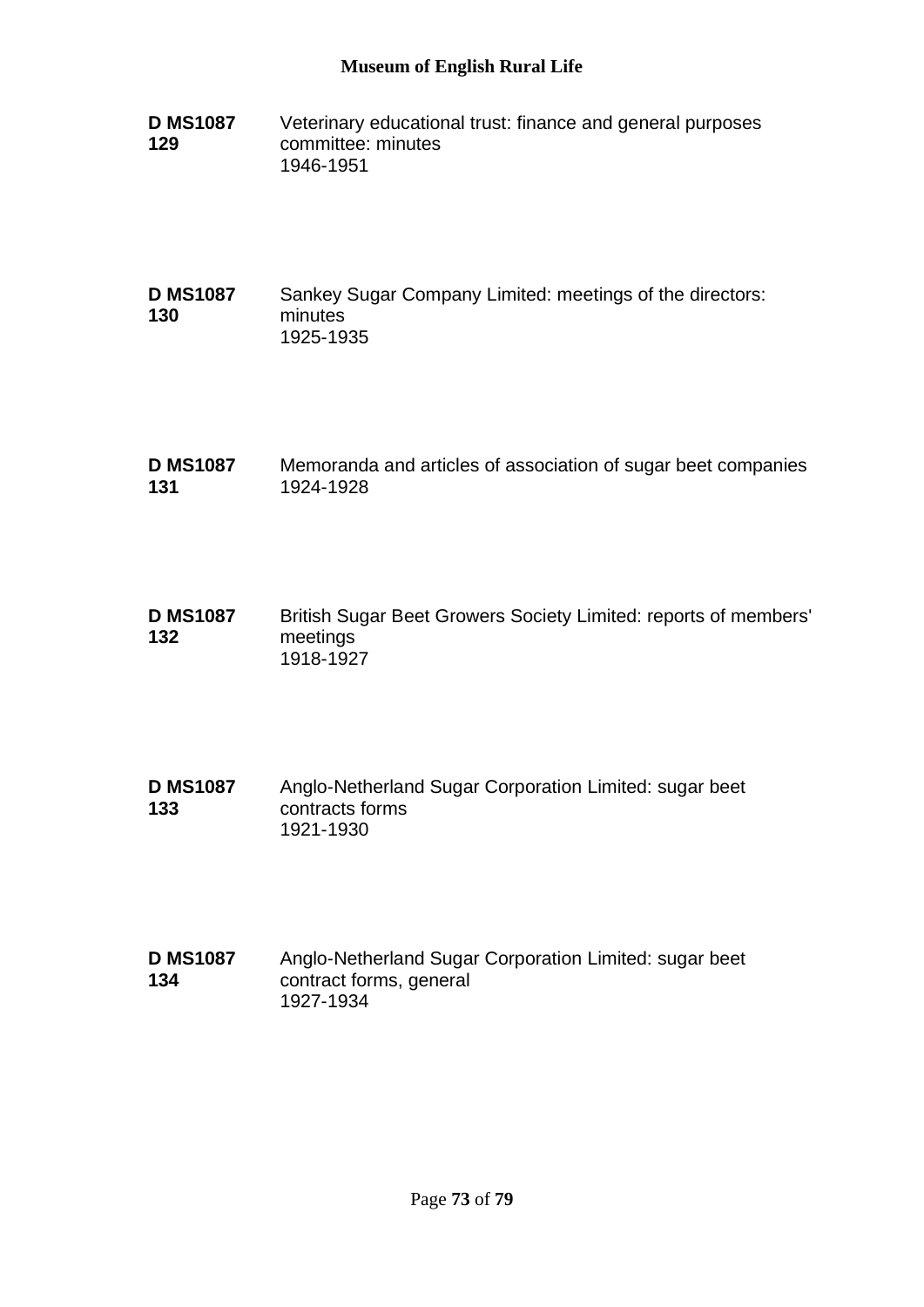- **D MS1087 135** British Sugar Corporation Limited: sugar beet contract forms A-F 1936-1940
- **D MS1087 136** British Sugar Corporation Limited: sugar beet contract forms G-W 1936-1940
- **D MS1087 137** British Sugar Corporation Limited: report relating to the presented rate of assistance for 1937 (as finally revised) no date
- **D MS1087 138** British Sugar Corporation Limited: report relative to the prescribed rate of assistance for 1938 1939
- **D MS1087 139** Imperial preference and the sugar supplies of the United Kingdom 1933
- **D MS1087 140** Fairnie, J L. The sugar duty in the United Kingdom 1931-1932
- **D MS1087 141** Fairnie, J L. Sugar supplies of the United Kingdom with special section on retail prices 1934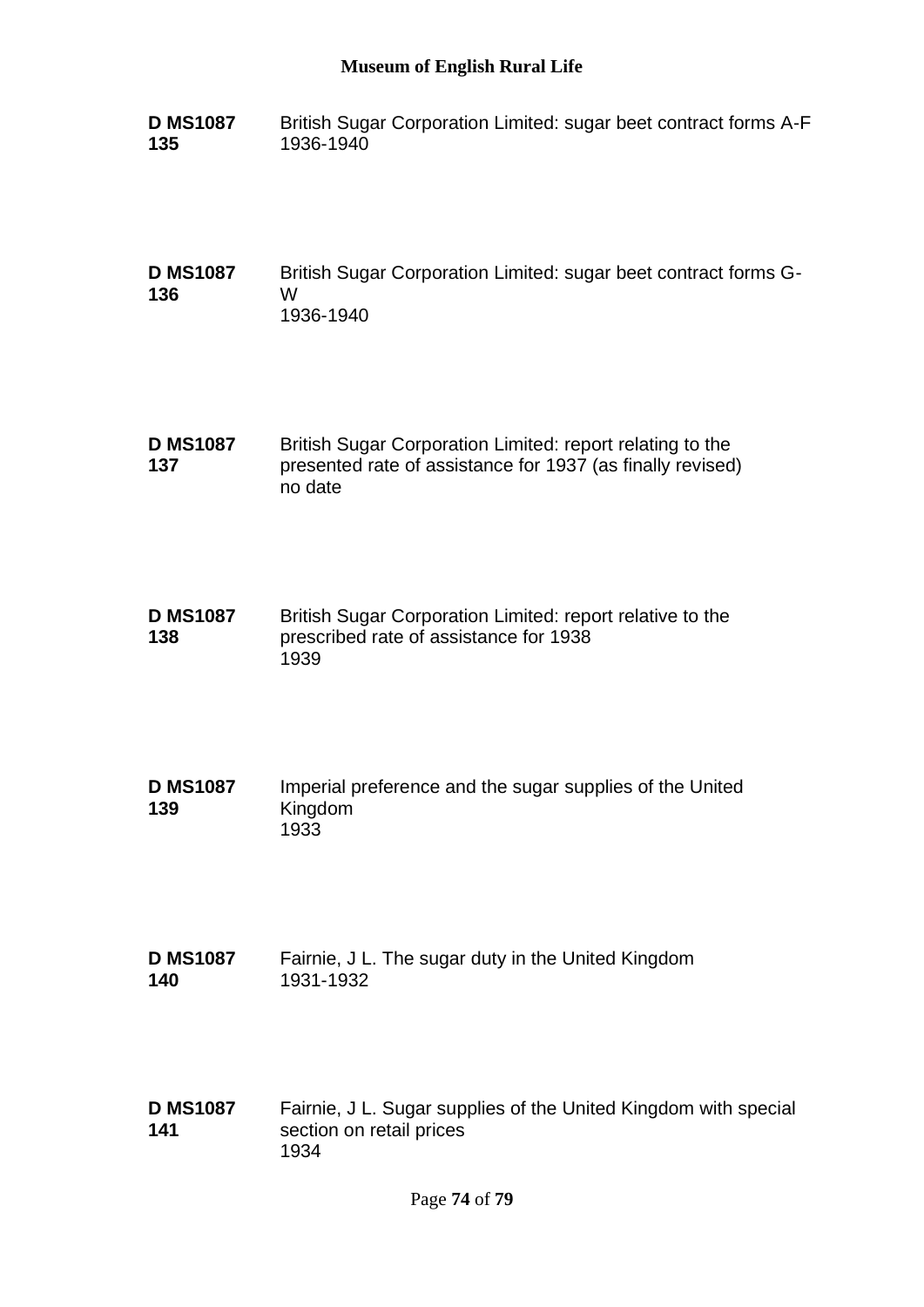| <b>D MS1087</b><br>142 | <b>British Sugar Beet Society Limited. Loose minutes</b><br>1925-1928                                                                              |
|------------------------|----------------------------------------------------------------------------------------------------------------------------------------------------|
| <b>D MS1087</b><br>143 | British Sugar Corporation Limited: report relative to the<br>presented rate of assistance for 1939<br>1940                                         |
| <b>D MS1087</b><br>144 | British Sugar Corporation Limited: trading and cost accounts<br>and statistics for the year ended 31st March 1945<br>no date                       |
| <b>D MS1087</b><br>145 | British Sugar Corporation Limited: trading and cost accounts<br>and statistics (as reconstructed) for the year ended 31st March<br>1937<br>no date |
| <b>D MS1087</b><br>146 | British Flax and Hemp Growers Society Limited: committee of<br>management minutes<br>1917-1919                                                     |
| <b>D MS1087</b><br>147 | British Flax and Hemp Growers Society Limited: Hemp<br>committee: minutes<br>1915-1919                                                             |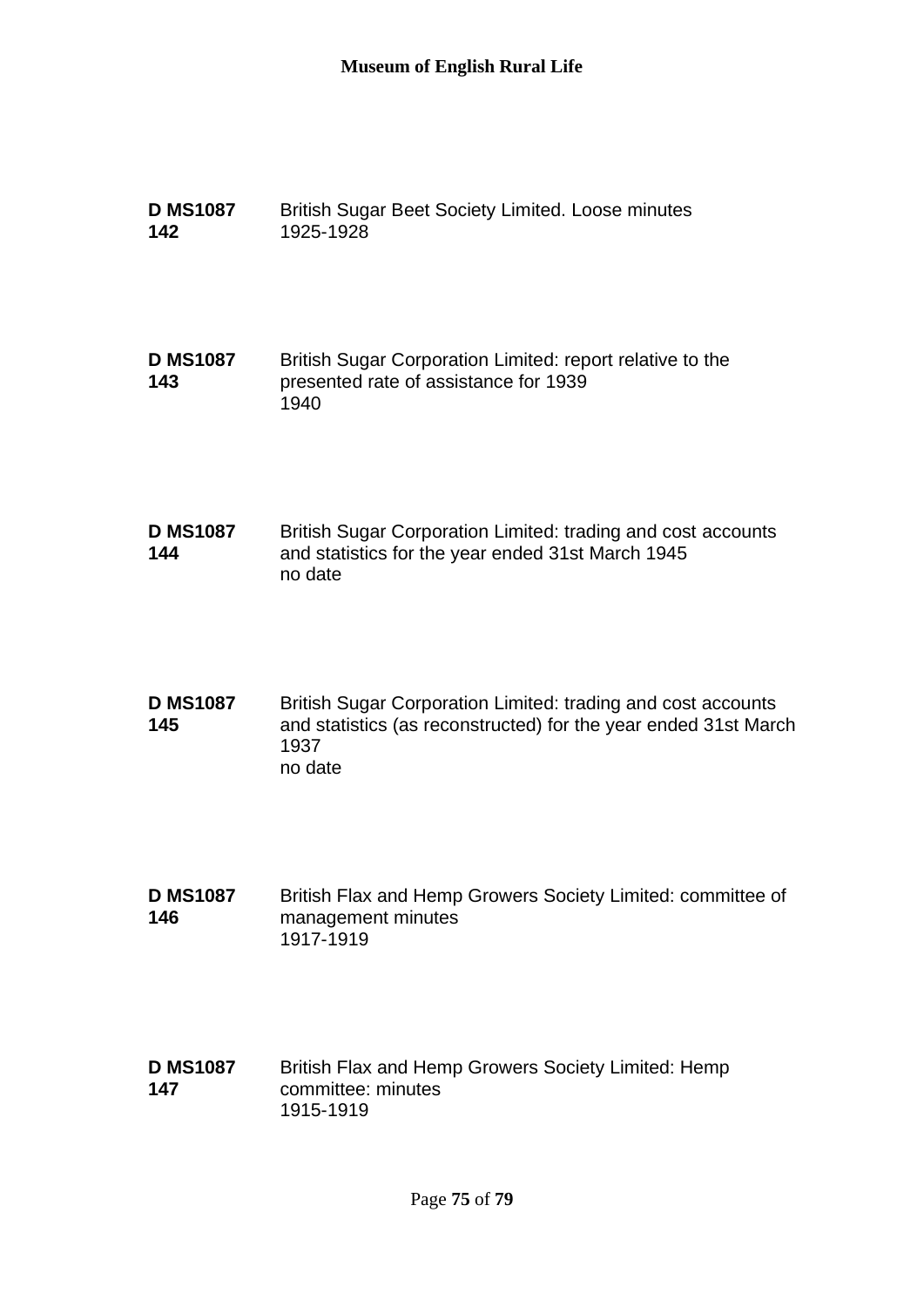| <b>D MS1087</b><br>148 | British Flax and Hemp Growers Society Limited: Yeovil local<br>committee minute book<br>1914-1917 |
|------------------------|---------------------------------------------------------------------------------------------------|
| <b>D MS1087</b>        | British Flax and Hemp Growers Society Limited: minute book                                        |
| 149                    | 1913-1915                                                                                         |
| <b>D MS1087</b>        | <b>British Sugar Beet Growers Society Limited: minutes</b>                                        |
| 150                    | 1919                                                                                              |
| <b>D MS1087</b>        | British Flax and Hemp Growers Society Limited: minutes                                            |
| 151                    | 1917                                                                                              |
| <b>D MS1087</b>        | Home Grown Sugar Limited: minute book no 6                                                        |
| 152                    | 1916-1929                                                                                         |
| <b>D MS1087</b>        | Home Grown Sugar Limited: minute book no 1                                                        |
| 153                    | 1920                                                                                              |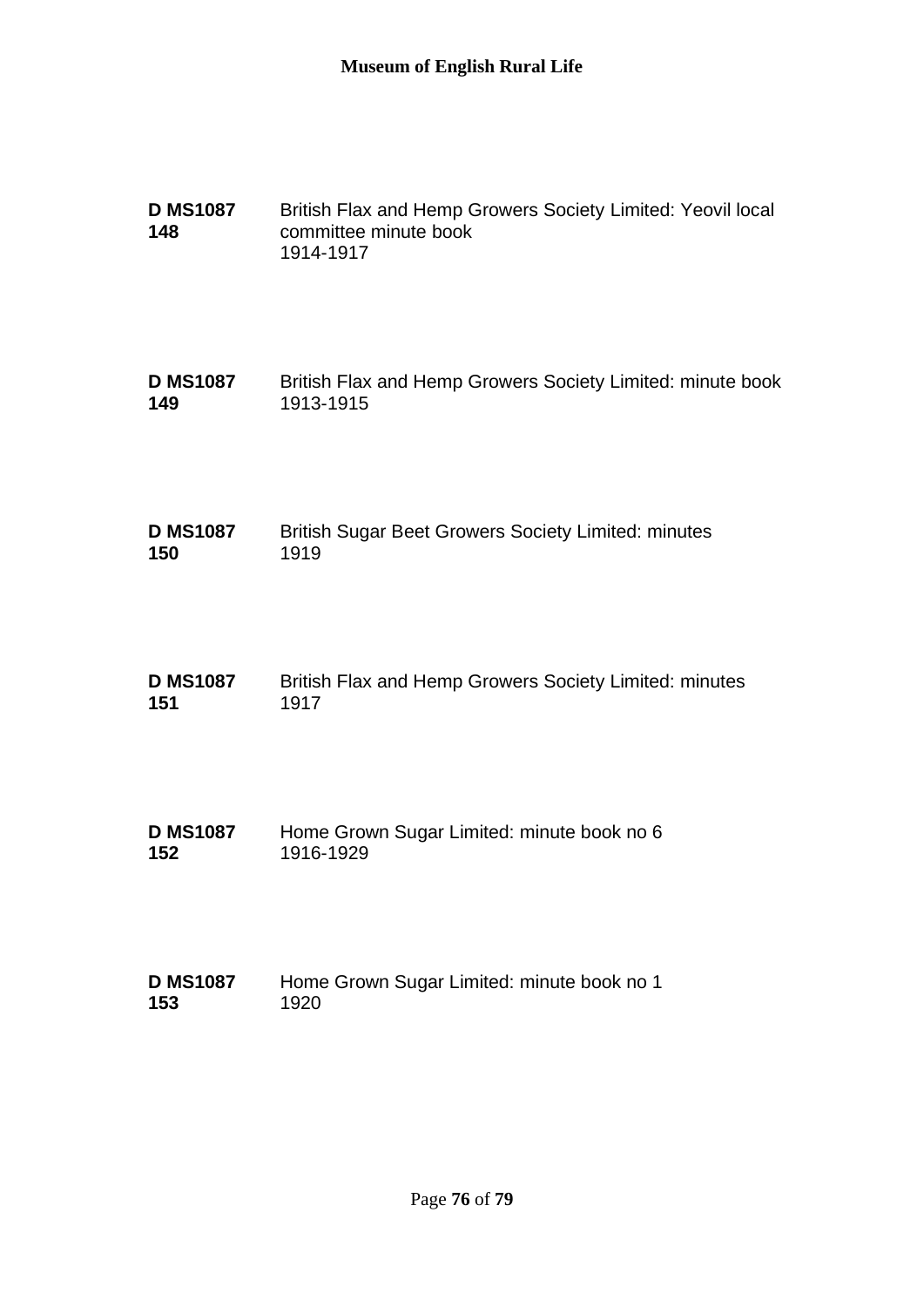## **Museum of English Rural Life**

**D MS1087 154** Home Grown Sugar Limited: minute book no 2 1920-1921

**D MS1087 155** Steffen Patents Syndicate Ltd: minute book for general meetings 1912-1916

- **D MS1087 156** Ipswich Beet Sugar Factory Limited: general minute book 1925-1937
- **D MS1087 157** British Flax and Hemp Growers Society Limited: minute book 1915-1917
- **D MS1087 158** British Flax and Hemp Growers Society. Yeovil local committee: minute book 1917
- **D MS1087 159** British Flax and Hemp Growers Society Limited: annual meetings: minute book 1914-1916
- **D MS1087 160** Steffen Patents Syndicate Ltd: minutes of board meetings 1912-1933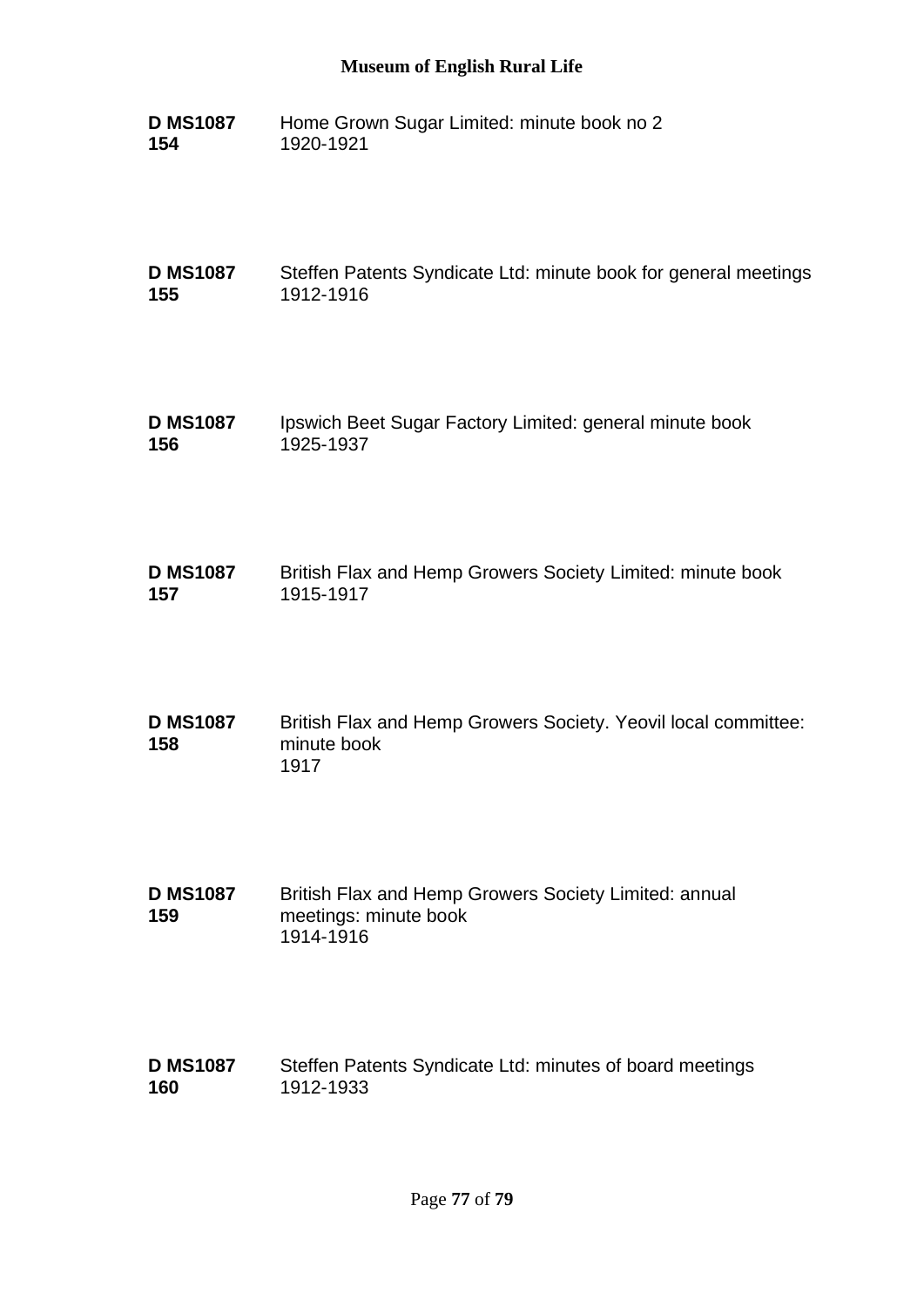**D MS1087 161** Home Grown Sugar Limited: minutes of meetings of the directors 1924-1926

**D MS1087 162** British Sugar Corporation Limited: trading and cost accounts and statistics for the year ended 31st March 1943 no date

**D MS1087 163** British Sugar Corporation Limited: supplementary schedules: 31st March 1944 no date

**D MS1087 164** British Sugar Corporation Limited: ascertainment of savings and losses 1939-1942

**D MS1087 165** British Sugar Corporation Limited: trading and cost accounts and statistics for year ended 31st March 1941 no date

**D MS1087 166** British Sugar Corporation Limited: war time incentives agreement 1943-1946